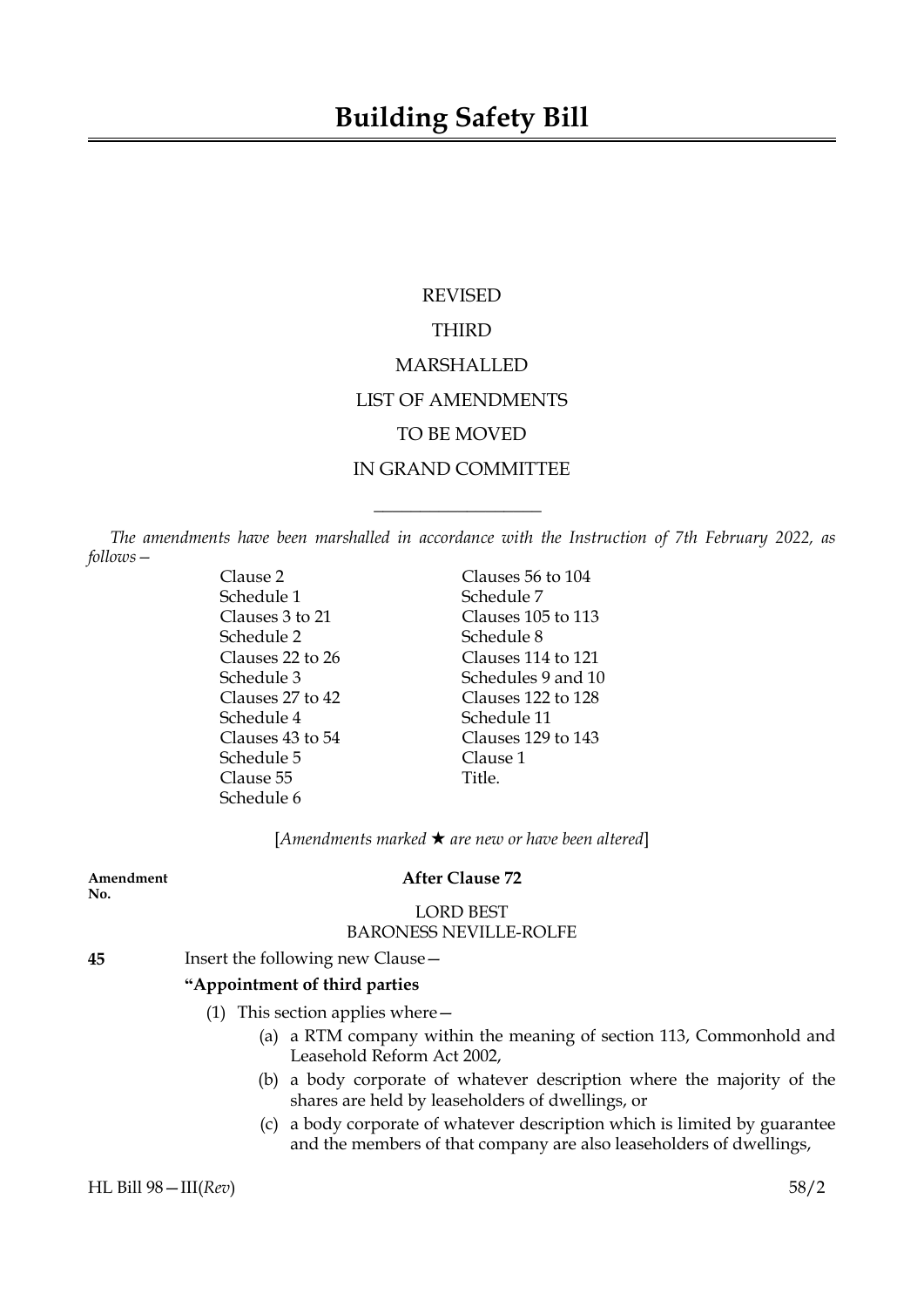# **After Clause 72** *- continued*

is either the accountable person or principal accountable person.

- (2) Where this section applies, notwithstanding any provisions of the Memorandum or Articles of Association or any rule of law to the contrary, the company may appoint a third party to discharge all the functions of the accountable person or the principal accountable person who will assume all duties, powers, liabilities and penalties under this Act in place of the company, and this Act is to have effect as though references to the accountable person or principal accountable person were references to the third party appointed under this section.
- (3) If such a person is appointed then the company is empowered to re-charge and apportion the costs charged by such a person as if they were a service charge under the leases of the dwellings.
- (4) Such charges will, for all purposes, be deemed to be service charges within the meaning of section 18 of the Landlord and Tenant Act 1985, save that the provisions of sections 20 and 20ZA of the Landlord and Tenant Act 1985 do not apply.
- (5) The Secretary of State may by regulations impose conditions which must be satisfied before an appointment can be made under subsection (2).
- (6) Without prejudice to the generality of subsection (5), those regulations may include—
	- (a) provision for a minimum level of professional qualification to be held by the third party,
	- (b) provision for minimum levels of professional indemnity provision."

## *Member's explanatory statement*

*This provision would enable leaseholder-owned or controlled companies to appoint an external professional to discharge the functions of the Accountable Person or Principal Accountable* Person and for the costs of the same to be recoverable (and regulated) as if they were a service *charge under the lease.*

#### **Clause 80**

## BARONESS FOX OF BUCKLEY

*Baroness Fox of Buckley gives notice of her intention to oppose the Question that Clause 80 stand part of the Bill.*

#### *Member's explanatory statement*

*This removes the need for a mandated building safety manager and in turn the associated service charges for that post and the potential disproportionate safety charges that tenants and leaseholders would or could incur.*

# **Clause 81**

## BARONESS FOX OF BUCKLEY

*Baroness Fox of Buckley gives notice of her intention to oppose the Question that Clause 81 stand part of the Bill.*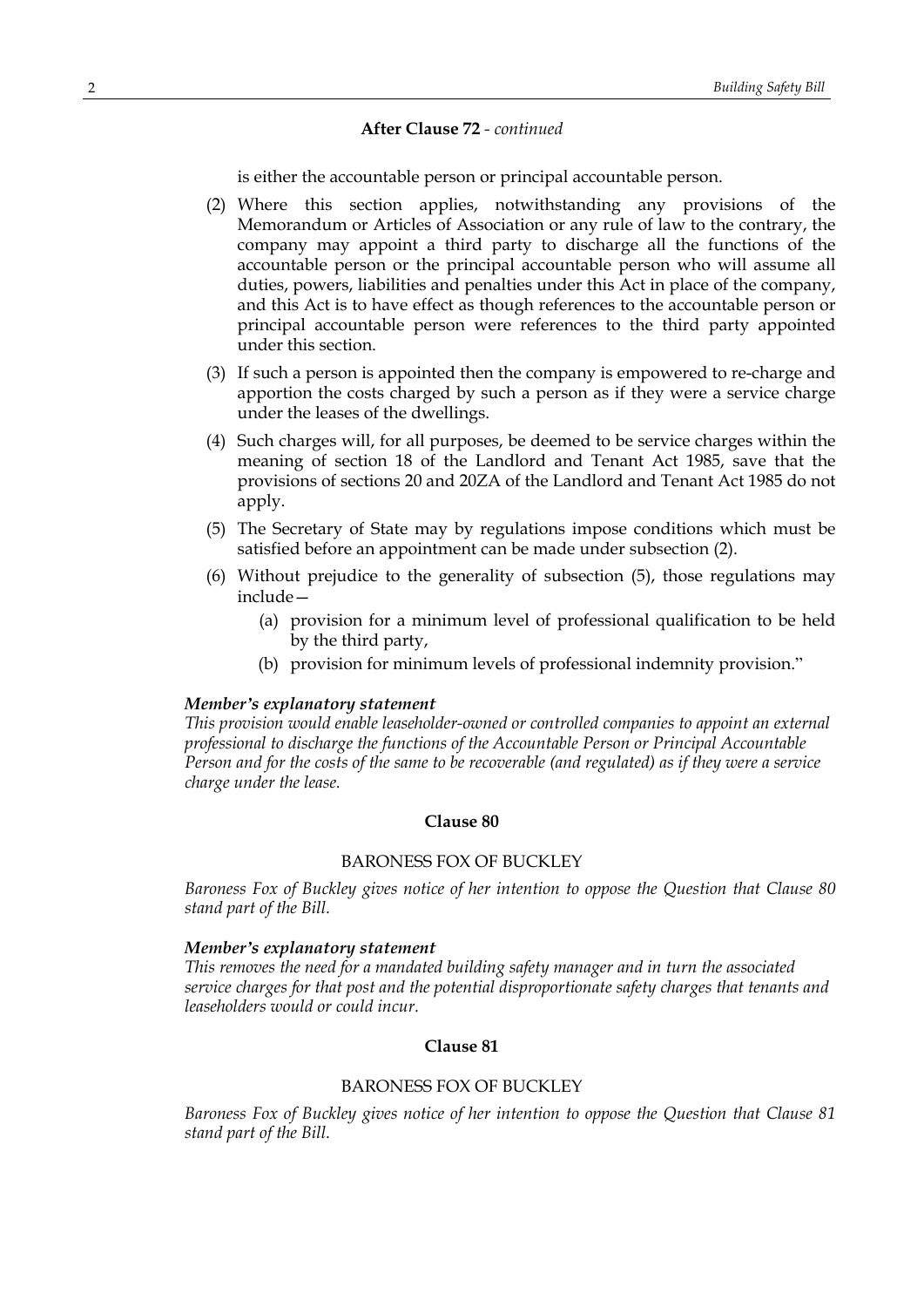## *Member's explanatory statement*

*This removes the need for a mandated building safety manager and in turn the associated service charges for that post and the potential disproportionate safety charges that tenants and leaseholders would or could incur.*

#### **Clause 82**

# BARONESS FOX OF BUCKLEY

*Baroness Fox of Buckley gives notice of her intention to oppose the Question that Clause 82 stand part of the Bill.*

#### *Member's explanatory statement*

*This removes the need for a mandated building safety manager and in turn the associated service charges for that post and the potential disproportionate safety charges that tenants and leaseholders would or could incur.*

## **Clause 83**

## BARONESS FOX OF BUCKLEY

*Baroness Fox of Buckley gives notice of her intention to oppose the Question that Clause 83 stand part of the Bill.*

# *Member's explanatory statement*

*This removes the need for a mandated building safety manager and in turn the associated service charges for that post and the potential disproportionate safety charges that tenants and leaseholders would or could incur.*

## **Clause 84**

# BARONESS FOX OF BUCKLEY

*Baroness Fox of Buckley gives notice of her intention to oppose the Question that Clause 84 stand part of the Bill.*

#### *Member's explanatory statement*

*This removes the need for a mandated building safety manager and in turn the associated service charges for that post and the potential disproportionate safety charges that tenants and leaseholders would or could incur.*

#### **Clause 93**

# LORD BLENCATHRA

- **46** Page 102, line 8, at end insert "after consulting the residents"
- **46A** Page 102, line 14, at end insert—
	- "(1A) Where some or all of the residents of the building have formed a residents association, the strategy must be prepared in conjunction with, and agreed by, the association."
- **47** Page 102, line 37, leave out subsection (5)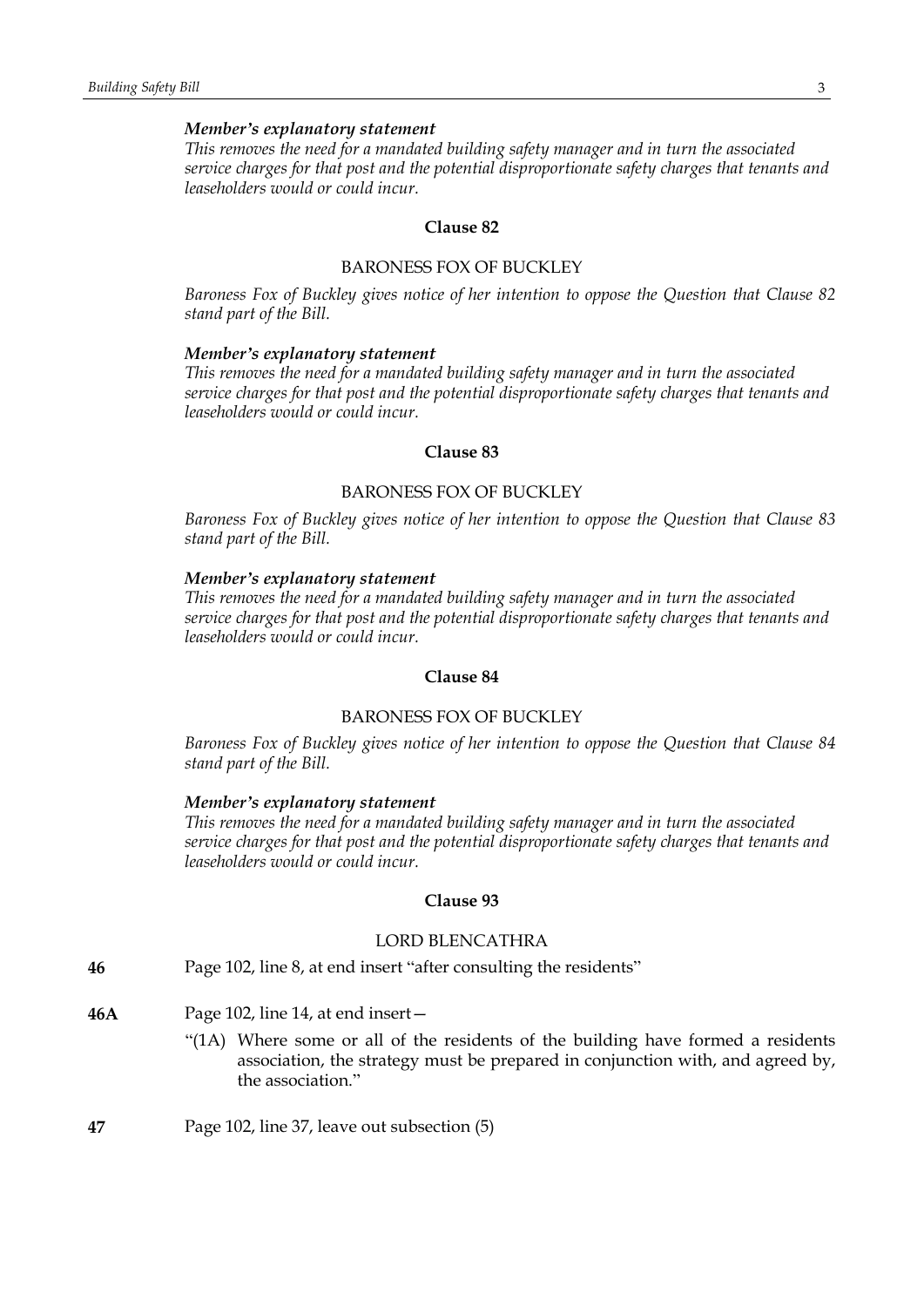# **Clause 93** *- continued*

**48** Page 103, line 8, at end insert—

- "(c) make provision to allow residents to appeal to the regulator about any aspect of the strategy, and
- (d) make provision for penalties to be imposed on any accountable person who has failed to properly consult residents."

# **After Clause 94**

## LORD BLENCATHRA

# **49** Insert the following new Clause—

## **"Contravention of requests for further information**

- (1) This section applies where it appears to the resident that the accountable person has failed to provide the information requested under section 94 within a reasonable time.
- (2) The resident may give the accountable person an information notice.
- (3) An "information notice" is a notice that—
	- (a) specifies the information that has been requested under section 94, and
	- (b) specifies a reasonable time for the accountable person to provide that information.
- (4) Where it appears to the resident that the accountable person has failed to provide the information within the time specified in the notice, the information notice may require the accountable person to pay a prescribed sum."

## **Clause 95**

## LORD BLENCATHRA

- **50** Page 104, line 14, at end insert—
	- "(d) providing penalties where a principal accountable person fails to set up a proper complaints procedure or fails to do so in a reasonable time."

#### **After Clause 96**

# THE LORD BISHOP OF ST ALBANS LORD BLENCATHRA LORD YOUNG OF COOKHAM BARONESS PINNOCK

**50A** Insert the following new Clause -

# **"Landlord's duty to consult residents on building safety**

# (1) This section applies to any landlord with—

- (a) more than two qualifying tenants;
- (b) more than two non-qualifying tenants; or
- (c) any combination of more than two qualifying tenants and nonqualifying tenants.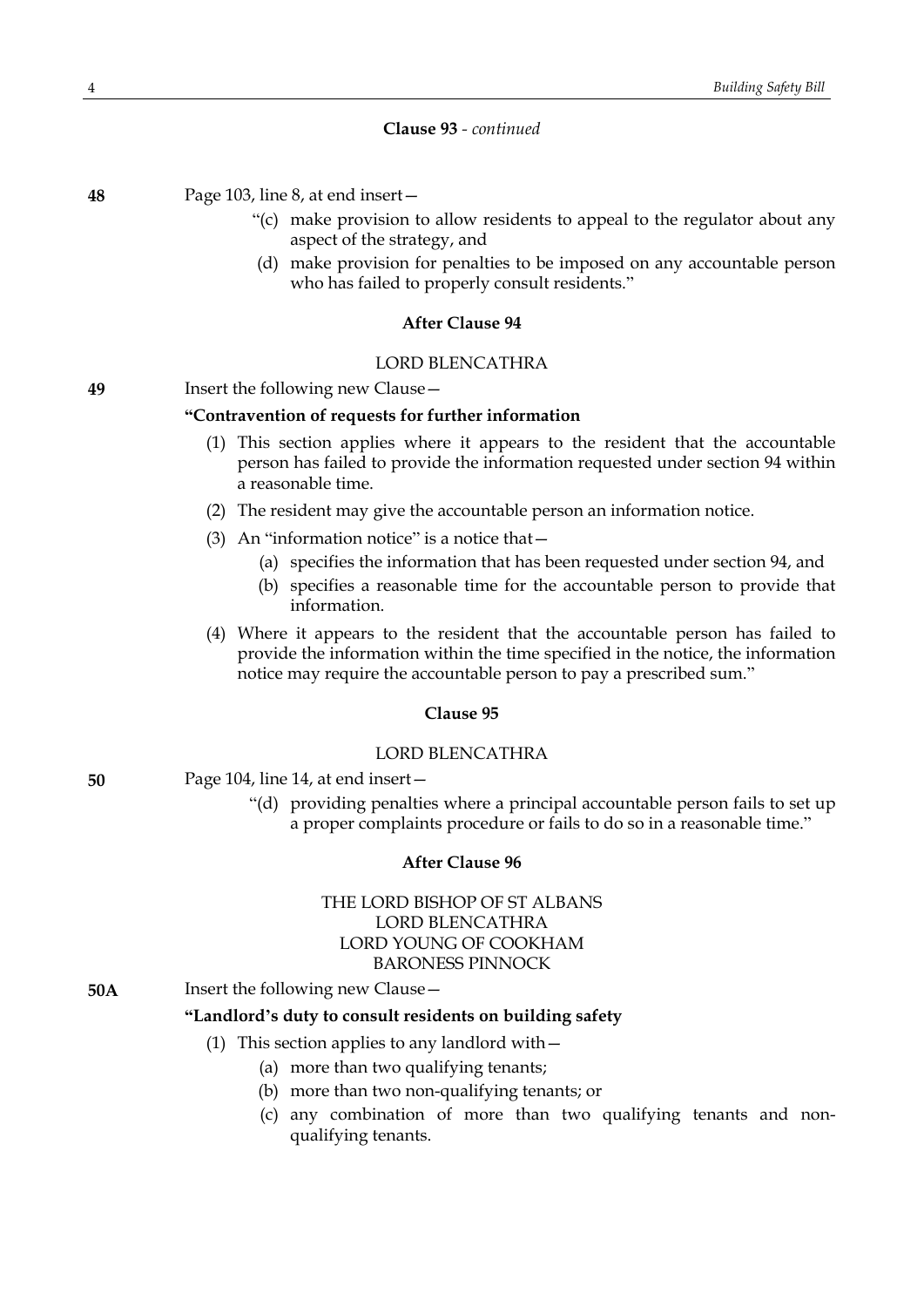## **After Clause 96** *- continued*

- (2) A landlord of the type prescribed by subsection (1) owes a duty to consult with qualifying and non-qualifying tenants in relation to each of the following matters—
	- (a) where the building is a higher-risk building, but not in any other case, any resident engagement strategy under section 93 of this Act;
	- (b) the landlord's planned long-term maintenance or improvement of any common parts under the same landlord so as to avoid any building safety risk; and
	- (c) any other matters relating to building safety and specified in guidance issued by the Secretary of State.
- (3) The landlord discharges its duty of consultation under subsection (2) as follows—
	- (a) where there is no recognised tenants' association in existence before the coming into force of this section, creating a recognised tenants' association and consulting with it about building safety;
	- (b) where there is a recognised tenants' association before the coming into force of this section, consulting with that association about building safety; and
	- (c) in either case, by complying with the building safety consultation requirements set out in guidance issued by the Secretary of State.
- (4) Where the matters on which the landlord is obliged to consult under subsection (2) relate predominately to service charges, the landlord is obliged only to consider the views of qualifying tenants.
- (5) The duties in subsections (2) and (3) apply to the landlord—
	- (a) whether or not the building is a higher-risk building;
	- (b) in addition to any duty under section 20 of the Landlord and Tenant Act 1985 (limitation of service charges: consultation requirements); and
	- (c) regardless of whether the landlord obtains dispensation from consultation under section 20ZA of the Landlord and Tenant Act 1985 (consultation requirements: supplementary).
- (6) For the purposes of this section—

"building safety risk" has the same meaning as in section 59;

"landlord" has the same meaning as in section 30 of the Landlord and Tenant Act 1985 (meaning of "flat", "landlord" and "tenant");

"non-qualifying tenant" means a tenant who is not a qualifying tenant;

"qualifying tenant" means a tenant who, under the terms of the lease, is required to contribute to the same costs as another tenant by the payment of a service charge;

"recognised tenants' association" has the same meaning as in section 29 of the Landlord and Tenant Act 1985 (tenants' associations: power to request information about tenants);

"service charge" has the same meaning as in section 18 of the Landlord and Tenant Act 1985 (meaning of "service charge" and "relevant costs"); "tenant" has the same meaning as in section 30 of the Landlord and Tenant Act 1985 (meaning of "flat", "landlord" and "tenant").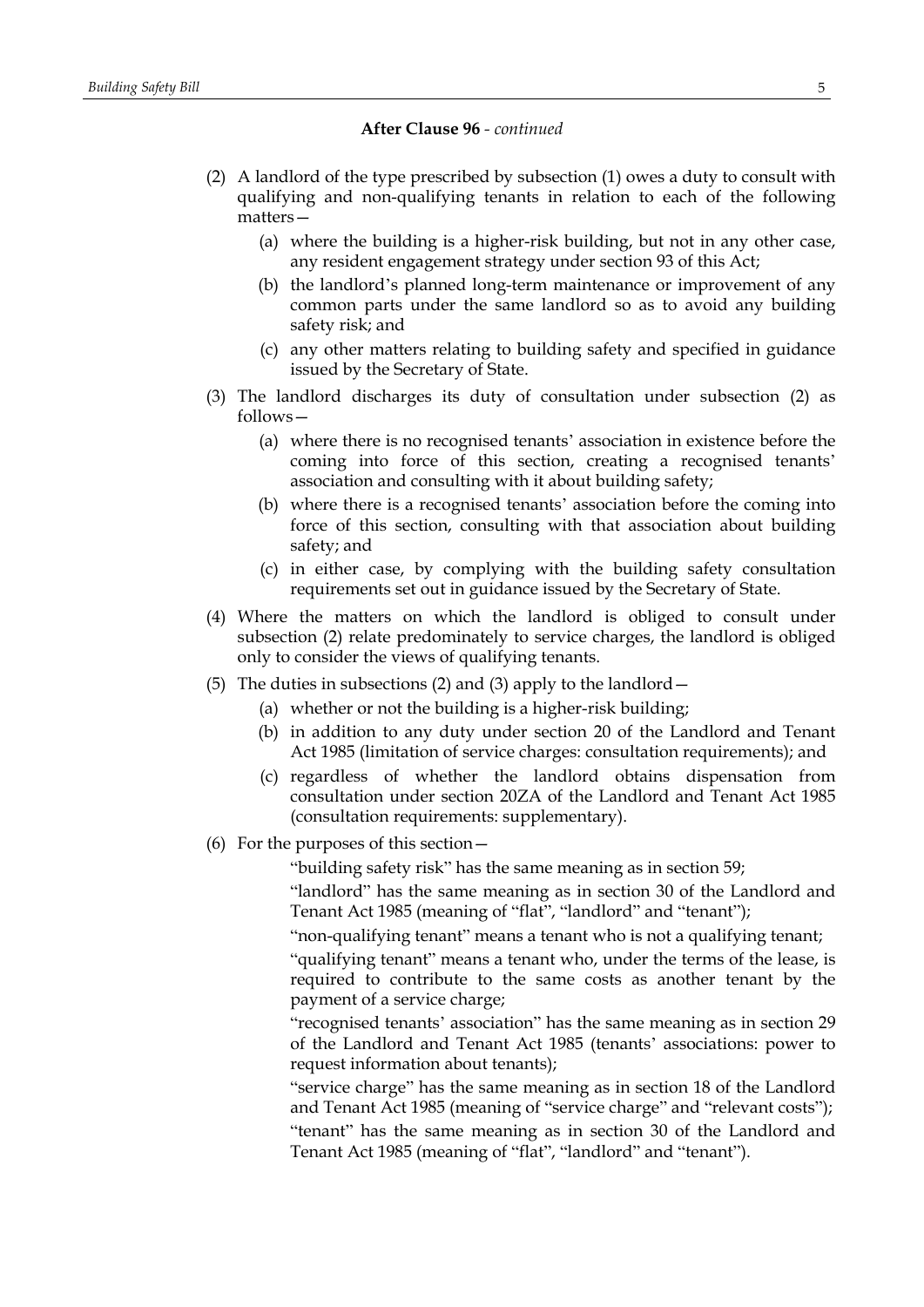# **After Clause 96** *- continued*

(7) This section comes into force on 1 January 2023."

## *Member's explanatory statement*

*This amendment would make it compulsory for all buildings with 2 or more leaseholders or other tenants under the same landlord to have a recognised tenants' association and for the landlord to consult that association on building safety.*

# **Clause 97**

## BARONESS FOX OF BUCKLEY

**50B**\* Page 105, line 14, leave out from "creates" to end of line 15 and insert "a material building safety risk, or is reasonably likely to create a material building safety risk;"

#### *Member's explanatory statement*

*Prevents landlords from using minor (or suspected) breaches as a tool to interfere in people's homes.*

**50C★** Page 105, line 22, after "it" insert "in a way that interferes materially with its intended function"

## *Member's explanatory statement*

*Prevents landlords from using minor (or suspected) breaches as a tool to interfere in people's homes.*

**50D**★ Page 105, line 24, after "interferes" insert "materially"

#### *Member's explanatory statement*

*Prevents landlords from using minor (or suspected) breaches as a tool to interfere in people's homes.*

**50E**★ Page 105, line 29, at end insert —

""material" means any matter an observer with knowledge of all the relevant facts would consider material, and "materially" is to be construed accordingly;"

## *Member's explanatory statement Prevents landlords from using minor (or suspected) breaches as a tool to interfere in people's homes.*

## LORD BLENCATHRA

**51** Page 105, line 31, leave out paragraphs (a) and (b) and insert "items as defined in regulations made by the Regulator or appropriate national authority."

# **Clause 98**

## BARONESS FOX OF BUCKLEY

**51A**\* Page 105, line 39, leave out from "under" to end of line 40 and insert "section 97; and (b) that contravention is, or was, material."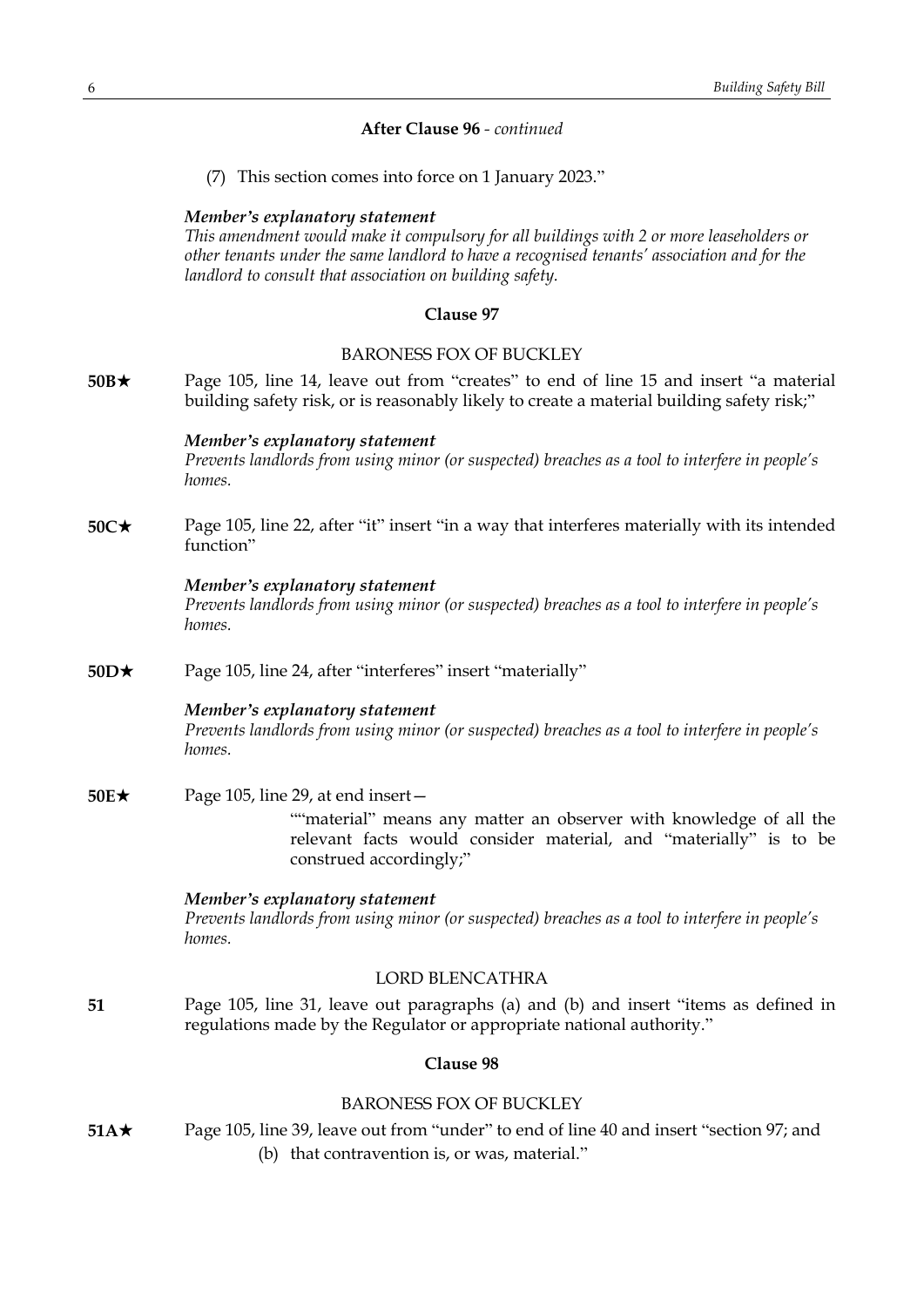#### *Member's explanatory statement*

*Prevents landlords from using minor (or suspected) breaches as a tool to interfere in people's homes.*

**51B** $\star$  Page 106, line 4, at end insert-

- "(aa) states all the facts supporting the accountable person's basis of believing there is, or was, an alleged contravention;
- (ab) includes copies of all material evidence supporting the contravention alleged;"

#### *Member's explanatory statement*

*Prevents landlords from using minor (or suspected) breaches as a tool to interfere in people's homes.*

# LORD BLENCATHRA

**52** Page 106, line 28, leave out "county court" and insert "regulator"

## BARONESS FOX OF BUCKLEY

**52A**\* Page 106, line 29, after "person" insert "on notice to the relevant person"

## *Member's explanatory statement*

*Prevents landlords from using minor (or suspected) breaches as a tool to interfere in people's homes.*

## **52B**★ Page 106, line 29, at end insert —

- "(za) the contravention is, or was, reasonably likely to affect materially the safety of any resident;
- (zb) the accountable person has given the relevant person a reasonable time to remedy any contravention before applying for the order;"

#### *Member's explanatory statement*

*Prevents landlords from using minor (or suspected) breaches as a tool to interfere in people's homes.*

**52C**★ Page 106, line 30, after "given" insert "validly in accordance with this section"

# *Member's explanatory statement*

*Prevents landlords from using minor (or suspected) breaches as a tool to interfere in people's homes.*

## LORD BLENCATHRA

- **53** Page 106, line 32, at end insert—
	- "(7A) The regulator may, on an application made by a resident who has been given a contravention notice, give a final determination about the validity of the contravention notice and any sums payable."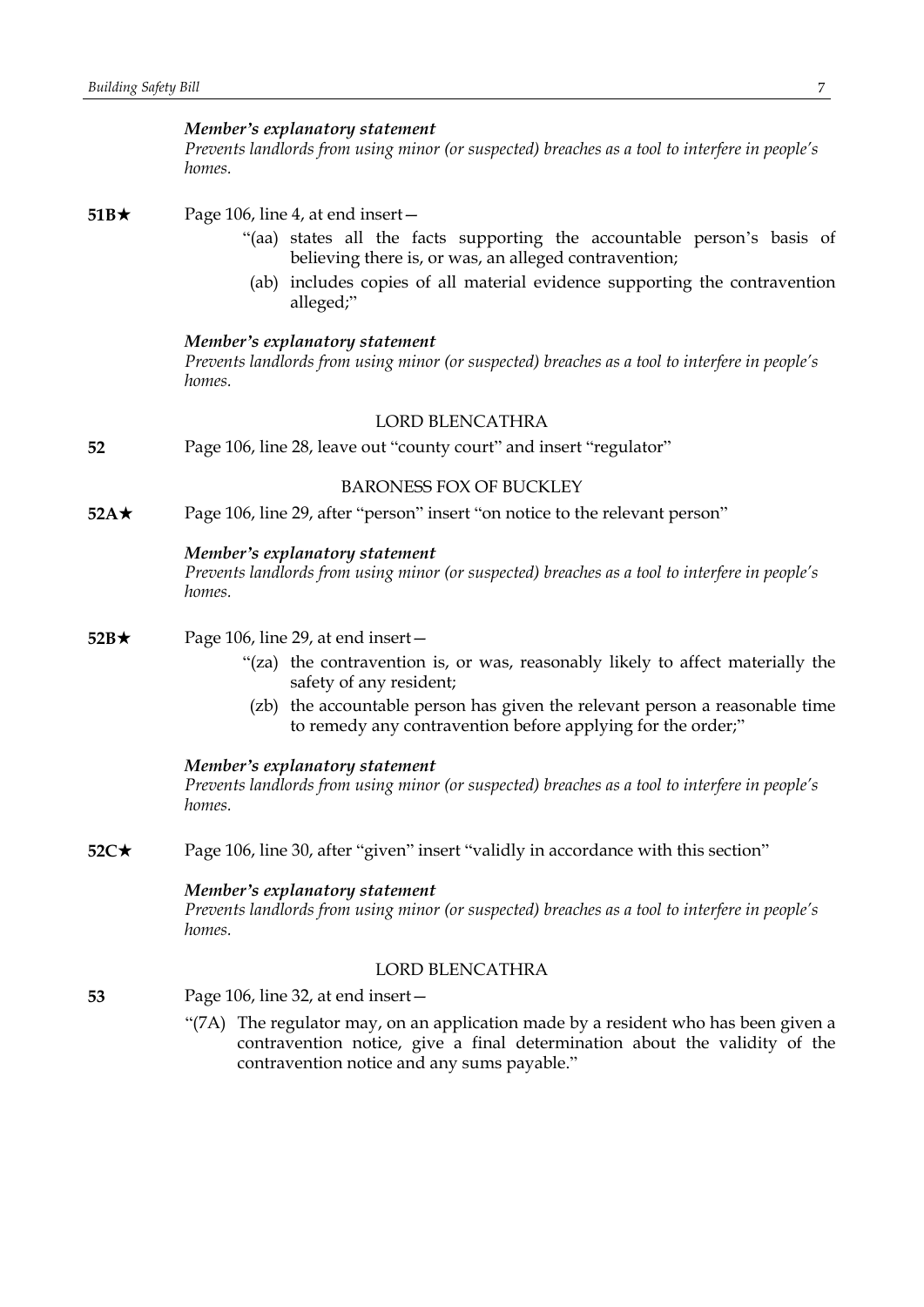# **Clause 98** *- continued*

# BARONESS FOX OF BUCKLEY

**53A**★ Page 107, line 3, at end insert —

""material" means any matter an observer with knowledge of all the relevant facts would consider material, and "materially" is to be construed accordingly;"

#### *Member's explanatory statement*

*Prevents landlords from using minor (or suspected) breaches as a tool to interfere in people's homes.*

## **Clause 99**

## BARONESS FOX OF BUCKLEY

- **53B**★ Page 107, line 7, at end insert
	- "(za) an accountable person has a reasonable belief that there is an urgent reason, or an emergency, requiring the accountable person to access relevant premises,"

# *Member's explanatory statement*

*Ensures that the right of entry into homes applies only in urgent cases, or emergencies. It also requires the accountable person to comply with a statutory code of practice.*

- **53C★** Page 107, line 10, leave out "made" and insert "essential"
- **53D**★ Page 107, line 18, at end insert
	- "(aa) sets out the factual basis, including all material supporting evidence, justifying the accountable person's belief that there is an urgent reason, or emergency, requiring access;"

#### *Member's explanatory statement*

*Ensures that the right of entry into homes applies only in urgent cases, or emergencies. It also requires the accountable person to comply with a statutory code of practice.*

#### LORD BLENCATHRA

**54** Page 107, line 24, leave out "county court" and insert "regulator"

#### BARONESS FOX OF BUCKLEY

**54A**★ Page 107, line 24, after "court" insert "on notice to the relevant person"

#### *Member's explanatory statement*

*Ensures that the right of entry into homes applies only in urgent cases, or emergencies. It also requires the accountable person to comply with a statutory code of practice.*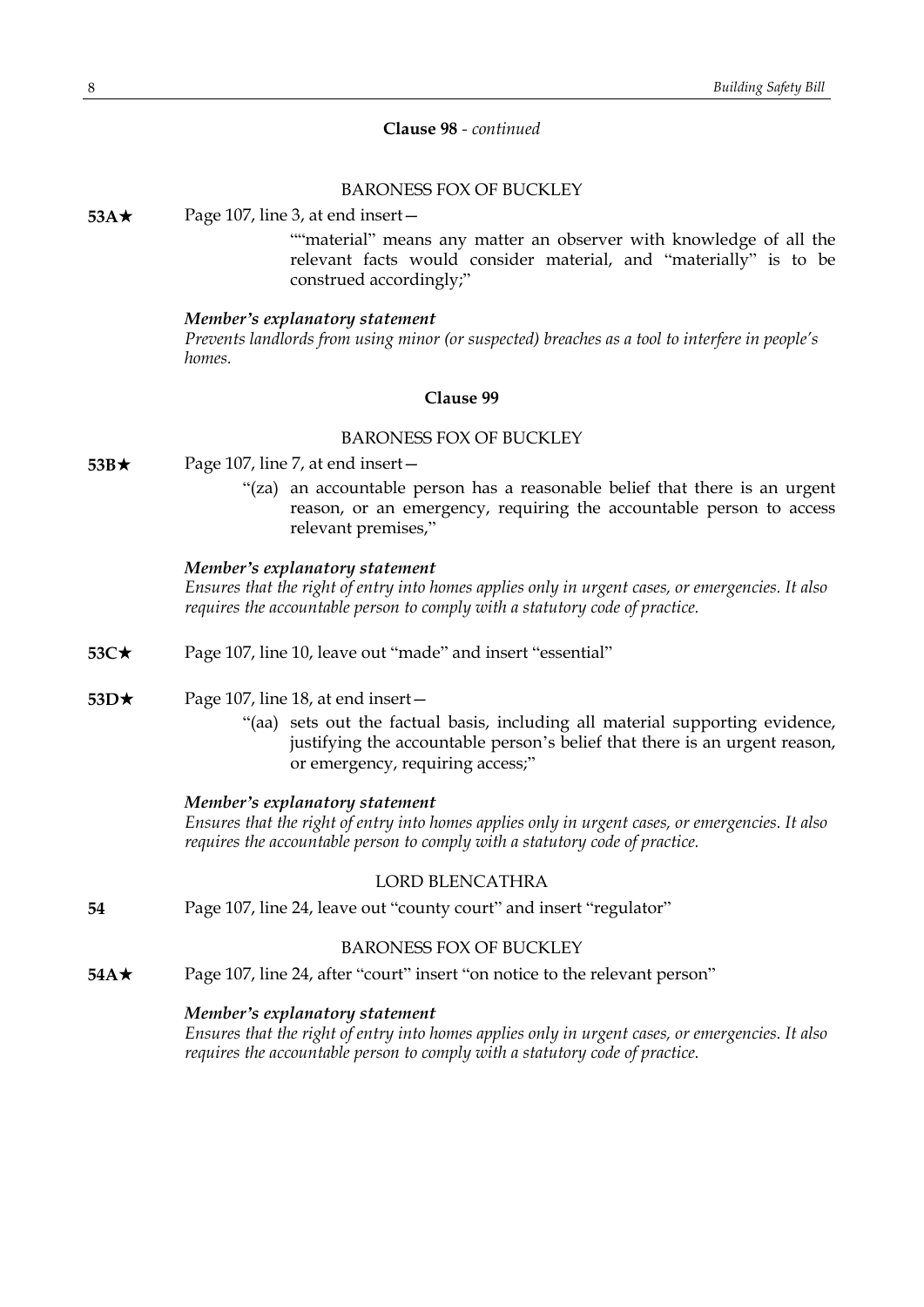| 54B $\star$ | Page 107, line 31, at end insert -                                                                                                                                                                                                                                                                                                                                                             |
|-------------|------------------------------------------------------------------------------------------------------------------------------------------------------------------------------------------------------------------------------------------------------------------------------------------------------------------------------------------------------------------------------------------------|
|             | "(3A) The accountable person must have regard to the statutory code of practice<br>issued by the regulator under section (Statutory code of practice regarding access<br>to premises) in relation to requests under this section."                                                                                                                                                             |
|             | Member's explanatory statement<br>Ensures that the right of entry into homes applies only in urgent cases, or emergencies. It also<br>requires the accountable person to comply with a statutory code of practice.                                                                                                                                                                             |
|             | <b>LORD BLENCATHRA</b>                                                                                                                                                                                                                                                                                                                                                                         |
| 55          | Page 107, line 32, leave out "county court" and insert "regulator"                                                                                                                                                                                                                                                                                                                             |
|             | <b>BARONESS FOX OF BUCKLEY</b>                                                                                                                                                                                                                                                                                                                                                                 |
| $55A\star$  | Page 107, line 32, at end insert-                                                                                                                                                                                                                                                                                                                                                              |
|             | "(za) must take into consideration the requirements of the statutory code of<br>practice issued by the regulator under section (Statutory code of practice<br>regarding access to premises) before making any order under this section;"                                                                                                                                                       |
|             | Member's explanatory statement<br>Ensures that the right of entry into homes applies only in urgent cases, or emergencies. It also<br>requires the accountable person to comply with a statutory code of practice.                                                                                                                                                                             |
| $55B\star$  | Page 107, line 33, leave out from "that" to end of line 34 and insert "the accountable<br>person has no reasonable means of discharging its functions under sections 85 or 86 of<br>this Act other than by obtaining access to the premises and -<br>(i) it is a case of genuine urgency, or an emergency, or<br>(ii) it is essential to make the order for a purpose within this<br>section;" |
|             | Member's explanatory statement<br>Ensures that the right of entry into homes applies only in urgent cases, or emergencies. It also<br>requires the accountable person to comply with a statutory code of practice.                                                                                                                                                                             |
|             | <b>After Clause 99</b>                                                                                                                                                                                                                                                                                                                                                                         |
|             | <b>BARONESS FOX OF BUCKLEY</b>                                                                                                                                                                                                                                                                                                                                                                 |
| $55C\star$  | Insert the following new Clause -                                                                                                                                                                                                                                                                                                                                                              |
|             | "Statutory code of practice regarding access to premises                                                                                                                                                                                                                                                                                                                                       |
|             | (1) Before the Secretary of State makes any regulations under section 142 bringing<br>section 99 into force, the regulator must-                                                                                                                                                                                                                                                               |
|             | (a) consult the residents' panel regarding use of section 99; and<br>(b) within two months of completing that consulation, issue a code of<br>practice regarding the accountable person's use of notices under section<br>99.                                                                                                                                                                  |
|             | (2) Any code of practice must make clear that the use of any notice, or any<br>application to the county court, under section 99 is a last resort.                                                                                                                                                                                                                                             |

(3) This section comes into force on the day this Act is passed."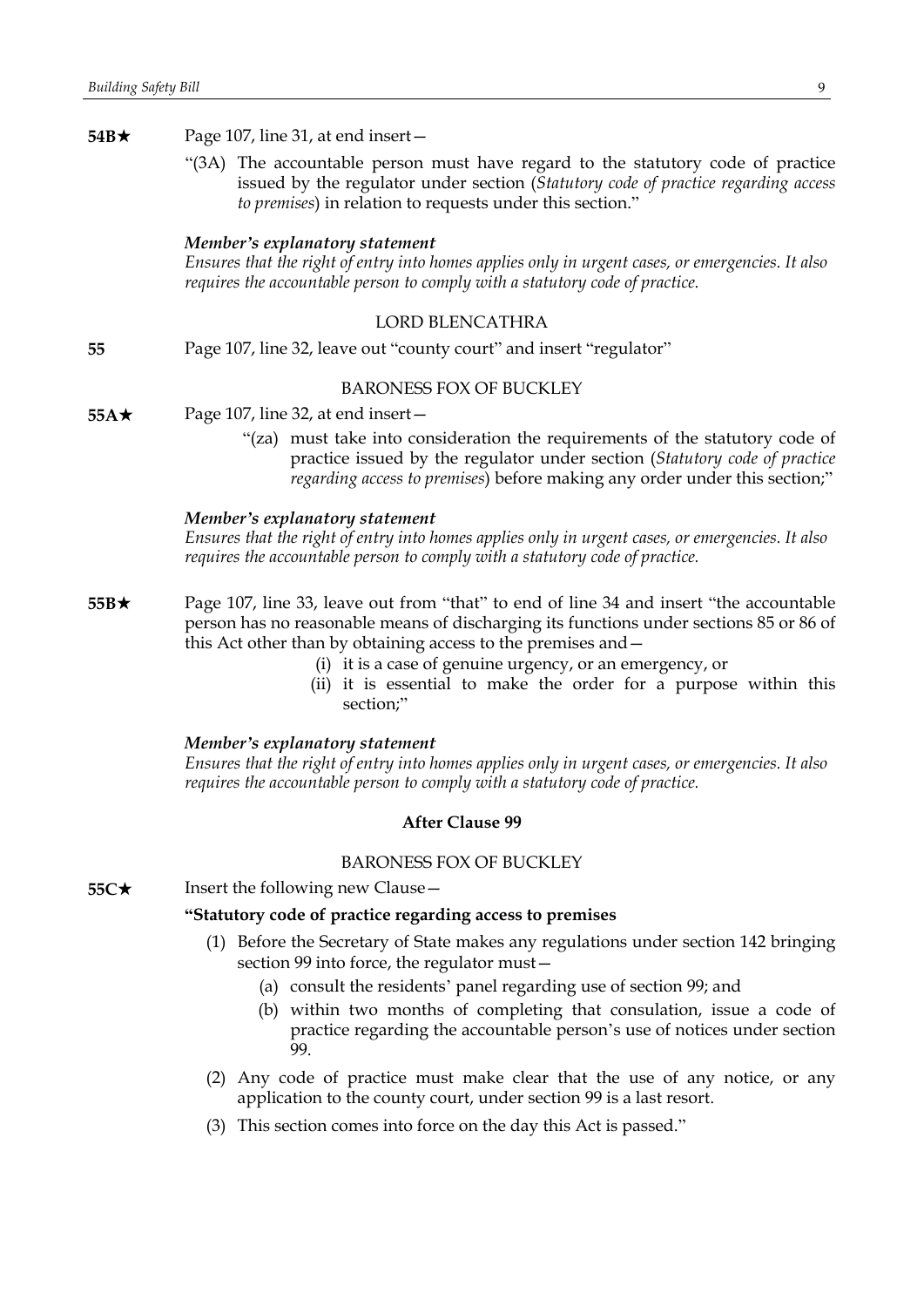| Member's explanatory statement                                                                |
|-----------------------------------------------------------------------------------------------|
| Requires the Building Safety Regulator to consult on, and issue, a statutory code of practice |
| regarding powers of entry.                                                                    |
|                                                                                               |
| Schedule 8                                                                                    |
|                                                                                               |
|                                                                                               |

|    | LORD YOUNG OF COOKHAM                                                                                                                                                                                                                                                                                                                                                                                                                      |
|----|--------------------------------------------------------------------------------------------------------------------------------------------------------------------------------------------------------------------------------------------------------------------------------------------------------------------------------------------------------------------------------------------------------------------------------------------|
| 56 | Page 197, line 7, at end insert -                                                                                                                                                                                                                                                                                                                                                                                                          |
|    | "(1A) Such a charge is for all purposes to be treated as a service charge within<br>the meaning of section 18 of the Landlord and Tenant Act 1985."                                                                                                                                                                                                                                                                                        |
|    | Member's explanatory statement<br>This amendment, along with others to Schedule 8, preserves the existing Building Safety<br>Charge but treats it as a service charge due under the lease to be demanded and regulated in<br>the same manner as existing service charges. This is to ensure that there are not two parallel<br>sets of demands, accounts etc, one for the normal service charge and one for the building safety<br>charge. |
| 57 | Page 198, line 6, leave out from beginning to end of line 10 on page 198                                                                                                                                                                                                                                                                                                                                                                   |
| 58 | Page 200, line 1, leave out from beginning to end of line 29 on page 202                                                                                                                                                                                                                                                                                                                                                                   |
|    | <b>LORD BLENCATHRA</b>                                                                                                                                                                                                                                                                                                                                                                                                                     |
| 59 | Page 201, line 6, at end insert-<br>"(aa) only if they are below a maximum as specified in regulations<br>made by the Secretary of State, and"                                                                                                                                                                                                                                                                                             |
|    | LORD YOUNG OF COOKHAM                                                                                                                                                                                                                                                                                                                                                                                                                      |
| 60 | Page 203, line 16, leave out from beginning to end of line 18 on page 208                                                                                                                                                                                                                                                                                                                                                                  |
|    | Clause 116                                                                                                                                                                                                                                                                                                                                                                                                                                 |
|    | <b>LORD GREENHALGH</b>                                                                                                                                                                                                                                                                                                                                                                                                                     |
| 61 | Page 123, line 39, leave out subsection (2)                                                                                                                                                                                                                                                                                                                                                                                                |
|    | Member's explanatory statement<br>This amendment removes the provision providing that Part 4 does not apply in relation to the<br>Palace of Westminster.                                                                                                                                                                                                                                                                                   |
|    | <b>Before Clause 117</b>                                                                                                                                                                                                                                                                                                                                                                                                                   |
|    | <b>LORD GREENHALGH</b>                                                                                                                                                                                                                                                                                                                                                                                                                     |
| 62 | Insert the following new Clause -                                                                                                                                                                                                                                                                                                                                                                                                          |
|    | "Remediation of certain defects                                                                                                                                                                                                                                                                                                                                                                                                            |
|    | (1) Sections (Meaning of "relevant building") to (Meeting remediation costs of insolvent<br>landlord) and Schedule (Remediation costs under qualifying leases) make provision<br>in connection with the remediation of relevant defects in relevant buildings.                                                                                                                                                                             |

(2) In those sections—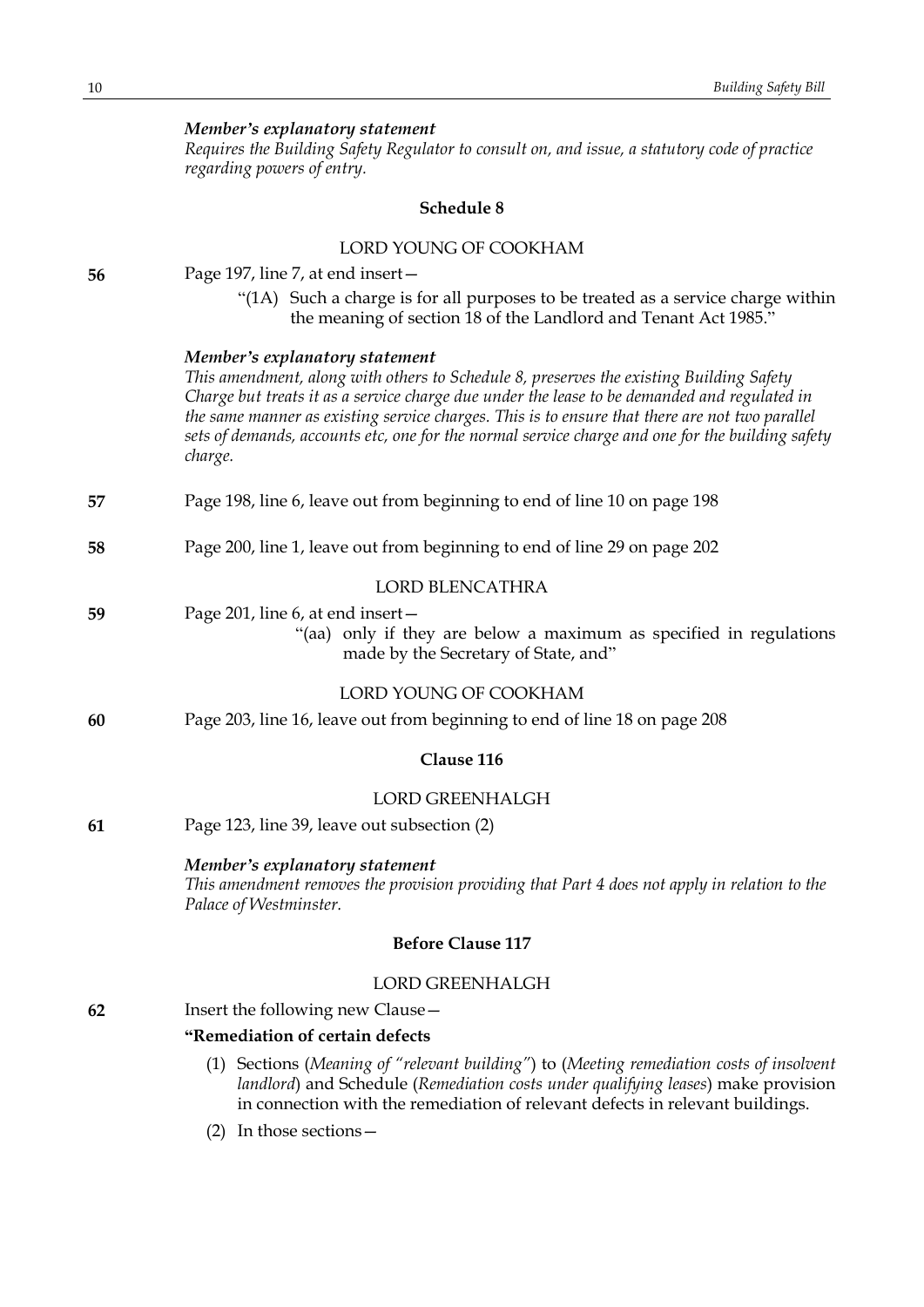- (a) sections (*Meaning of "relevant building"*) to (*Associated persons*) define "relevant building", "qualifying lease", "the qualifying time", "relevant defect" and "associate";
- (b) section (*Remediation costs under qualifying leases*) and Schedule (*Remediation costs under qualifying leases*) contain protections for tenants under qualifying leases in respect of costs connected with relevant defects, and impose liabilities on certain landlords;
- (c) section (*Remediation orders*) makes provision about remediation orders, under which a landlord in a relevant building is required to remedy certain relevant defects;
- (d) section (*Remediation contribution orders*) makes provision about remediation contribution orders, under which an associate of a landlord in a relevant building is required to contribute towards the costs of remedying certain relevant defects;
- (e) section (*Meeting remediation costs of insolvent landlord*) makes provision about cases where a company that is a landlord in a relevant building is being wound up, and confers on the court a power to require an associate of the company to contribute to its assets."

## *Member's explanatory statement*

*This new Clause introduces provisions about the remediation of certain defects arising out of works carried out before commencement.*

## **63** Insert the following new Clause—

## **"Meaning of "relevant building"**

- (1) This section applies for the purposes of sections (*Meaning of "qualifying lease"*) to (*Meeting remediation costs of insolvent landlord*) and Schedule (*Remediation costs under qualifying leases*).
- (2) "Relevant building" means a self-contained building, or self-contained part of a building, in England that contains at least two dwellings and—
	- (a) is at least 11 metres in height,
	- (b) has at least 5 storeys, or
	- (c) is of a description prescribed by regulations made by the Secretary of State.

This is subject to subsection (3).

- (3) "Relevant building" does not include a self-contained building or selfcontained part of a building—
	- (a) in relation to which the right to collective enfranchisement (within the meaning of Chapter 1 of Part 1 of the Leasehold Reform, Housing and Urban Development Act 1993) has been exercised, or
	- (b) which is on commonhold land.
- (4) For the purposes of this section a building is "self-contained" if it is structurally detached.
- (5) For the purposes of this section a part of a building is "self-contained" if  $-$ 
	- (a) the part constitutes a vertical division of the building,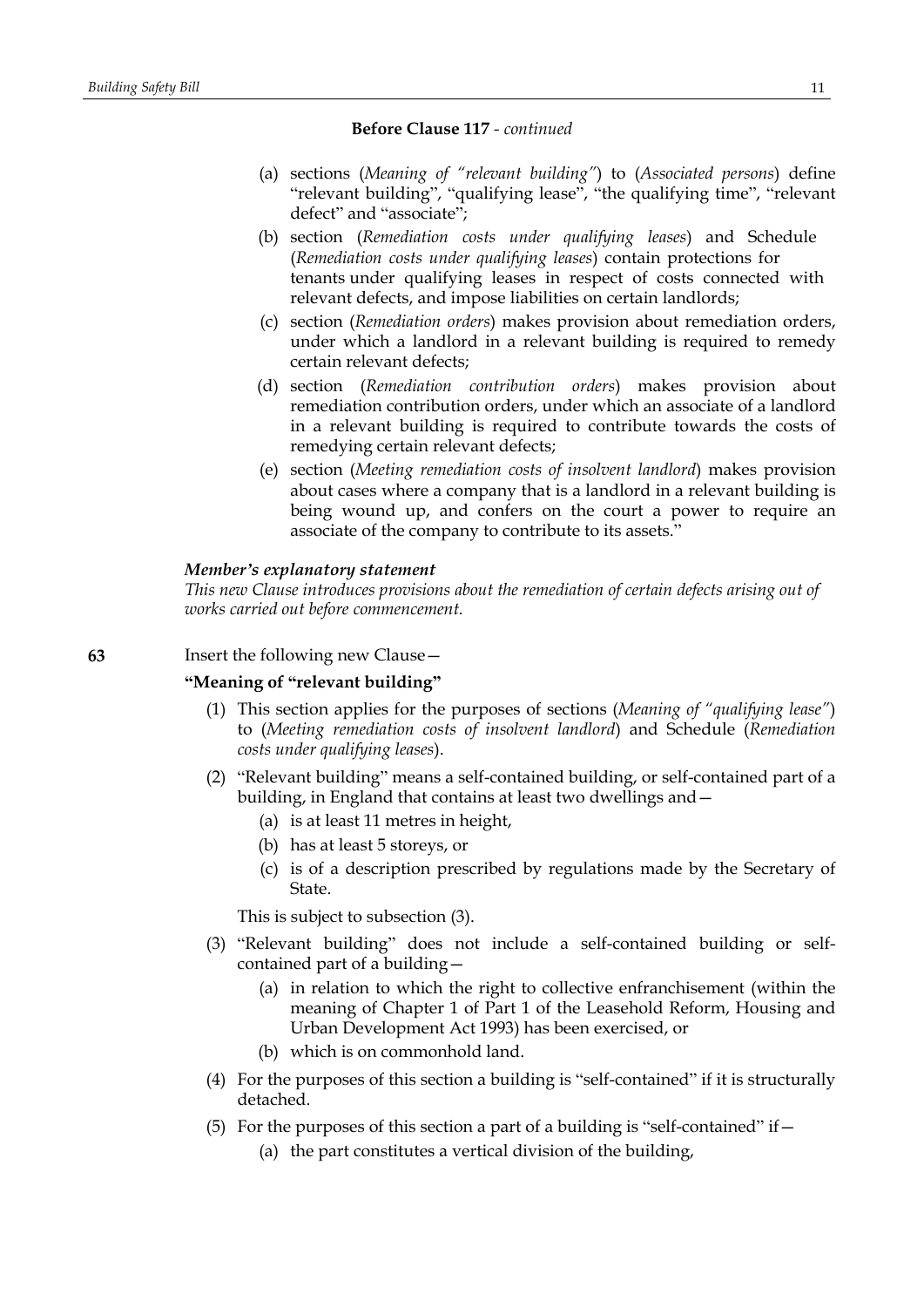- (b) the structure of the building is such that the part could be redeveloped independently of the remainder of the building, and
- (c) the relevant services provided for occupiers of that part—
	- (i) are provided independently of the relevant services provided for occupiers of the remainder of the building, or
	- (ii) could be so provided without involving the carrying out of any works likely to result in a significant interruption in the provision of any such services for occupiers of the remainder of the building.
- (6) In subsection (5) "relevant services" means services provided by means of pipes, cables or other fixed installations.
- (7) The Secretary of State may by regulations make provision supplementing this section, including in particular—
	- (a) provision defining "storey" for the purposes of this section;
	- (b) provision about how the height of a building is to be determined for those purposes."

#### *Member's explanatory statement*

*This new Clause defines "relevant building" for the purposes of the provisions relating to the remediation of defects arising out of works carried out before commencement.*

**64** Insert the following new Clause—

## **"Meaning of "qualifying lease"**

- (1) This section applies for the purposes of sections (*Remediation costs under qualifying leases*) to (*Meeting remediation costs of insolvent landlord*) and Schedule (*Remediation costs under qualifying leases*).
- (2) A lease is a "qualifying lease" if  $-$ 
	- (a) it is a long lease of a single dwelling in a relevant building,
	- (b) the tenant under the lease is liable to pay a service charge,
	- (c) the lease was granted before 14 February 2022, and
	- (d) at the beginning of 14 February 2022 ("the qualifying time")—
		- (i) the dwelling was a relevant tenant's only or principal home,
		- (ii) a relevant tenant did not own any other dwelling in the United Kingdom, or
		- (iii) a relevant tenant owned only one dwelling in the United Kingdom apart from their interest under the lease.
- (3) Where a dwelling was at the qualifying time let under two or more leases to which subsection (2)(a) and (b) apply, any of those leases which is superior to any of the other leases is not a "qualifying lease".
- (4) For the purposes of this section—
	- (a) "long lease" means a lease granted for a term of years certain exceeding 21 years, whether or not it is (or may become) terminable before the end of that term by notice given by or to the tenant or by re-entry, forfeiture or otherwise;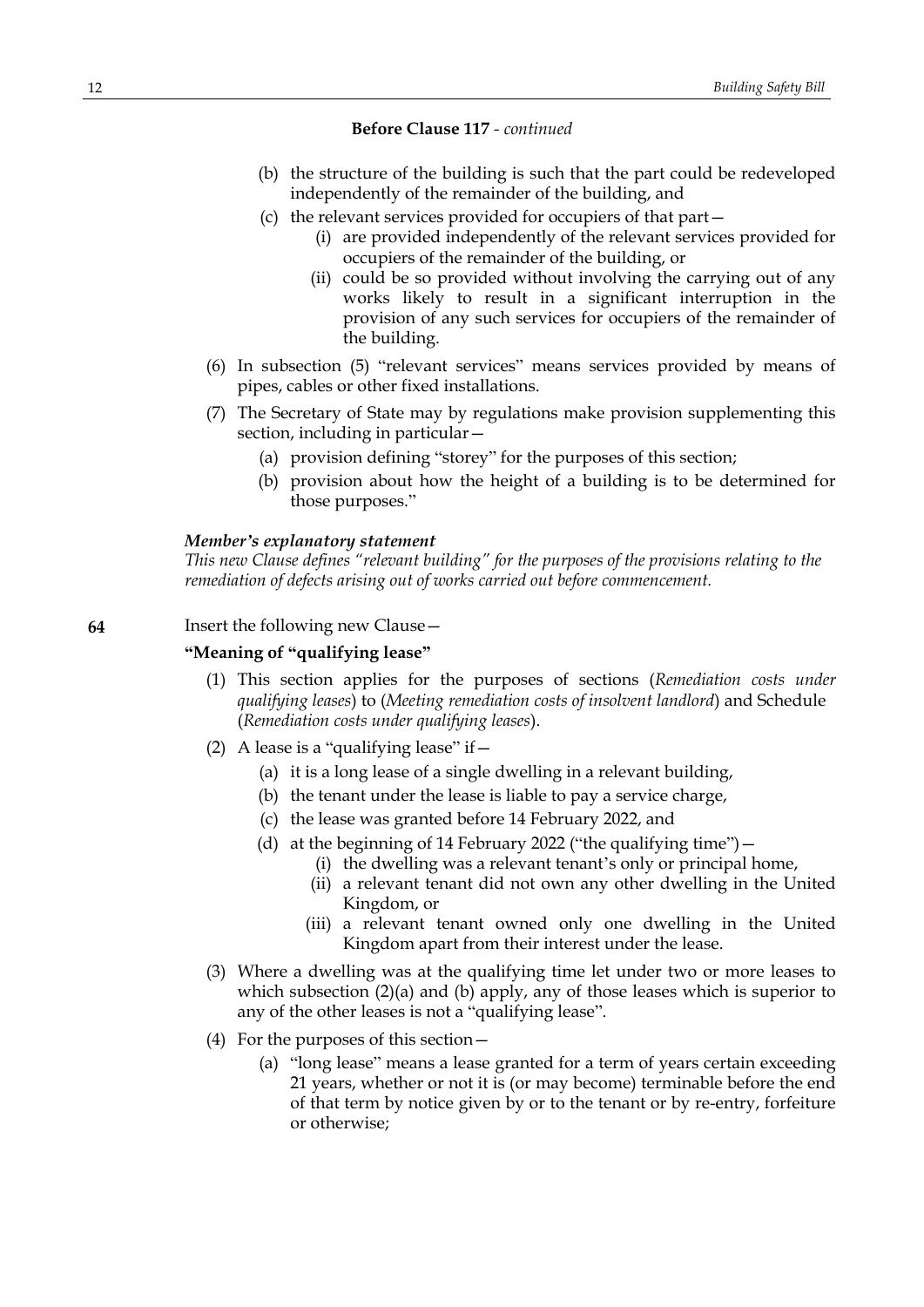- (b) a person "owns" a dwelling if the person has a freehold interest in it or is a tenant under a long lease of it;
- (c) "relevant tenant" means a person who, at the qualifying time, is the tenant, or any of the tenants, under the lease mentioned in subsection  $(2)$ ;
- (d) "service charge" has the meaning given by section 18 of the Landlord and Tenant Act 1985."

## *Member's explanatory statement*

*This new Clause defines "qualifying lease" for the purposes of the provisions relating to the remediation of defects arising out of works carried out before commencement.*

## LORD NASEBY

*As an amendment to Amendment 64*

**65** In subsection (2), leave out paragraph (d)

## LORD GREENHALGH

**66** Insert the following new Clause—

#### **"Meaning of "relevant defect"**

- (1) This section applies for the purposes of sections (*Remediation costs under qualifying leases*) to (*Meeting remediation costs of insolvent landlord*) and Schedule (*Remediation costs under qualifying leases*).
- (2) "Relevant defect" means a defect as regards a building that—
	- (a) arises as a result of anything done (or not done), including anything used (or not used), in connection with relevant works, and
	- (b) causes a building safety risk.
- (3) In subsection (2) "relevant works" means works relating to the building (including its initial construction) that were carried out—
	- (a) before completion, if completion occurred in the period of 30 years ending with the coming into force of this section, or
	- (b) by or on behalf of a relevant landlord or management company, after completion and within that period.
- (4) For the purposes of this section—

"building safety risk", in relation to a building, means a risk to the safety of people in or about the building arising from—

- (a) the spread of fire, or
- (b) the collapse of the building or any part of it;

"completion" and "management company" are defined by regulations made by the Secretary of State;

"relevant landlord" means a landlord under a lease of the building or any part of it."

## *Member's explanatory statement*

*This new Clause defines "relevant defect" for the purposes of the provisions relating to the remediation of defects arising out of works carried out before commencement.*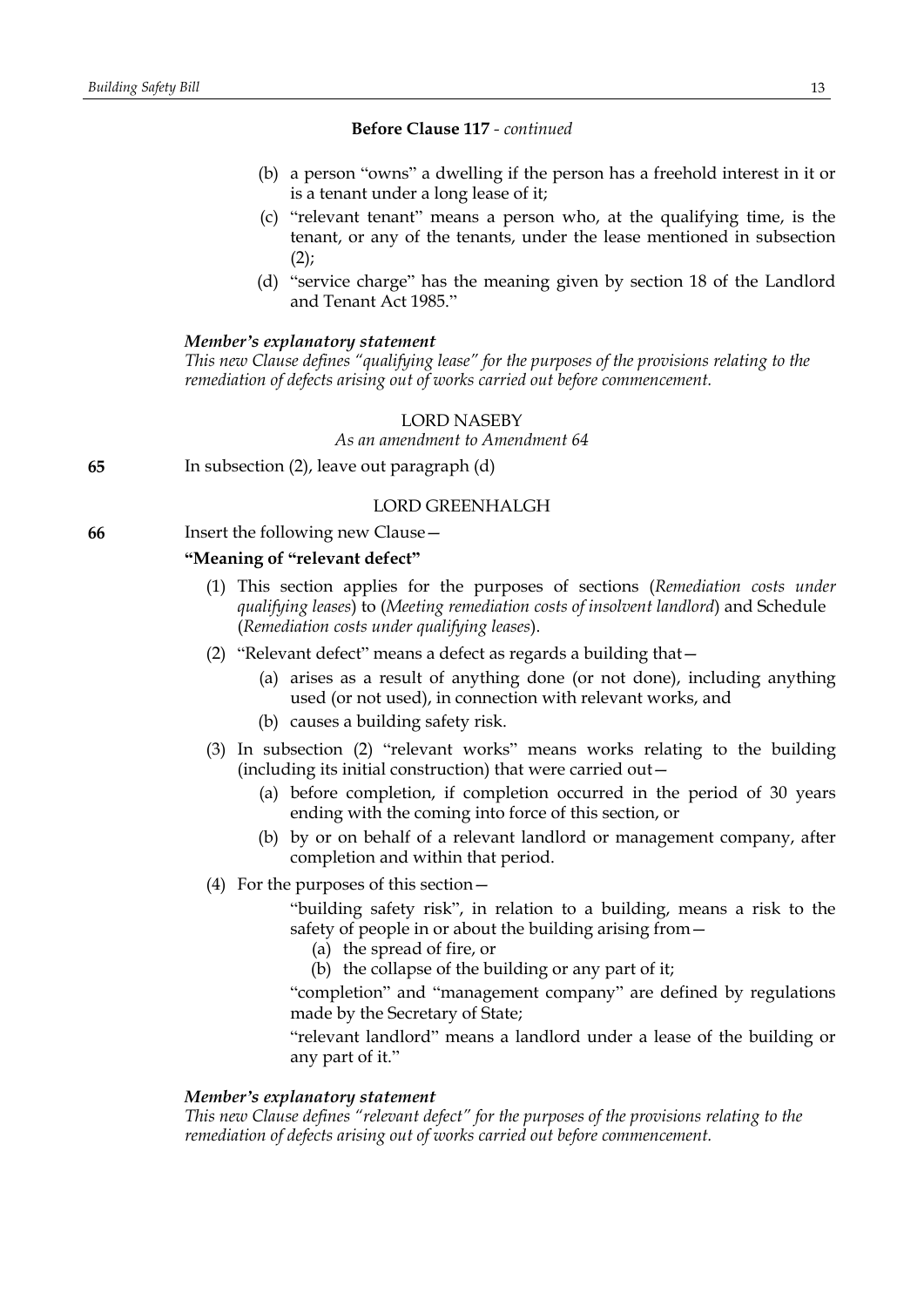# LORD BLENCATHRA

## *As an amendment to Amendment 66*

**66A** In subsection (2)(b), at end insert ", which may relate to but is not limited to—

- (i) external cladding,
- (ii) internal walls and the materials contained inside any walls;
- (iii) fire doors;
- (iv) balconies;
- (v) a lack of sprinklers, fire detection and control systems;
- (vi) inadequate escape routes."

## LORD GREENHALGH

**67** Insert the following new Clause—

# **"Associated persons**

- (1) For the purposes of sections (*Remediation costs under qualifying leases*) to (*Meeting remediation costs of insolvent landlord*) and Schedule (*Remediation costs under qualifying leases*), a person (A) is associated with another person (B) in the circumstances mentioned in subsections (2) and (3).
- (2) If A is an individual, A is associated with any body corporate of which A was a director at any time in the period of 5 years ending at the qualifying time.
- (3) If A is a body corporate, it is associated with another body corporate (B) if  $-$ 
	- (a) at any time in the period of 5 years ending at the qualifying time, a person who was a director of A was also a director of B, or
	- (b) at the qualifying time, one of them controlled the other or a third body corporate controlled both of them.

Subsections (4) to (6) set out the cases in which a body corporate is regarded as controlling another body corporate.

- (4) A body corporate  $(X)$  controls a company  $(Y)$  if X possesses or is entitled to acquire—
	- (a) at least half of the issued share capital of Y,
	- (b) such rights as would entitle  $X$  to exercise at least half of the votes exercisable in general meetings of Y,
	- (c) such part of the issued share capital of  $Y$  as would entitle  $X$  to at least half of the amount distributed, if the whole of the income of Y were in fact distributed among the shareholders, or
	- (d) such rights as would, in the event of the winding up of Y or in any other circumstances, entitle it to receive at least half of the assets of Y which would then be available for distribution among the shareholders.
- (5) A body corporate  $(X)$  controls a limited liability partnership  $(Y)$  if  $X$  -
	- (a) holds a majority of the voting rights in Y,
	- (b) is a member of Y and has a right to appoint or remove a majority of other members, or
	- (c) is a member of Y and controls alone, or pursuant to an agreement with other members, a majority of the voting rights in Y.
- (6) A body corporate  $(X)$  controls another body corporate  $(Y)$  if  $X$  has the power, directly or indirectly, to secure that the affairs of Y are conducted in accordance with X's wishes.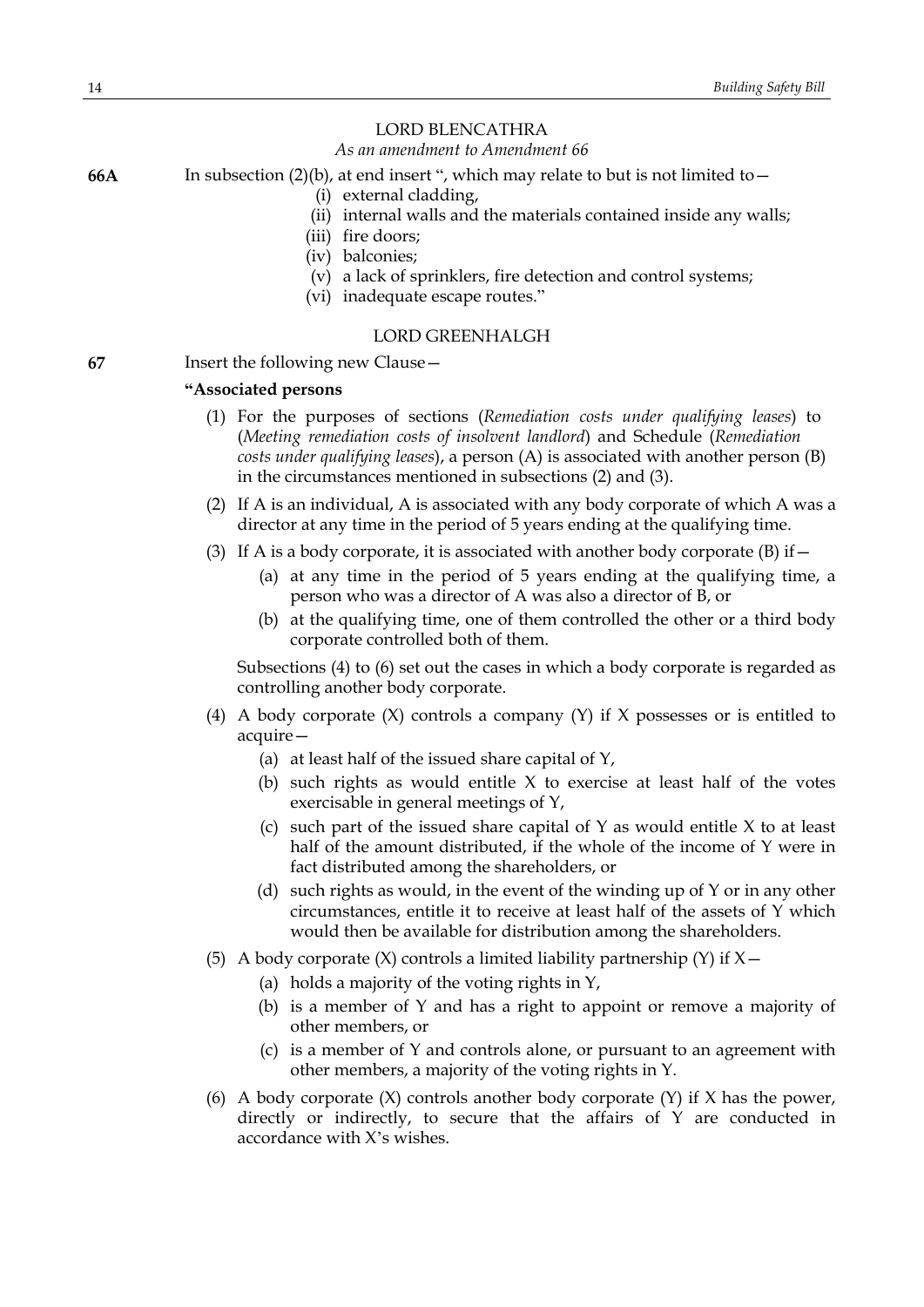- (7) In subsection (5) a reference to "voting rights" is to the rights conferred on members in respect of their interest in a limited liability partnership to vote on those matters which are to be decided on by a vote of the members of the limited liability partnership.
- (8) In determining whether one body corporate  $(X)$  controls another,  $X$  is treated as possessing—
	- (a) any rights and powers possessed by a person as nominee for it, and
	- (b) any rights and powers possessed by a body corporate which it controls (including rights and powers which such a body corporate would be taken to possess by virtue of this paragraph)."

#### *Member's explanatory statement*

*This new Clause defines "associated person" for the purposes of the provisions relating to the remediation of defects arising out of works carried out before commencement.*

## **68** Insert the following new Clause—

# **"Remediation costs under qualifying leases**

Schedule (*Remediation costs under qualifying leases*)—

- (a) provides that certain service charge amounts relating to relevant defects in a relevant building are not payable, and
- (b) makes provision for the recovery of those amounts from persons who are landlords under leases of the building (or any part of it)."

#### *Member's explanatory statement*

*This new Clause introduces a new Schedule, containing protections for certain leaseholders and others, relating to certain remediation costs, and imposing corresponding liabilities on certain landlords.*

**69** Insert the following new Clause—

# **"Remediation orders**

- (1) The Secretary of State may by regulations make provision for and in connection with remediation orders.
- (2) A "remediation order" is an order, made by the First-tier Tribunal, requiring a relevant landlord to remedy specified relevant defects in a specified relevant building by a specified time.
- (3) In this section "relevant landlord", in relation to a relevant defect in a relevant building, means a landlord under a lease of the building or any part of it who is required, under the lease or by virtue of an enactment, to repair or maintain anything relating to the relevant defect.
- (4) The following persons may apply for a remediation order—
	- (a) the regulator (as defined by section 2);
	- (b) a local authority (as defined by section 29) for the area in which the relevant building is situated;
	- (c) a fire and rescue authority (as defined by section 29) for the area in which the relevant building is situated;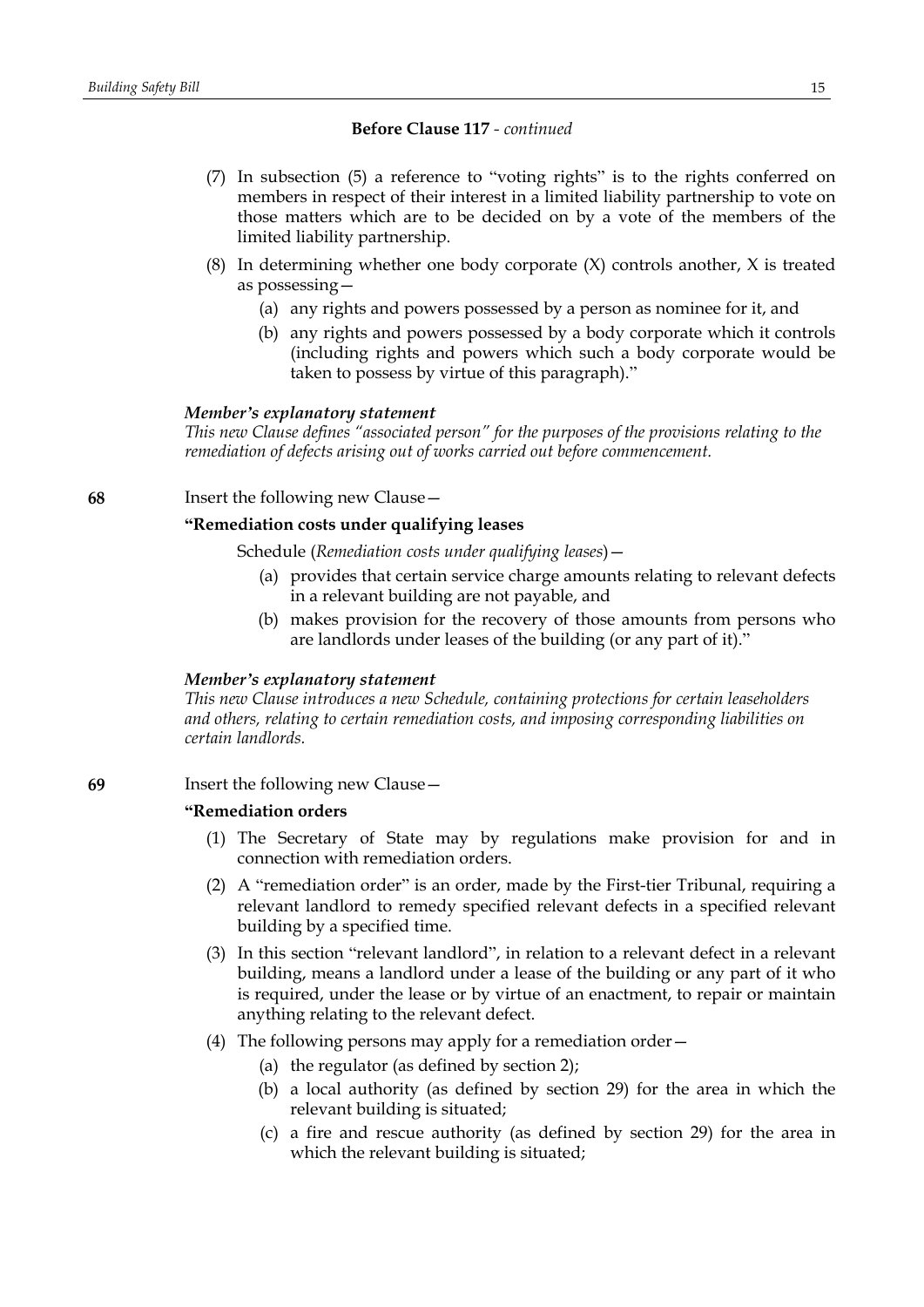- (d) any other person prescribed by the regulations.
- (5) In this section "specified" means specified in the order."

## *Member's explanatory statement*

*This new Clause confers a power to make provision about remediation orders, which are orders requiring a landlord to remedy relevant defects.*

## **70** Insert the following new Clause -

#### **"Remediation contribution orders**

- (1) The First-tier Tribunal may, on the application of an interested person, make a remediation contribution order in relation to a relevant building if it considers it just and equitable to do so.
- (2) "Remediation contribution order", in relation to a relevant building, means an order requiring a specified body corporate to make payments to a specified person, for the purpose of meeting costs incurred or to be incurred in remedying relevant defects (or specified relevant defects) relating to the relevant building.
- (3) A body corporate may be specified only if it is associated with a landlord under a lease of the relevant building or any part of it.
- (4) An order may—
	- (a) require the making of payments of a specified amount, or payments of a reasonable amount in respect of the remediation of specified relevant defects (or in respect of specified things done or to be done for the purpose of remedying relevant defects);
	- (b) require a payment to be made at a specified time, or to be made on demand following the occurrence of a specified event.
- (5) In this section—

"associated": see section (*Associated persons*);

"interested person", in relation to a relevant building, means—

- (a) the regulator (as defined by section 2),
- (b) a local authority (as defined by section 29) for the area in which the relevant building is situated,
- (c) a fire and rescue authority (as defined by section 29) for the area in which the relevant building is situated, or
- (d) a person with a legal or equitable interest in the relevant building or any part of it;

"relevant building": see section (*Meaning of "relevant building"*);

"relevant defect": see section (*Meaning of "relevant defect"*);

"specified" means specified in the order."

#### *Member's explanatory statement*

*This new Clause confers power on the First-tier Tribunal to make an order requiring a person associated with certain landlords to contribute towards the costs of remedying certain defects in relevant buildings.*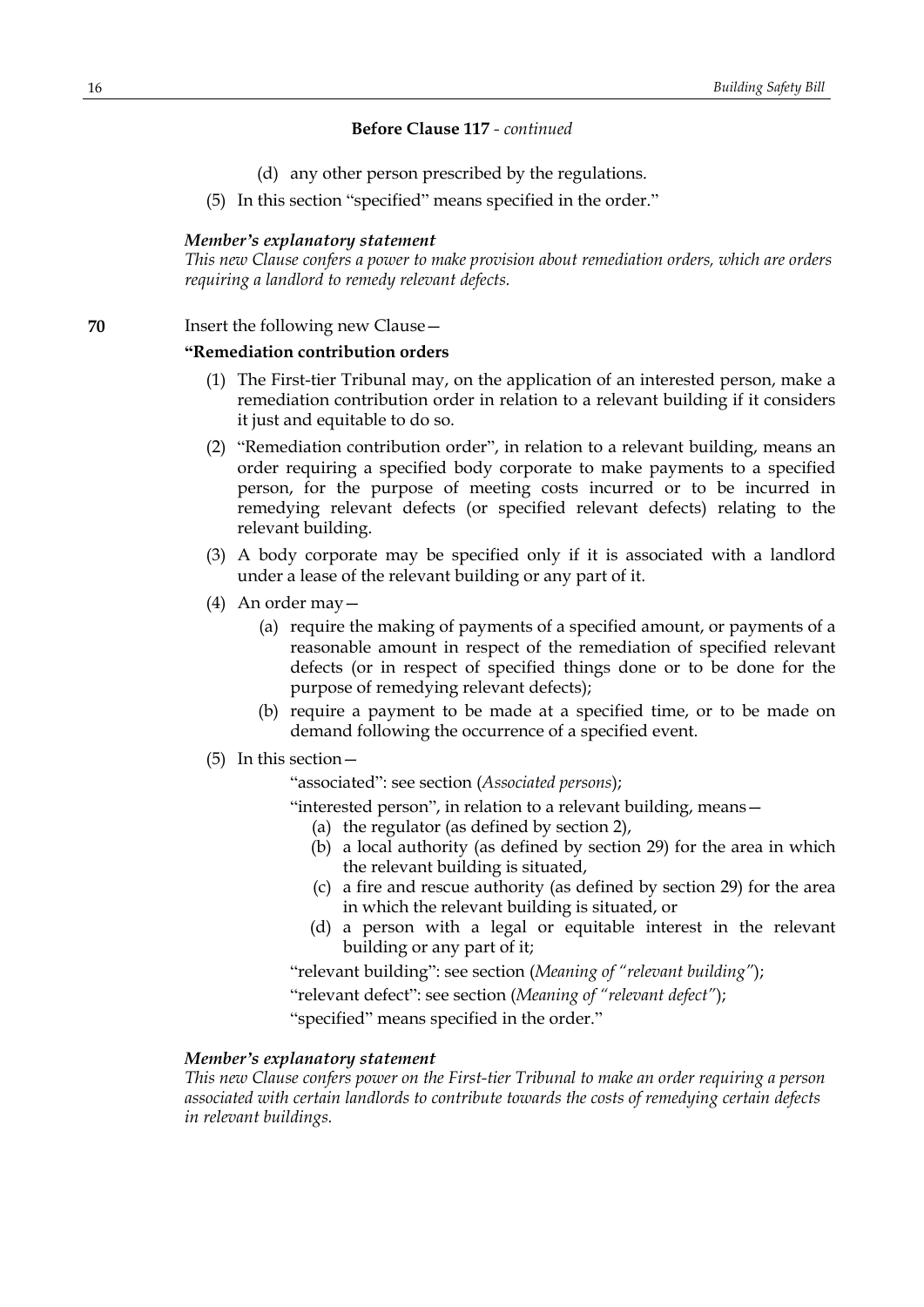**71** Insert the following new Clause—

# **"Meeting remediation costs of insolvent landlord**

- (1) This section applies if, in the course of the winding up of a company which is a landlord under a lease of a relevant building or any part of it, it appears—
	- (a) that there are relevant defects relating to the building, and
	- (b) that the company is under an obligation (howsoever imposed) to remedy any of the relevant defects or is liable to make a payment relating to any costs incurred or to be incurred in remedying any of the relevant defects.
- (2) The court may, on the application of the liquidator, by order require a body corporate associated with the company to make such contributions to the company's assets as the court considers to be just and equitable.
- (3) An order may be made where proceedings for the winding up of the company were commenced before (as well as after) the coming into force of this section.
- (4) In this section—

"associated": see section (*Associated persons*);

"the court" means a court having jurisdiction to wind up the company; "relevant building": see section (*Meaning of "relevant building"*); "relevant defect": see section (*Meaning of "relevant defect"*)."

#### *Member's explanatory statement*

*This new Clause confers power on a court winding up a company to require a body corporate associated with the company to contribute to the assets of the company.*

**72** Insert the following new Clause—

## **"Building industry schemes**

- (1) The Secretary of State may by regulations—
	- (a) establish a scheme, and
	- (b) make provision about the scheme.
- (2) Regulations that establish a scheme must prescribe the descriptions of persons in the building industry who may be members of the scheme ("eligible persons").
- (3) Where a scheme is established, the Secretary of State must set and publish the criteria that an eligible person must meet in order to become, and remain, a member of the scheme ("membership criteria").
- (4) Membership criteria may be set for any purpose connected with—
	- (a) securing the safety of people in or about buildings in relation to risks arising from buildings, or
	- (b) improving the standard of buildings.
- (5) The Secretary of State must ensure that a list of members of a scheme is kept and published (and may publish a list of persons who are eligible persons but are not members of a scheme)."

#### *Member's explanatory statement*

*This new Clause confers power on the Secretary of State to establish one or more building industry schemes.*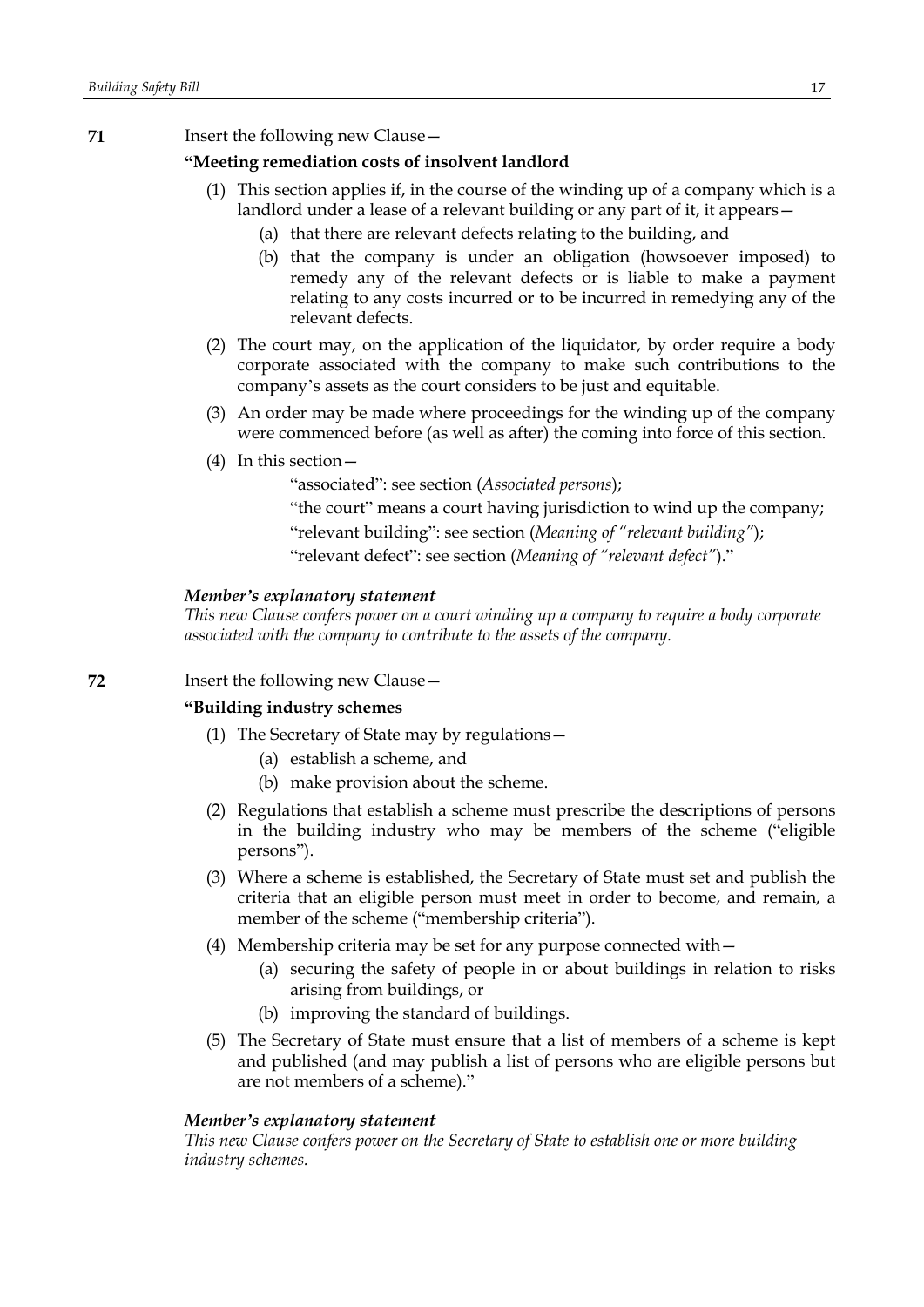## **73** Insert the following new Clause—

# **"Building industry schemes: supplementary**

- (1) This section supplements section (*Building industry schemes*).
- (2) Regulations may provide that a scheme is to be maintained by  $-$ 
	- (a) the Secretary of State, or
	- (b) a person designated by the Secretary of State (a "designated person"), acting on behalf of the Secretary of State.
- (3) Regulations may provide for the charging of fees, in connection with—
	- (a) an application for membership;
	- (b) renewal of membership;
	- (c) a review;
	- (d) any other prescribed matter.
- (4) The Secretary of State may publish a document setting out the procedure relating to any of the following—
	- (a) applications for membership of a scheme;
	- (b) the periodic renewal of membership;
	- (c) termination of a person's membership;
	- (d) the review of any decision relating to a person's membership;
	- (e) the suspension of a person from membership.
- (5) Membership criteria may be framed by reference to—
	- (a) standards, or a document, from time to time published by any person;
	- (b) the opinion of the Secretary of State, or a designated person, in relation to any matter.
- (6) Different membership criteria may be set for different purposes.
- (7) In section (*Building industry schemes*) and this section—

"building" means a building in England;

"building industry": a reference to persons in the building industry is to persons carrying on, for business purposes, activities connected with the design, construction, management or maintenance of buildings, including persons carrying on activities in relation to construction products (within the meaning of paragraph 24 of Schedule 11) in England;

"prescribed" means prescribed by the regulations;

"regulations" means regulations under section (*Building industry schemes*);

"scheme" means a scheme established under section (*Building industry schemes*);

"standard"(except in subsection (5) of this section) is to be read in accordance with section 29."

## *Member's explanatory statement*

*This new Clause makes supplementary provision about building industry schemes.*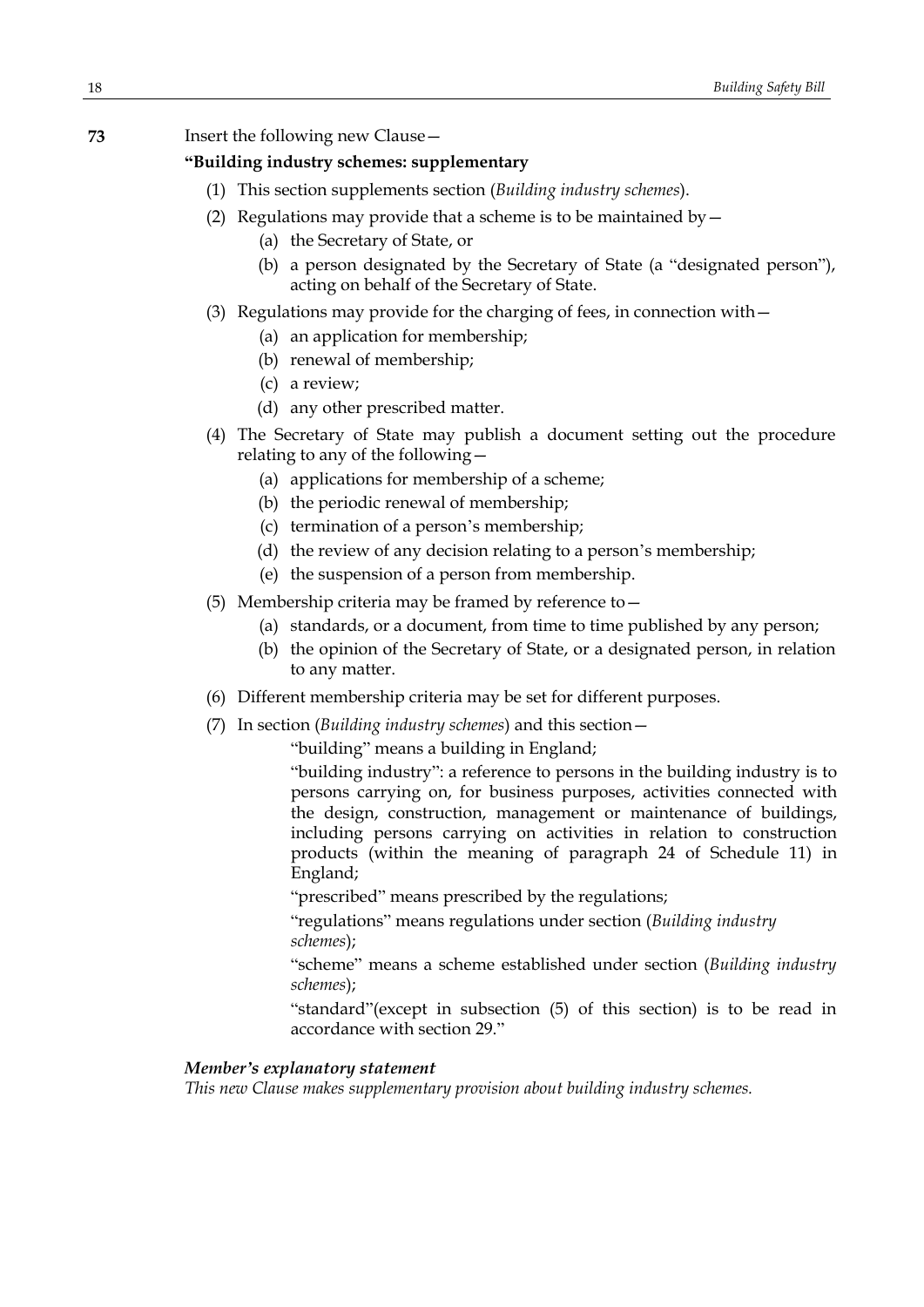**74** Insert the following new Clause—

# **"Prohibition on development for prescribed persons**

- (1) The Secretary of State may by regulations prohibit a person of a prescribed description from carrying out development of land in England (or a prescribed description of such development).
- (2) A prohibition may be imposed for any purpose connected with—
	- (a) securing the safety of people in or about buildings in relation to risks arising from buildings, or
	- (b) improving the standard of buildings.
- (3) A prohibition under the regulations applies despite planning permission (or any prescribed description of planning permission) having been granted.
- (4) The regulations may provide that, in prescribed cases, no prescribed certificate under the 1990 Act may be granted (and any purported grant is of no effect).
- (5) The regulations may require a person of a prescribed description to give a notification relating to the proposed beginning of development (and may make provision about the content and form of a notification and the way in which it is to be given).
- (6) The regulations may contain exceptions.
- (7) The regulations may make provision about enforcement, including in particular provision applying (with or without modifications), in relation to a breach of the regulations, any provision of Part 7 of the 1990 Act (enforcement).
- (8) For the purposes of this section—
	- (a) "the 1990 Act" means the Town and Country Planning Act 1990;
	- (b) a reference to the "beginning" of development is to be read in accordance with section 56(2) of the 1990 Act;
	- (c) "building" means a building in England;
	- (d) "development" has the meaning given by section 55 of the 1990 Act;
	- (e) "planning permission" has the meaning given by section 336 of the 1990 Act;
	- (f) "prescribed" means prescribed by regulations under this section;
	- (g) "standard" is to be read in accordance with section 29."

#### *Member's explanatory statement*

*This new Clause confers power on the Secretary of State to prohibit a prescribed person from carrying out development (or certain development).*

**75** Insert the following new Clause—

## **"Building control prohibitions**

- (1) The Secretary of State may by regulations impose a building control prohibition, as regards buildings or proposed buildings, in relation to persons of a prescribed description.
- (2) A prohibition may be imposed for any purpose connected with—
	- (a) securing the safety of people in or about buildings in relation to risks arising from buildings, or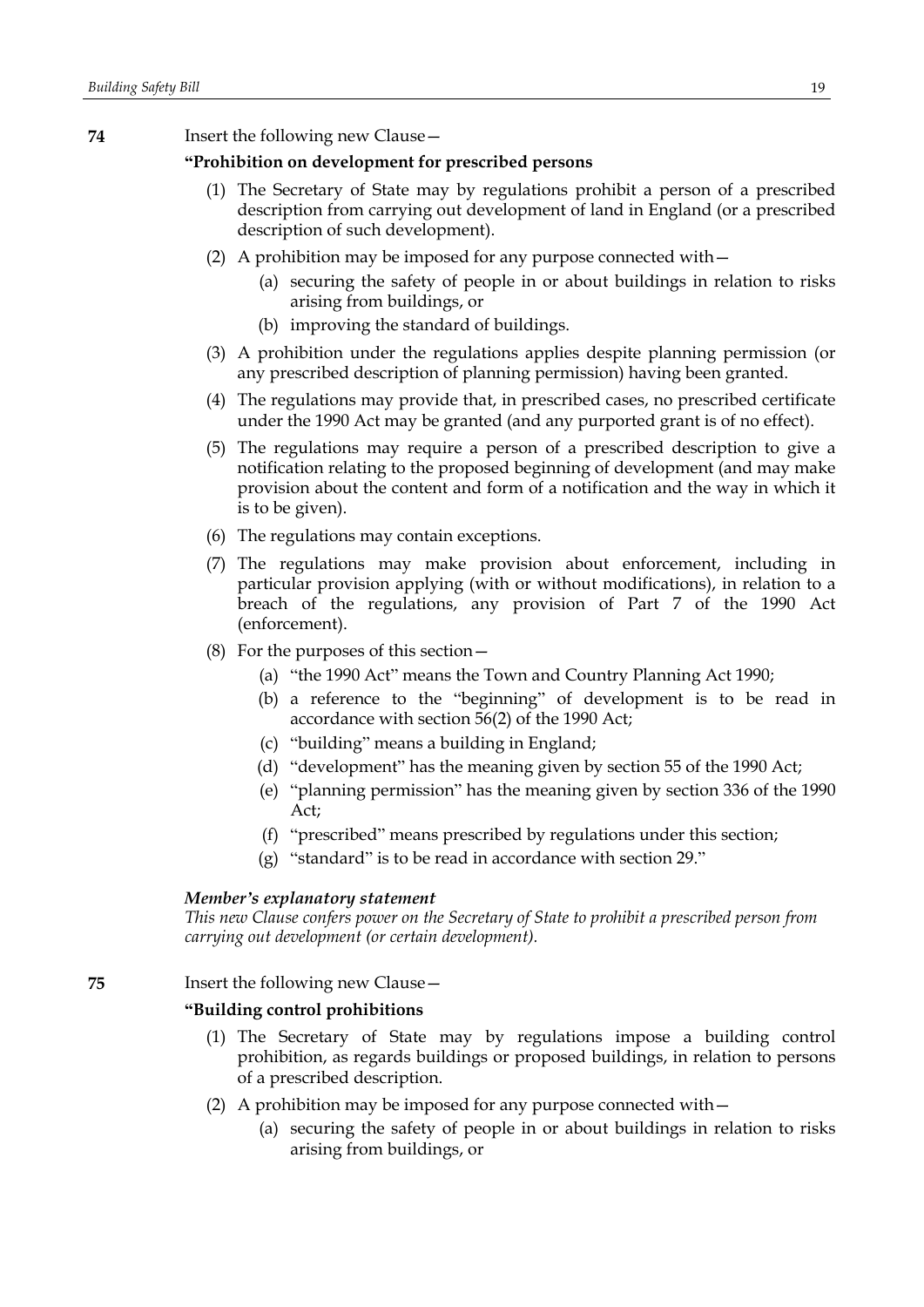- (b) improving the standard of buildings.
- (3) A "building control prohibition", in relation to a person, prohibits—
	- (a) the person from applying for building control approval or from depositing plans,
	- (b) the person from giving an initial notice (whether or not jointly with anyone else) or a public body's notice, public body's plans certificate or public body's final certificate,
	- (c) the granting of building control approval to the person,
	- (d) the passing of plans deposited by the person,
	- (e) the acceptance of an initial notice given by the person (whether or not jointly with anyone else) or a public body's notice, public body's plans certificate or public body's final certificate given by the person,
	- (f) the giving of a final certificate in relation to works carried out by the person,
	- (g) the person from giving a prescribed document,
	- (h) the giving of a prescribed document to the person or in respect of works carried out by the person, or
	- (i) the acceptance of any prescribed document given by the person or in respect of works carried out by the person.
- (4) A building control prohibition applies despite any provision made by or under the Building Act 1984.
- (5) The regulations may contain exceptions.
- (6) The regulations may provide that anything done in contravention of the regulations is of no effect.
- (7) Any reference in this section to a building or proposed building is to a building or proposed building in England.
- (8) In this section—

"building" and "building control approval", and references to the deposit and passing of plans, are to be read in accordance with Part 1 of the Building Act 1984;

"initial notice", "final certificate", "public body's notice", "public body's plans certificate" and "public body's final certificate" have the same meaning as in Part 2 of that Act;

"prescribed" means prescribed by regulations under this section; "standard" is to be read in accordance with section 29."

## *Member's explanatory statement*

*This new Clause confers power on the Secretary of State to impose building control prohibitions on prescribed persons.*

**76** Insert the following new Clause—

## **"Building liability orders**

(1) The High Court may make a building liability order if it considers it just and equitable to do so.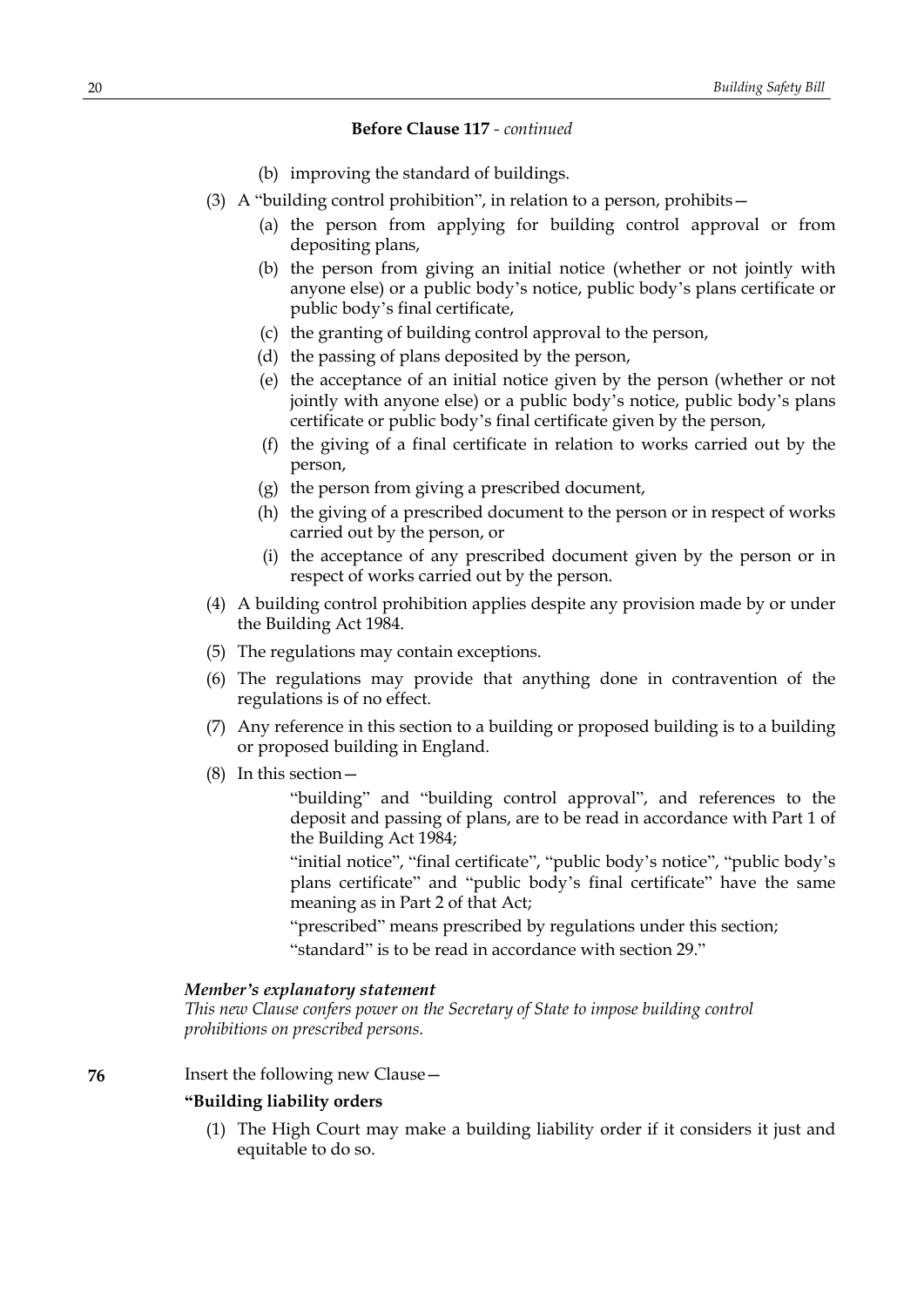- (2) A "building liability order" is an order providing that any relevant liability (or any relevant liability of a specified description) of a body corporate ("the original body") relating to a specified building is also—
	- (a) a liability of a specified body corporate, or
	- (b) a joint and several liability of two or more specified bodies corporate.
- (3) In this section "relevant liability" means a liability (whether arising before or after commencement) that relates to a building in England and is incurred—
	- (a) under the Defective Premises Act 1972 or section 38 of the Building Act 1984, or
	- (b) as a result of a building safety risk.
- (4) A body corporate may be specified only if it is, or has at any time in the relevant period been, an associate of the original body.
- (5) A building liability order—
	- (a) may be made in respect of a liability of a body corporate that has been dissolved (including where dissolution occurred before commencement);
	- (b) continues to have effect even if the body corporate is dissolved after the making of the order.
- (6) In this section—

"associate": see section (*Building liability orders: associates*);

"building safety risk", in relation to a building, means a risk to the safety of people in or about the building arising from the spread of fire or structural failure;

"commencement" means the time this section comes into force;

"the relevant period" means the period—

- (a) beginning with the beginning of the carrying out of the works in relation to which the relevant liability was incurred, and
- (b) ending with the making of the order;

"specified" means specified in the building liability order."

## *Member's explanatory statement*

*This new Clause confers power on the court to make an order under which certain liabilities relating to buildings in England are imposed on a person associated with the person who is primarily liable.*

**77** Insert the following new Clause—

# **"Building liability orders: associates**

- (1) For the purposes of section (*Building liability orders*), a body corporate (A) is associated with another body corporate (B) if—
	- (a) one of them controls the other, or
	- (b) a third body corporate controls both of them.

Subsections (2) to (4) set out the cases in which a body corporate is regarded as controlling another body corporate.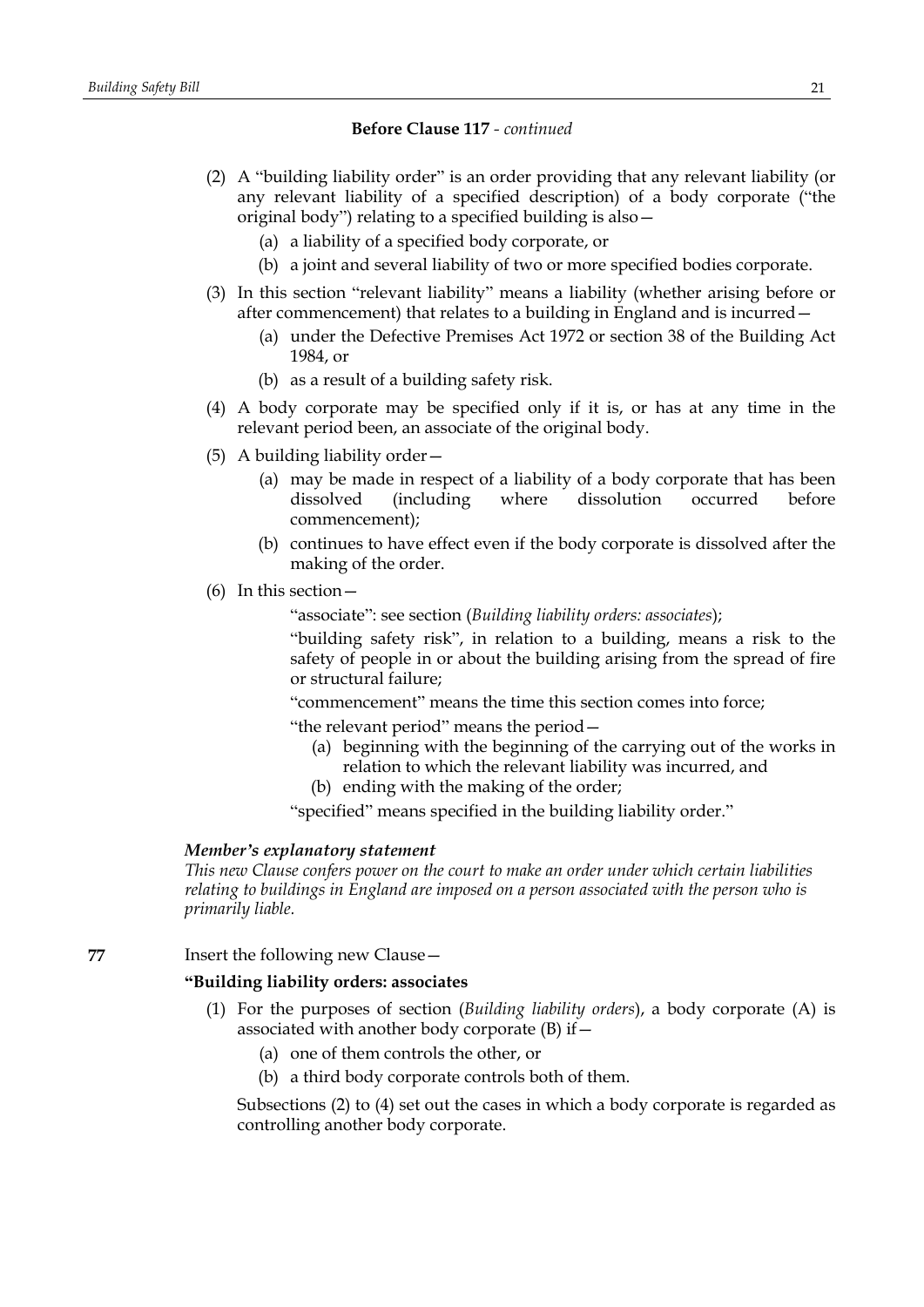- (2) A body corporate (X) controls a company (Y) if X possesses or is entitled to acquire—
	- (a) at least half of the issued share capital of Y,
	- (b) such rights as would entitle X to exercise at least half of the votes exercisable in general meetings of Y,
	- (c) such part of the issued share capital of  $Y$  as would entitle  $X$  to at least half of the amount distributed, if the whole of the income of Y were in fact distributed among the shareholders, or
	- (d) such rights as would, in the event of the winding up of Y or in any other circumstances, entitle it to receive at least half of the assets of Y which would then be available for distribution among the shareholders.
- (3) A body corporate  $(X)$  controls a limited liability partnership  $(Y)$  if  $X$  -
	- (a) holds a majority of the voting rights in Y,
	- (b) is a member of Y and has a right to appoint or remove a majority of other members, or
	- (c) is a member of Y and controls alone, or pursuant to an agreement with other members, a majority of the voting rights in Y.
- (4) A body corporate (X) controls another body corporate (Y) if X has the power, directly or indirectly, to secure that the affairs of Y are conducted in accordance with X's wishes.
- (5) In subsection (3) a reference to "voting rights" is to the rights conferred on members in respect of their interest in a limited liability partnership to vote on those matters which are to be decided on by a vote of the members of the limited liability partnership.
- (6) In determining under any of subsections (2) to (4) whether one body corporate  $(X)$  controls another, X is treated as possessing  $-$ 
	- (a) any rights and powers possessed by a person as nominee for it, and
	- (b) any rights and powers possessed by a body corporate which it controls (including rights and powers which such a body corporate would be taken to possess by virtue of this paragraph)."

## *Member's explanatory statement*

*This new Clause sets out who is an associated person for the purposes of the preceding new Clause.*

# LORD BLENCATHRA

**78** Insert the following new Clause—

# **"Fire hazard remediation objectives**

- (1) In implementing the provisions of this Act, the regulator and Secretary of State must have regard to the following objectives—
	- (a) the perpetrator pays objective;
	- (b) the strict liability objective;
	- (c) the joint and several liability objective;
	- (d) the holding company pays objective;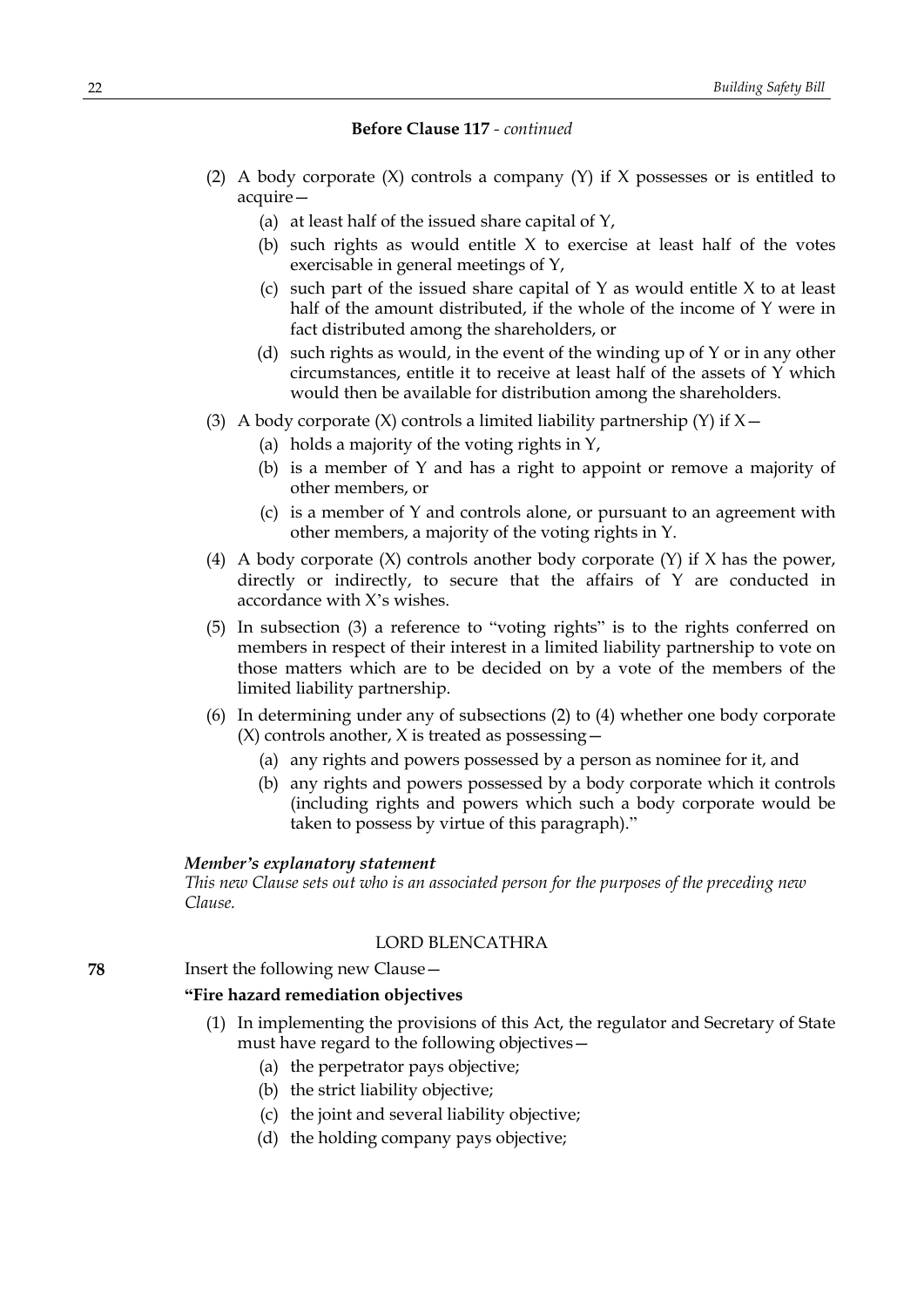- (e) the subcontractor pays objective;
- (f) the taxpayer as interim remedial works funder objective;
- (g) the taxpayer as last resort objective;
- (h) the no retention objective;
- (i) the mandatory information objective;
- (j) the managing agent cost control objective;
- (k) the regulator assistance to leaseholders objective.
- (2) The perpetrator pays objective means that those who have built as the main contractor or a sub-contractor or supplied materials for the construction of any building which is now assessed as being not fit or safe for purpose because of a fire or other risk should be responsible for all aspects of the remedial works.
- (3) The strict liability objective means that responsibility for serious defects in the original construction or refurbishment of buildings should rest with those who designed, specified, constructed, or supervised the works or made false claims for construction products and they should be liable without any requirement for an individual assessment of their relative culpability.
- (4) The joint and several liability objective means that all and any companies or businesses involved in the flawed construction should each be liable for the full costs of remediation works and it should then be up to each company to seek redress from their co-constructors, contractors or suppliers.
- (5) The holding company pays objective means that any company which set up a subsidiary or special purpose vehicle in order to construct buildings should be liable for remedial works even if that subsidiary or special purpose vehicle has been wound up and irrespective of whether the holding corporation or special purpose vehicle is based in the United Kingdom or not.
- (6) The subcontractor pays objective means that a subcontractor should not be able to escape liability, as also referenced by subsection (4) merely because that company was not the main developer, and the construction contract was not in its name.
- (7) The taxpayer as interim remedial works funder objective means that in order to get remedial works underway as quickly as possible the government should, where desirable, provide funding for those works and recover it from those who are liable for the remediation later.
- (8) The taxpayer as last resort objective means that when it has not been possible to find or collect payments from construction companies, their sub-contractors and suppliers, and if there is no other source of funding, the government should be responsible for the remediation costs.
- (9) The no retention objective means that in situations where remediation is involved main contractors should not be able to hold back payments to their subcontractors or suppliers until such time as those subcontractors or suppliers undertake more work for the principal contractor.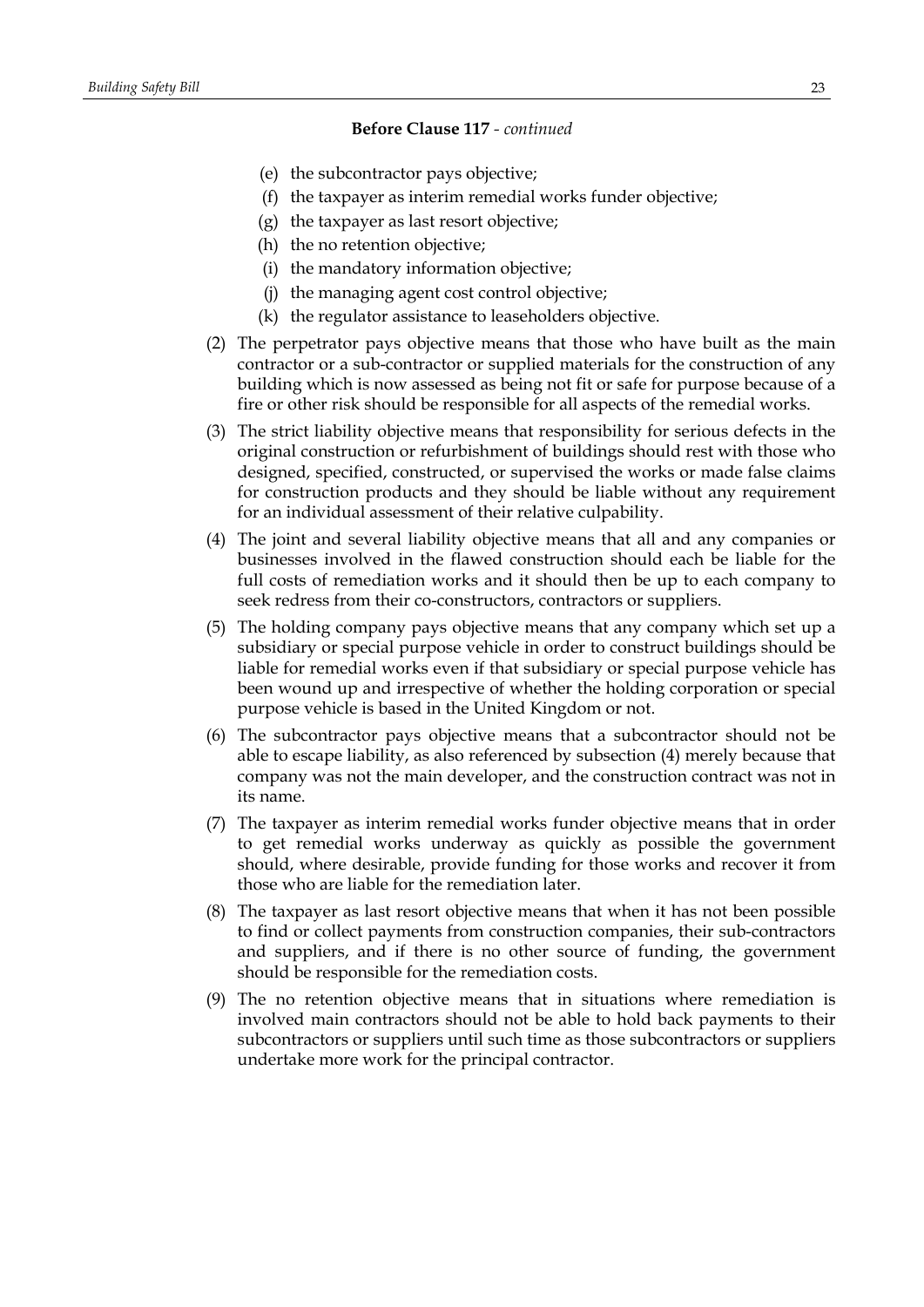- (10) The mandatory information objective means that if any freeholder, landlord, or managing agent of a property conducts any safety study whether fire or otherwise on the whole or any part of the property then it should be a requirement that that study is shared with all those with an interest in the property including leaseholders.
- (11) The managing agent cost control objective means that those who manage properties on behalf of freeholders or landlords should be prohibited from charging excessive fees for undertaking fire safety studies or applying for fire remedial work funding.
- (12) The regulator assistance to leaseholders objective means that the regulator should, where desirable, take up cases on behalf of leaseholders either individually or collectively who are in dispute with freeholders and landlords over the nature, extent and costs of any remedial works."

#### **79** Insert the following new Clause—

## "**Fire Risk Assessment Authorities**

- (1) The relevant authority must establish a fire risk assessment authority ("FRAA") for its area.
- (2) The Secretary of State may establish an FRAA for the whole of the United Kingdom if all the relevant authorities agree.
- (3) The purpose of the FRAA is to determine whether a building, parts of a building or any of the components present a serious fire risk.
- (4) Regulations may set out the full purposes of the FRAA.
- (5) A serious fire risk is one where lives may be endangered or lost.
- (6) The Secretary of State must ensure that the FRAA is sufficiently resourced to perform all its functions and in particular—
	- (a) that members doing assessments are properly qualified;
	- (b) that sufficient numbers are recruited to undertake all necessary assessments within a reasonable period of time;
	- (c) that the FRAA has access to legal and administrative support;
	- (d) that the FRAA is able to enter into contracts with any organisation or company in the furtherance of its aims;
	- (e) that the FRAA may form sub-committees to perform its functions.
- (7) Regulations may set out the details of the requirements in subsection (6).
- (8) The Secretary of State may issue instructions to the FRAA in the performance of its duties but may not involve himself or herself in individual determinations of any risk in any building, part of a building or components of it.
- (9) The FRAA may create rules for its operation and dealings with all organisations with whom it deals.
- (10) The FRAA must make arrangements for these rules to be laid before Parliament.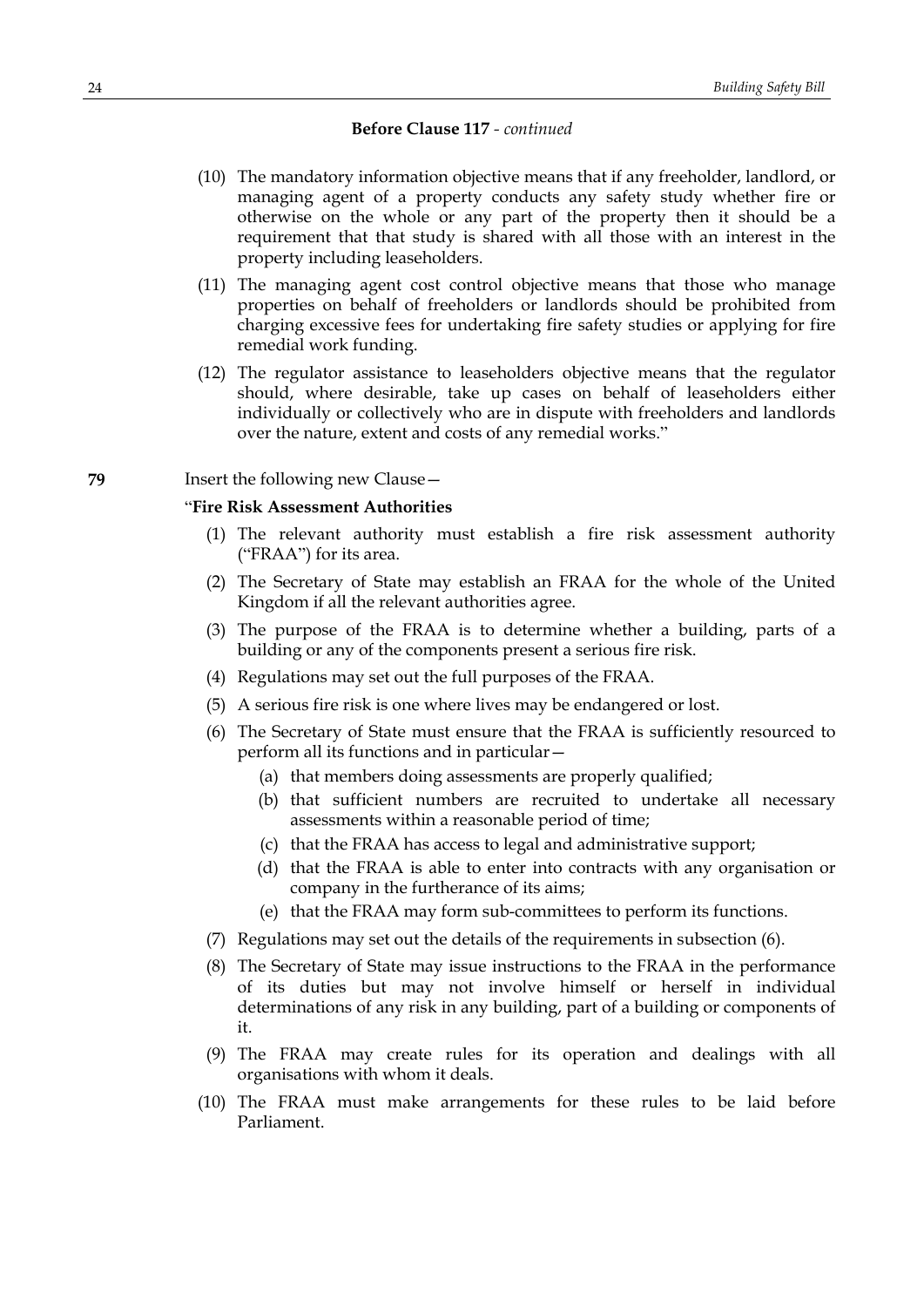- (11) The decision of the FRAA is binding except as provided for in section (*FRAA Appeal Board*).
- (12) Regulations under this section are to be made by statutory instrument, and a statutory instrument containing such regulations may not be made unless a draft of the instrument has been laid before, and approved by a resolution of, each House of Parliament.
- (12) In this Part, "relevant authority" means—
	- (a) in relation to England, the Secretary of State;
	- (b) in relation to Scotland, the Scottish Ministers;
	- (c) in relation to Wales, the Welsh Ministers;
	- (d) in relation to Northern Ireland, a Northern Ireland department."
- **80** Insert the following new Clause—

## **"FRAA Appeal Board**

- (1) The relevant authority must create an Appeal Board whose function is to hear appeals from the decisions of the FRAA on any matter.
- (2) Members are to be appointed by the Secretary of State and must be independent of any person represented on the FRAA.
- (3) Appeals may be permitted only where the appellant alleges that the FRAA was in error on a technical matter.
- (4) Appeals may not be permitted where the appellant does not dispute a technical finding but merely the decision on what action must be taken to remedy it.
- (5) The decision of the Appeal Board is final and no appeal to any other body is permissible.
- (6) Regulations may make further provision to supplement subsections (1) to (5).
- (7) Regulations under subsection (6) are subject to the affirmative procedure."
- **81** Insert the following new Clause—

## **"FRAA notices**

- (1) Where the FRAA has made a determination under section (*Fire Risk Assessment Authorities*)(3) that a building, parts of a building or components of it are a serious fire risk and have safety defects then it may serve a notice (an "FRAA notice") on all those it considers responsible for the defect to remedy them forthwith.
- (2) The parties considered responsible may include, without prejudice to others—
	- (a) the principal developer, contractor or constructor;
	- (b) any subsidiary or special purpose vehicle created by the person or company mentioned in paragraph (a), even if it has since been dissolved;
	- (c) any architects or designers of the buildings;
	- (d) any subcontractors employed by those described in paragraphs (a) to  $(c)$ ;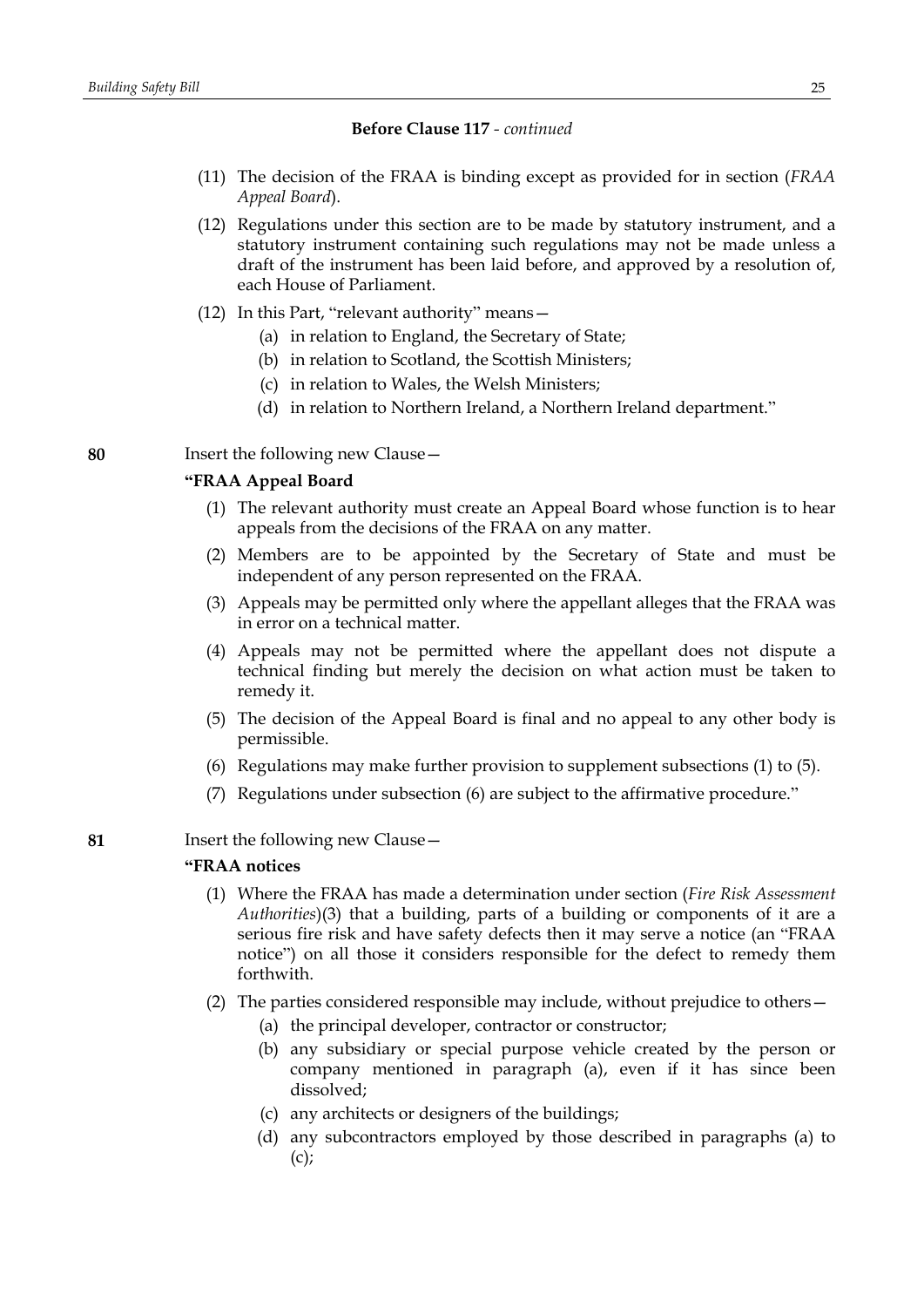- (e) any suppliers of material or components of the building deemed defective by the FRAA.
- (3) The liability under subsection (2) is joint and several no matter what the extent of the involvement of the contractor or sub-contractor.
- (4) The liability under subsection (2) applies to any business including those not registered in the United Kingdom.
- (5) An FRAA notice may require the recipient to undertake remedial work which may include—
	- (a) demolition of the building or part of the building and rebuilding it to standards set by the FRAA or the building regulations currently in force;
	- (b) removal and replacement of the defective parts to standards set by the FRAA or the building regulations currently in force;
	- (c) alterations necessary to comply with current building regulations.
- (6) Fire risks and safety defects under subsection (1) may relate to but are not limited to—
	- (a) external cladding;
	- (b) internal walls and the materials inside any walls;
	- (c) fire doors;
	- (d) balconies;
	- (e) a lack of sprinklers, fire detection and control systems;
	- (f) inadequate escape routes.
- (7) A notice under subsection (5) may include a requirement for those described in subsection (2) to supply copies of all relevant plans, documents, correspondence or other information.
- (8) A notice under subsection (1) must include a completion date by which those described in subsection (2) must have completed the works to the defined standard.
- (9) A notice given under subsection (1) may include conditions to reduce, control or eliminate the risk of noise, cold, damp and other hazards whilst the work is being carried out.
- (10) Where a notice has been given under subsection (1) the persons or organisations mentioned in subsection (2)—
	- (a) are liable for the costs of mitigation or safety measures and reimbursement of, or compensation for, increases in insurance premiums as determined by the FRAA, and
	- (b) must reimburse qualifying tenants and leaseholders for any such costs that they have been required to pay, the amounts of which are to be determined by the FRAA.
- (11) The costs qualifying for reimbursement under subsection (10) must have been incurred since 14 June 2017.
- (12) Regulations may specify the details of all aspects of the provision in this section.
- (13) Regulations made under this section may amend any Act of Parliament.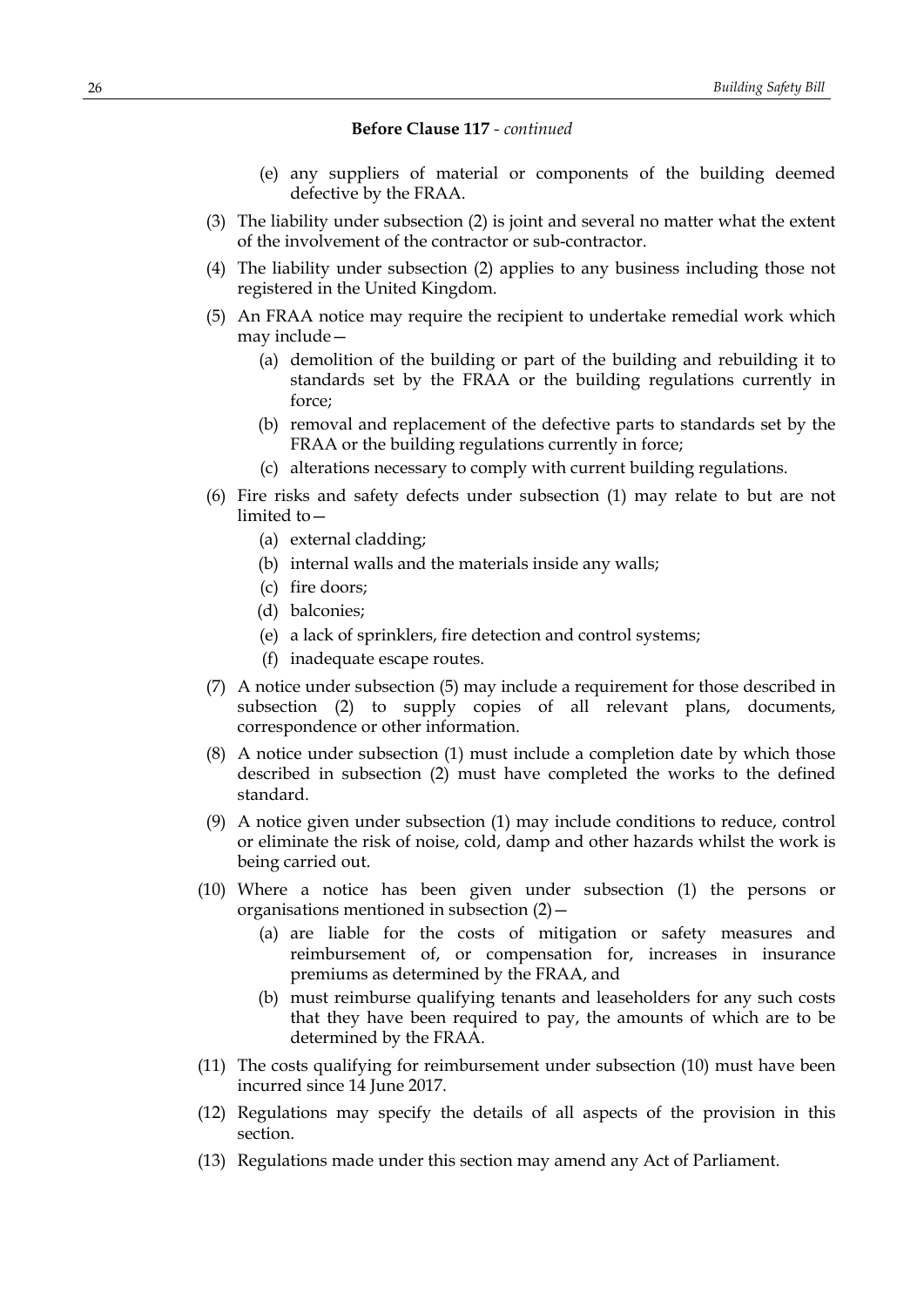(14) Regulations under this section are to be made by statutory instrument, and a statutory instrument containing such regulations may not be made unless a draft of the instrument has been laid before, and approved by a resolution of, each House of Parliament."

**82** Insert the following new Clause—

# **"Failure to comply with a Fire Regulation Assessment Authority notice**

- (1) Where a recipient of an FRAA notice fails to undertake the remedial work in the timeframe specified in that notice, the FRAA may—
	- (a) order the person or organisations listed in the notice to pay to the FRAA the expenses reasonably incurred to perform the work specified in the notice, and
	- (b) require the person or organisation to pay a penalty as determined by the FRAA.
- (2) A penalty notice must be in writing and specify a date by which payment for the works which were not undertaken and the penalty should be paid.
- (3) The maximum amount of expenses which may be levied by the FRAA for remedial work not undertaken by those identified in the FRAA notice may not exceed £500 million for any single building.
- (4) The maximum amount of any fine which may be levied by the FRAA for remedial work not undertaken by those identified in the FRAA notice may not exceed £100 million for any one building.
- (5) Those identified in the FRAA notice are jointly and severally liable for payment of expenses under subsection (3) and penalties under subsection (4).
- (6) A notice to pay for remedial work or penalties under subsection  $(1)(a)$  or  $(b)$  is appealable to the Appeal Board."

## **83** Insert the following new Clause—

## **"Government to provide interim relief**

- (1) Regulations may specify the circumstances, terms and conditions under which the Secretary of State may advance monies to undertake the remedial works described in any FRAA notice.
- (2) The Secretary of State may make a determination on whether to advance monies following an application by the FRAA which must supply the Secretary of State with all relevant information to permit the Secretary of State to make a decision.
- (3) In deciding whether to advance monies under this section the Secretary of State must consider the desirability of completing the remedial work in a shorter period of time than if the Secretary of State were not to make the determination.
- (4) In making a determination the Secretary of State may attach conditions to the original FRAA notice but may not offer a lower sum of monies than the FRAA determined was required to undertake the remedial work.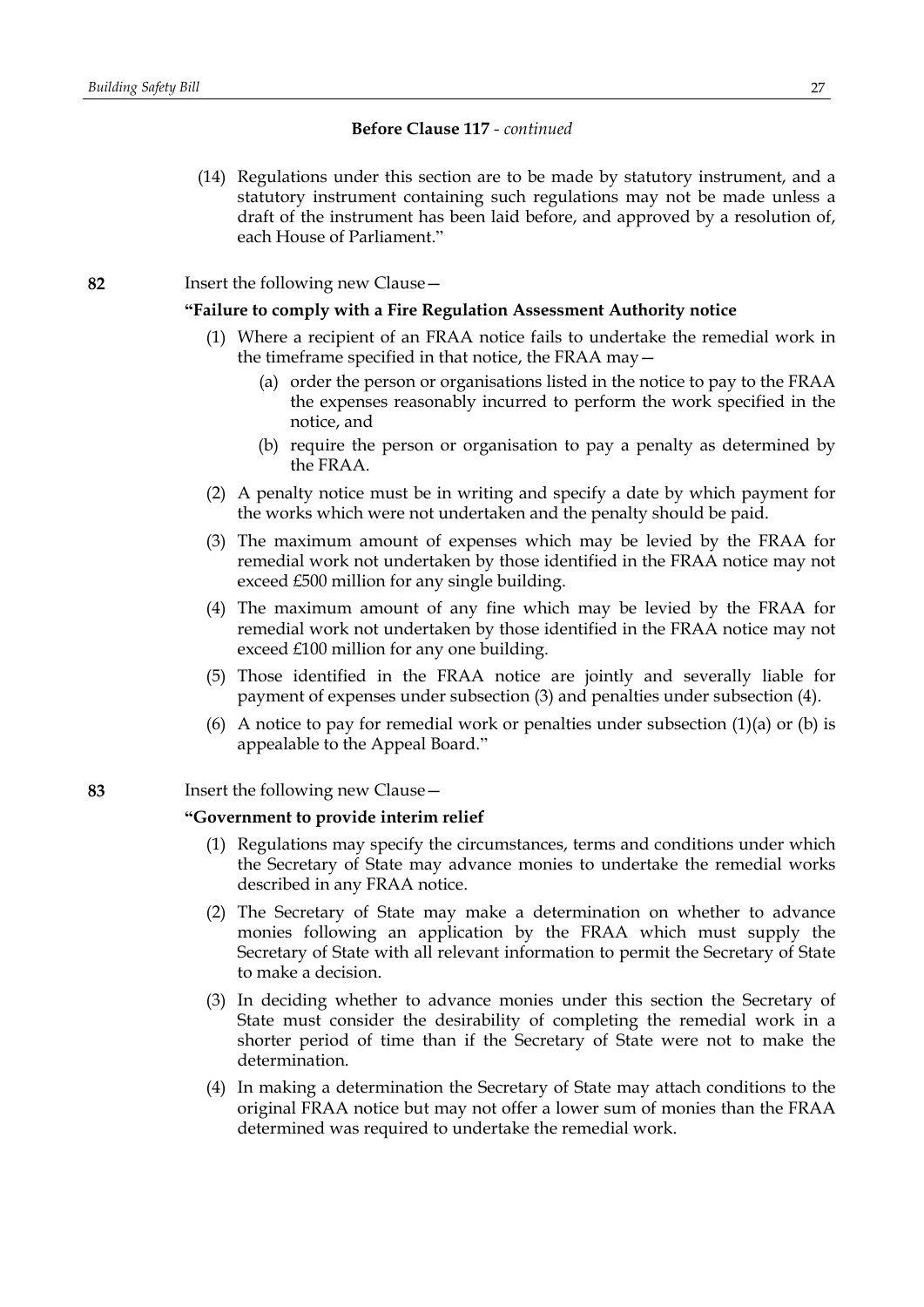- (5) Conditions under subsection (4) may include but are not limited to an instruction to the FRAA to pursue anyone mentioned in section (*FRAA notices*) (2) for the full costs of the work specified in the FRAA notice.
- (6) Those persons and organisations described in section (*FRAA notices*)(2) remain jointly and severally liable for the full costs and penalties as determined in the FRAA notice irrespective of the sum of monies the Secretary of State has advanced.
- (7) The decision of the Secretary of State is final and cannot be appealed against.
- (8) Regulations may make further provision on how this section is to operate.
- (9) Regulations under this section are to be made by statutory instrument, and a statutory instrument containing such regulations may not be made unless a draft of the instrument has been laid before, and approved by a resolution of, each House of Parliament."

#### **84** Insert the following new Clause—

## **"Government to be payer of last resort**

- (1) Where the Secretary of State has concluded, on information from the FRAA or any other sources, that it will not be possible to make those described in section (*FRAA notices*)(2) pay all or part of the expenses specified in the FRAA notice, the Secretary of State may make a determination to provide the full amount of the monies required to undertake the remedial works.
- (2) In making such a determination the Secretary of State may attach conditions to the original FRAA notice but may not offer a lower sum of monies than the FRAA determined was required to undertake the remedial work.
- (3) Those persons and organisations described in section (*FRAA notices*)(2) remain jointly and severally liable for the full costs and penalties as determined in the FRAA notice irrespective of the sum of monies the Secretary of State has advanced.
- (4) The decision of the Secretary of State is final and cannot be appealed against.
- (5) The Secretary of State may pursue those described in section (*FRAA notices*)(2) for full reimbursement with no time limit on bringing proceedings.
- (6) Regulations may make further provision on how this section is to operate.
- (7) Regulations under this section are to be made by statutory instrument, and a statutory instrument containing such regulations may not be made unless a draft of the instrument has been laid before, and approved by a resolution of, each House of Parliament."

## **85** Insert the following new Clause—

# **"Provision of information**

(1) Regulations may provide for any information or survey relating to fire risk or any other safety matter on a premises, obtained by a freeholder, landlord, managing agent or other person or organisation with an interest in the property, to be shared with leaseholders or others with an interest in that same property.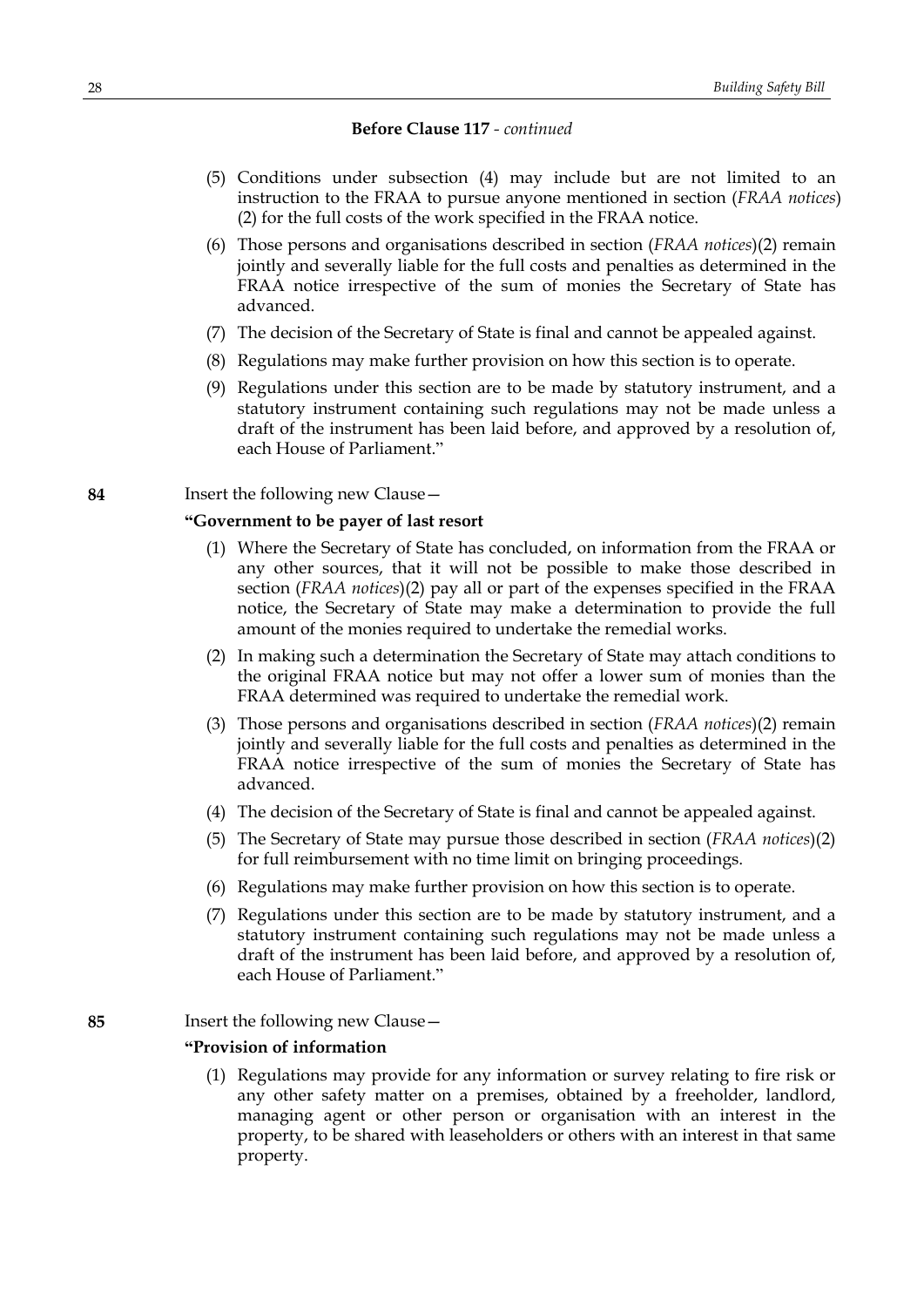- (2) The regulations may define—
	- (a) the types of risks covered;
	- (b) who is to be regarded as having an interest in the property;
	- (c) any charges which may be levied on those to whom the information is shared and who did not pay for the collection of the information or survey.
- (3) In all cases any information or survey details shall be available to any organisation as specified by the Secretary of State in regulations.
- (4) Regulations may provide for penalties on any organisation or person who was under an obligation to share information in subsection (1) but who failed to do so.
- (5) Regulations under this section are to be made by statutory instrument, and a statutory instrument containing such regulations may not be made unless a draft of the instrument has been laid before, and approved by a resolution of, each House of Parliament."

## **86** Insert the following new Clause—

## **"Limitation on managing agent charges**

- (1) Regulations may set limits on the charges managing agents of properties may impose on leaseholders for undertaking fire risk assessments and applications for assistance.
- (2) In particular the regulations may include, but are not limited exclusively to  $-$ 
	- (a) setting limits on the charges managing agents may impose for fire risk assessments carried out by assessors appointed by the agents, freeholders or landlords;
	- (b) setting limits on the charges managing agents may impose for making applications to the Building Safety Fund or any other source of funding for fire risk remedial works;
	- (c) setting limits on the charges managing agents may impose for inviting tenders for fire risk remedial works;
	- (d) preventing service charges being inflated by fire risk remedial works.
- (3) Any regulations made under this section may not seek to determine the level of service charges except in so far as to limit fire risk remedial works being improperly added to service charges.
- (4) Regulations may prohibit or set limits on managing agents from imposing a charge on leaseholders for their costs for them or lawyers employed by them in defending any action against them by leaseholders.
- (5) In particular, regulations under subsection (4) may set out—
	- (a) that any costs imposed on leaseholders can be set only by a court;
	- (b) that no charges can be imposed on leaseholders where the managing agents have lost a case or withdrawn it;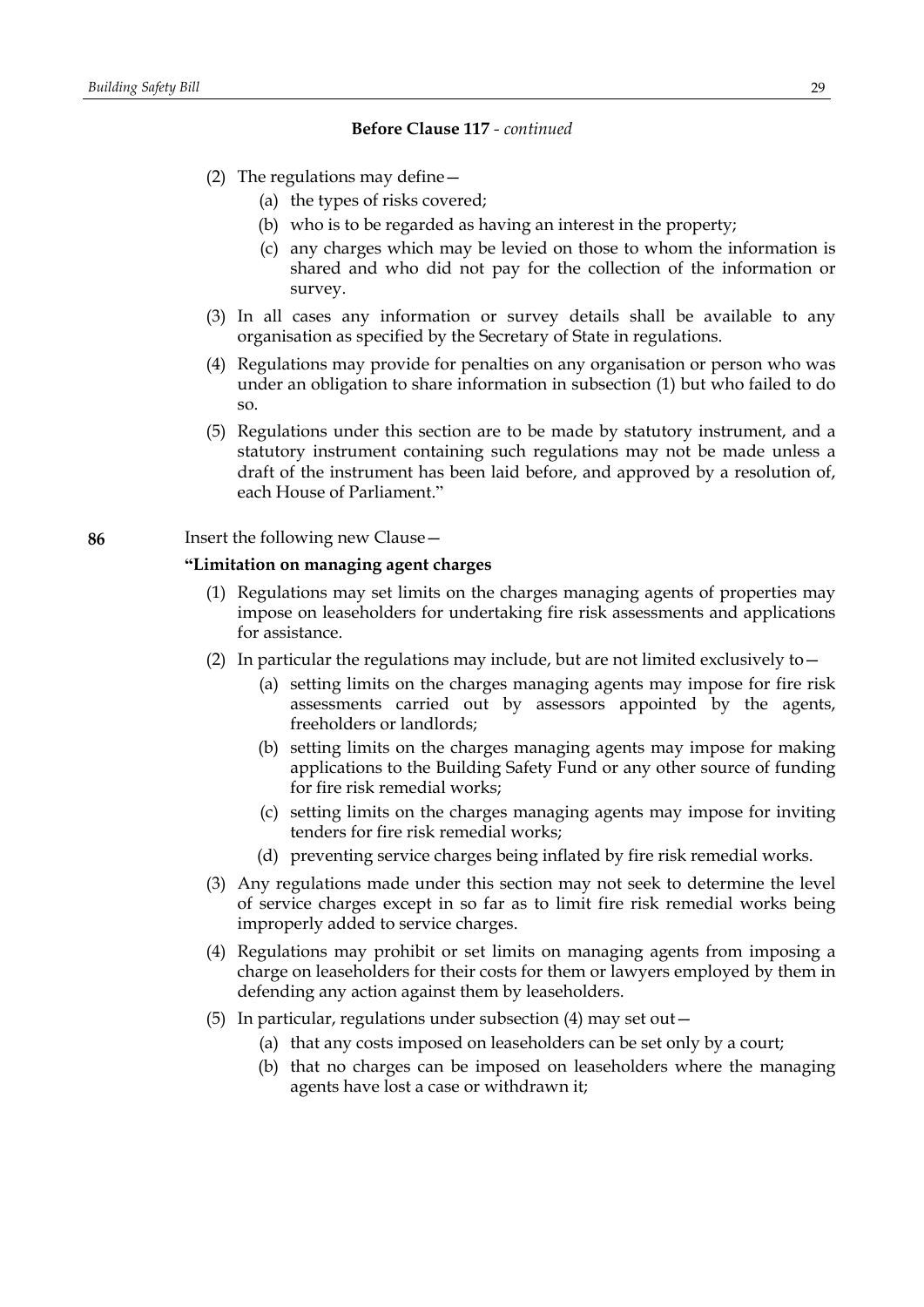- (c) that where leaseholders or others accuse a managing agent or their staff of a criminal offence then no charges may be imposed on the leaseholders for the defence of the managing company or their staff, irrespective of the criminal verdict.
- (6) A managing agent who breaches the regulations made under subsection (4) is guilty of an offence and liable to a minimum fine of twice the annual service charge for the whole property and a maximum of five times the fine for the whole property.
- (7) Regulations under this section are to be made by statutory instrument, and a statutory instrument containing such regulations may not be made unless a draft of the instrument has been laid before, and approved by a resolution of, each House of Parliament."

## **87** Insert the following new Clause—

# **"Assistance to leaseholders**

- (1) Regulations may provide for the regulator, the Ombudsman or another organisation as specified by the Secretary of State to act on behalf of a leaseholder or group of leaseholders in taking action against a developer, contractor, landlord or freeholder in relation to complaints about fire hazard remediation.
- (2) The regulations may provide for the costs incurred by the organisation to be recovered from those of a description specified in regulations by the Secretary of State.
- (3) The forms of action mentioned in subsection (1) may include, but are not limited to—
	- (a) legal action against any party with an interest or former interest in the property;
	- (b) negotiations with any party with an interest in the building;
	- (c) pursuing remedial works with developers or contractors;
	- (d) reporting developers and contractors for failure to carry out remedial works.
- (4) Regulations may provide that any decision by the regulator, Ombudsman or another organisation specified by the Secretary of State not to act on behalf of a leaseholder or group of leaseholders is final.
- (5) Regulations under this section are to be made by statutory instrument, and a statutory instrument containing such regulations may not be made unless a draft of the instrument has been laid before, and approved by a resolution of, each House of Parliament."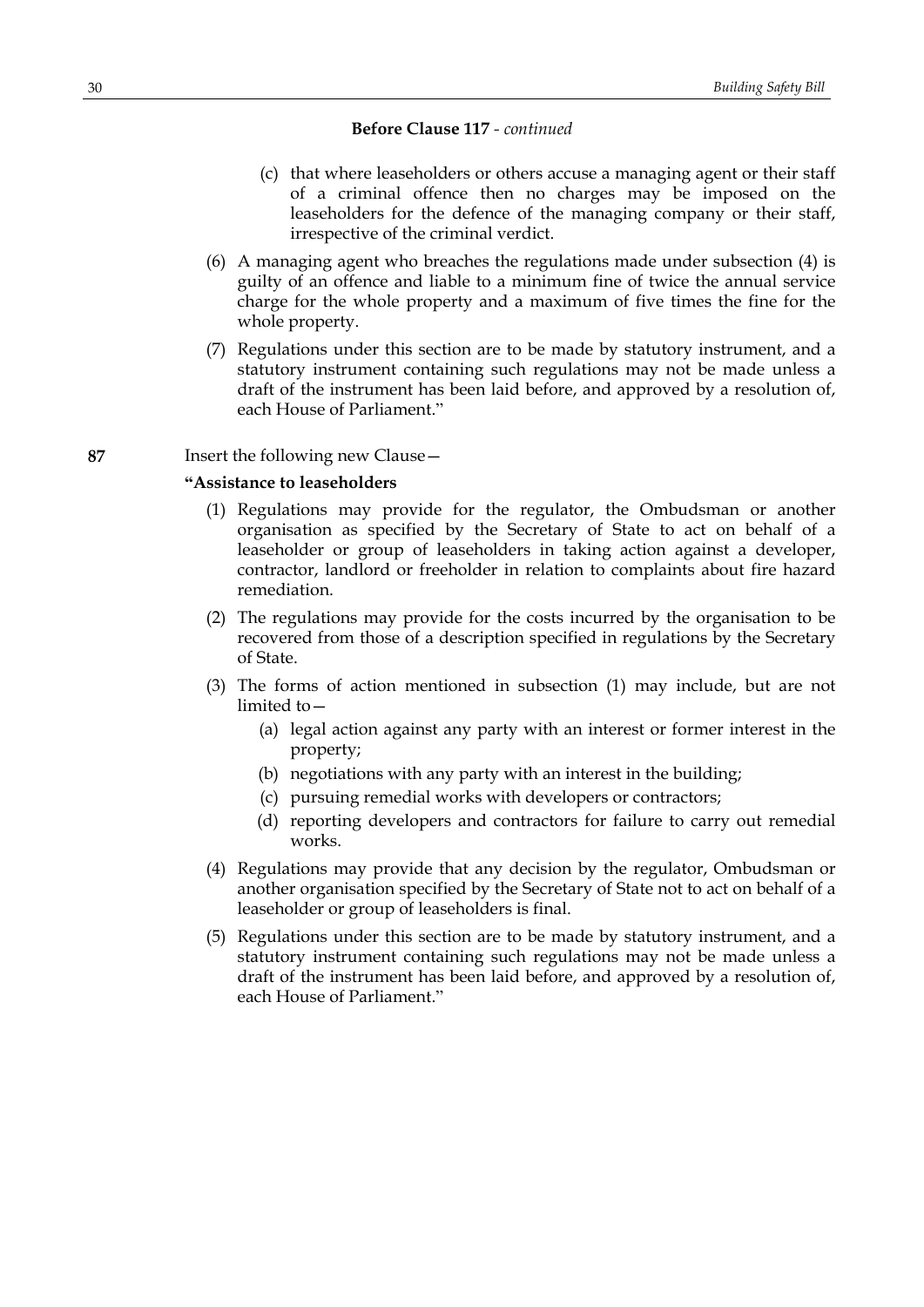## **After Clause 117**

## BARONESS HAYMAN OF ULLOCK

**88** Insert the following new Clause—

## **"Remediation costs and Building Works Agency**

- (1) The remediation costs condition is met when a landlord has carried out any fire safety works to an applicable building in consequence of any provision, duty or guidance arising from one or more of the following—
	- (a) the Housing Act 2004;
	- (b) the Regulatory Reform (Fire Safety Order) 2005;
	- (c) this Act;
	- (d) any direction of any public authority or regulatory body;
	- (e) such other circumstances or enactment as the Secretary of State may prescribe by regulations or in accordance with subsection (9).
- (2) Where the remediation costs condition applies, the costs incurred or anticipated by the landlord in connection with those matters may not be the subject of a demand for payment of service charges, administration charges or any other charge permitted or authorised by any provision of any long lease.
- (3) Any demand for payment which contravenes this section is of no effect and has no validity in law.
- (4) Any covenant or agreement, whether contained in a lease or in an agreement collateral to such a lease, is void in so far as it purports to authorise any forfeiture or impose on the tenant any penalty, disability or obligation in the event of the tenant refusing, failing or declining to make a payment to which this section applies.
- (5) The remediation costs condition does not apply where the landlord is a company in which the majority of the shares are held by leaseholders or where the landlord is an RTM company.
- (6) Within six months of the day on which this section comes into force, the Secretary of State must create an agency referred to as the Building Works Agency.
- (7) The purpose of the Building Works Agency is to administer a programme of cladding remediation and other building safety works, including—
	- (a) overseeing an audit of cladding, insulation and other building safety issues in buildings over two storeys;
	- (b) prioritising audited buildings for remediation based on risk;
	- (c) determining the granting or refusal of grant funding for cladding remediation work;
	- (d) monitoring progress of remediation work and enforcing remediation work where appropriate;
	- (e) determining buildings to be safe once remediation work has been completed;
	- (f) seeking to recover costs of remediation where appropriate from responsible parties; and
	- (g) providing support, information and advice for owners of buildings during the remediation process.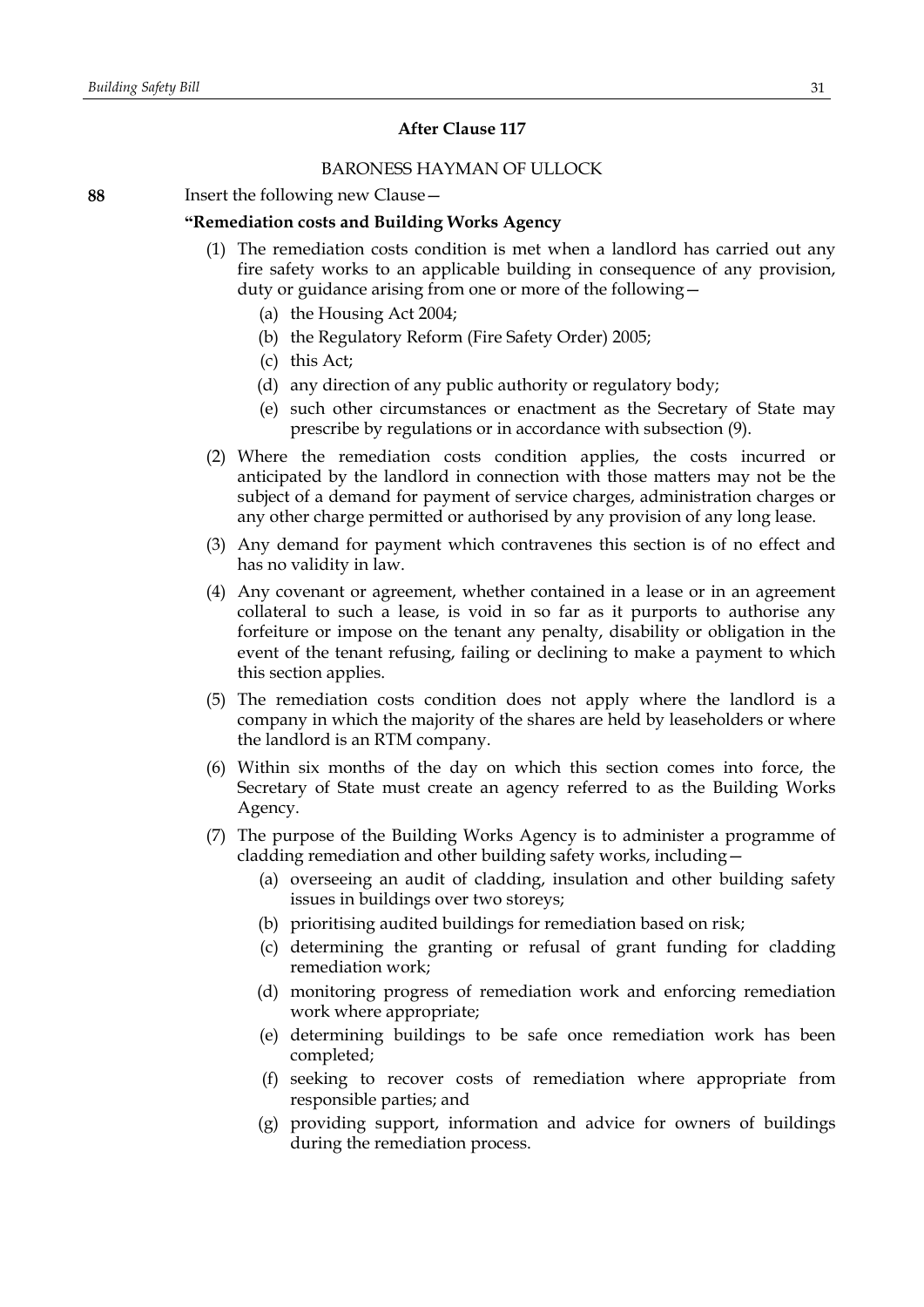#### **After Clause 117** *- continued*

- (8) The Building Works Agency may recommend that the Secretary of State exercises the power under subsection (1)(e) in such terms and to such extent that it sees fit, and if such a recommendation is made, the Secretary of State must, within 28 days, either—
	- (a) accept it and exercise the power under subsection  $(1)(e)$  within 28 days of acceptance, or
	- (b) reject it and, within 28 days of rejection, lay before Parliament a report setting out the reasons for rejection.
- (9) In this section—
	- (a) "fire safety works" means any work or service carried out for the purpose of eradicating or mitigating (whether permanently or temporarily) any risk associated with the spread of fire, the structural integrity of the building or the ability of people to evacuate the building;
	- (b) "applicable building" means a building subject to one or more long leases on the day on which section comes into force;
	- (c) "service charge" has the meaning given by section 18 of the Landlord and Tenant Act 1985;
	- (d) "administration charge" has the meaning given by Schedule 11 to the Commonhold and Leasehold Reform Act 2002;
	- (e) "long lease" has the meaning given by sections 76 and 77 of the Commonhold and Leasehold Reform Act 2002;
	- (f) "RTM company" has the meaning given by section 113 of the Commonhold and Leasehold Reform Act 2002.
- (10) This section comes into force on the day on which this Act is passed."

# **After Clause 119**

#### BARONESS HAYMAN OF ULLOCK

```
89 Insert the following new Clause—
```
## **"Review of remediation work paid for by leaseholders**

The Secretary of State must, before the end of the period of 12 months beginning on the day this Act is passed, publish an estimate of the total sum that leaseholders have spent on building safety remediation work each year for the past 10 years."

## **Clause 120**

#### LORD GREENHALGH

**90** Page 129, line 4, at end insert—

"(c) the relevant Northern Ireland department."

## *Member's explanatory statement*

*This amendment places the Secretary of State under a duty to consult the relevant department in Northern Ireland before making arrangements to establish the new homes ombudsman scheme.*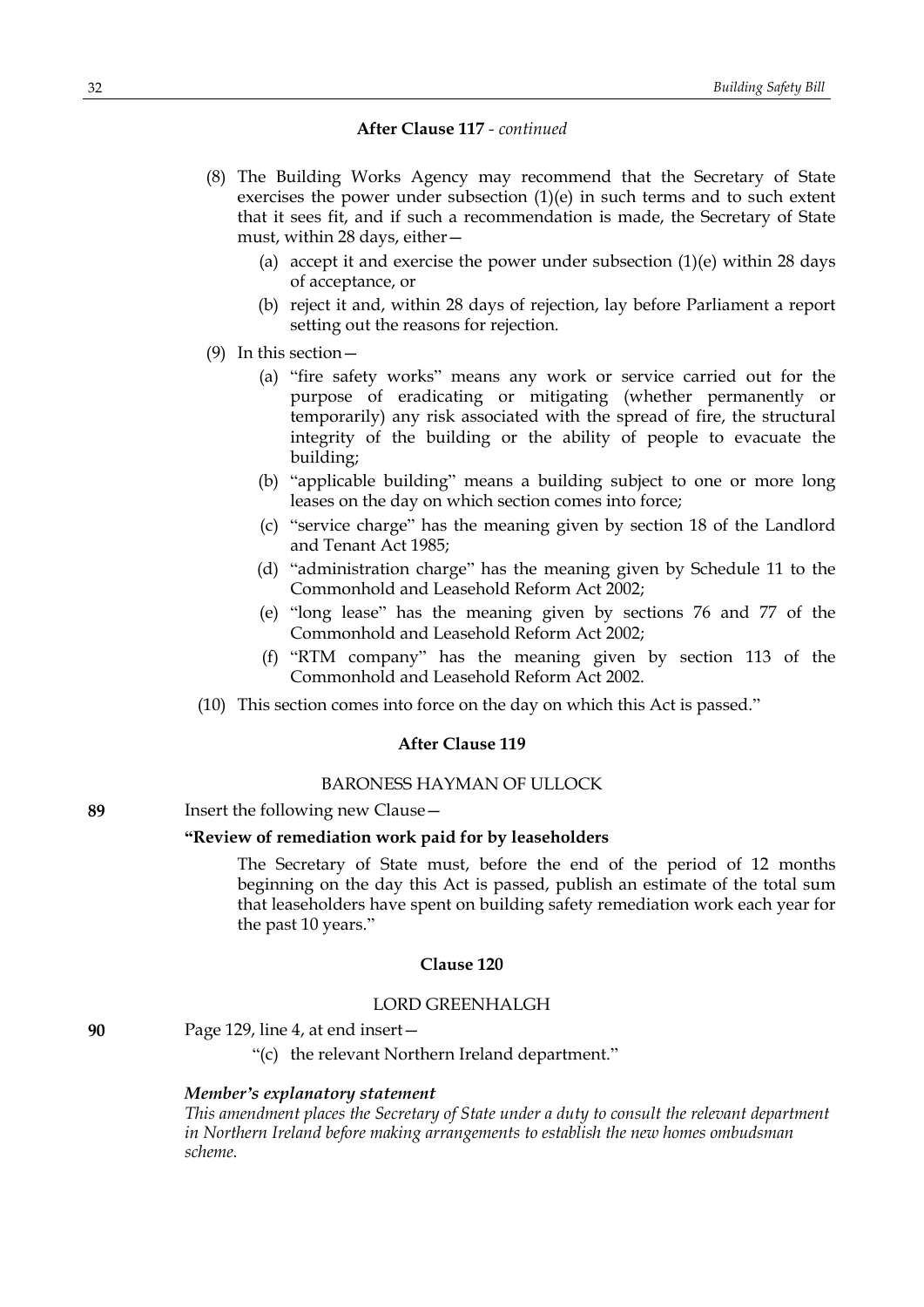**91** Page 129, line 4, at end insert—

- "(5) In this section, "the relevant Northern Ireland department" means—
	- (a) the Northern Ireland department designated for the purposes of this section by the First Minister and deputy First Minister acting jointly, or
	- (b) failing such a designation, the Executive Office in Northern Ireland."

#### *Member's explanatory statement*

*This amendment explains which department in Northern Ireland is the relevant Northern Ireland department.*

## **Before Schedule 9**

## LORD GREENHALGH

**92** Insert the following new Schedule—

## "SCHEDULE

# REMEDIATION COSTS UNDER QUALIFYING LEASES

#### *Interpretation*

1 In this Schedule—

"associated": see section (*Associated persons*);

"building safety risk" has the meaning given by section (*Meaning of "relevant defect"*);

"qualifying lease": see section (*Meaning of "qualifying lease"*);

"the qualifying time" has the same meaning as in section (*Meaning of "qualifying lease"*);

"relevant building": see section (*Meaning of "relevant building"*);

"relevant defect": see section (*Meaning of "relevant defect"*);

"relevant measure", in relation to a relevant defect, means a measure taken—

- (a) to remedy the relevant defect, or
- (b) for the purpose of  $-$ 
	- (i) preventing a relevant risk from materialising, or
	- (ii) reducing the severity of any incident resulting from a relevant risk materialising;

"relevant risk" here means a building safety risk that arises as a result of the relevant defect;

"service charge" has the meaning given by section 18 of the Landlord and Tenant Act 1985.

*No service charge payable for defect for which landlord or associate responsible*

- 2 (1) No service charge is payable under a qualifying lease in respect of a relevant measure relating to a relevant defect if a relevant landlord—
	- (a) is responsible for the relevant defect, or
	- (b) is or has at any time been associated with a person responsible for a relevant defect.
	- (2) For the purposes of this paragraph a person is "responsible for" a relevant defect if—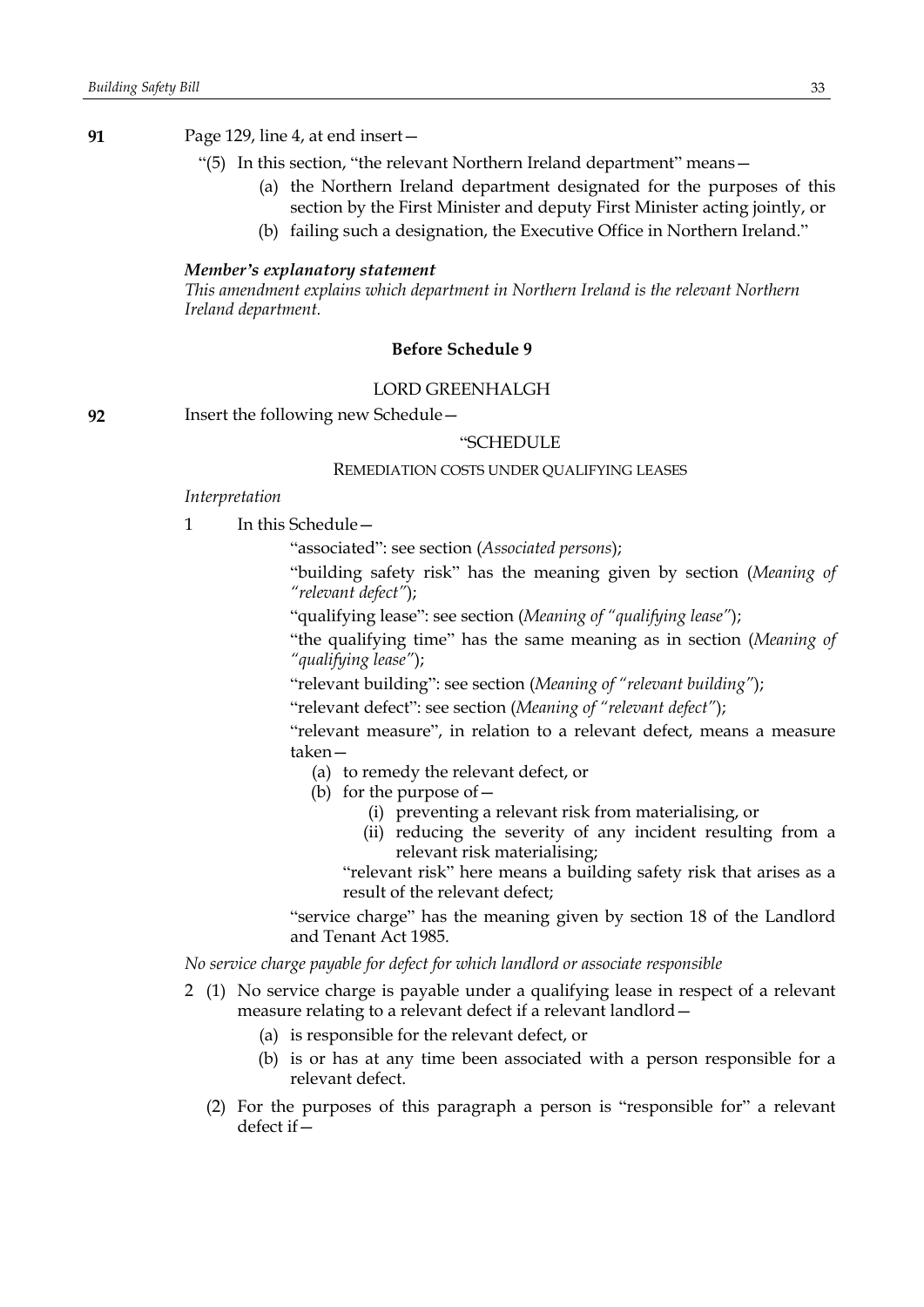# **Before Schedule 9** *- continued*

- (a) in the case of an initial defect, the person was the developer or carried out works relating to the defect;
- (b) in any other case, the person carried out works relating to the defect.
- (3) In this paragraph—

"developer" means a person who undertakes or commissions the construction or conversion of a building (or part of a building) with a view to granting or disposing of interests in the building or parts of it;

"initial defect" means a relevant defect arising in connection with works carried out before completion (within the meaning of section (*Meaning of "relevant defect"*));

"relevant landlord", in relation to a qualifying lease, means the landlord under the lease or any superior landlord.

*Paragraph 2: extension of protection to superior leases*

- 3 (1) This paragraph applies if, as a result of paragraph 2, an amount of service charge (an "unrecoverable amount") that would otherwise be payable under a qualifying lease in respect of a relevant measure is not payable.
	- (2) Any superior lease has effect as if any liability of the tenant under the superior lease to pay an amount in respect of the relevant measure ("the relevant amount") were a liability to pay an amount equal to  $-$ 
		- (a) the relevant amount, minus
		- (b) the unrecoverable amount.
	- (3) In this paragraph "superior lease" means any lease which is superior to the qualifying lease.

## *No service charge payable if prescribed conditions are met*

- 4 (1) No service charge is payable under a qualifying lease in respect of a relevant measure relating to any relevant defect if any prescribed conditions, relating to a relevant landlord or the value of the qualifying lease, are met.
	- (2) In this paragraph—

"prescribed" means prescribed by regulations made by the Secretary of State;

"relevant landlord" has the same meaning as in paragraph 2.

*Limit on service charge in other cases*

- 5 (1) A service charge which would otherwise be payable under a qualifying lease in respect of a relevant measure relating to any relevant defect is payable only if (and so far as) the sum of  $-$ 
	- (a) the amount of the service charge, and
	- (b) the total amount of relevant service charges which fell due before the service charge fell due,

does not exceed the permitted maximum.

- (2) In this paragraph "relevant service charge" means a service charge under the lease in respect of a relevant measure relating to any relevant defect that—
	- (a) fell due in the pre-commencement period, or
	- (b) falls due after commencement.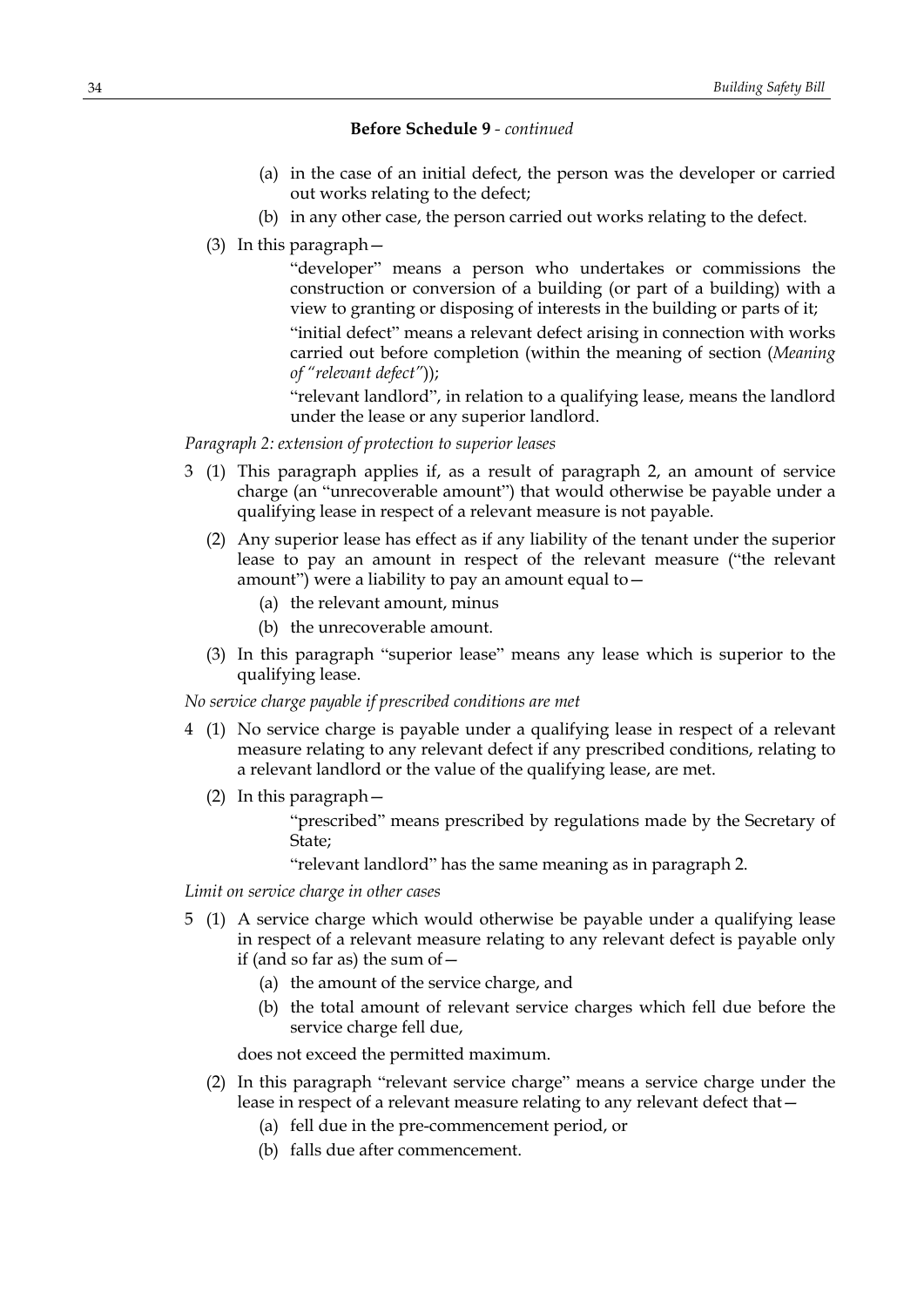# **Before Schedule 9** *- continued*

- (3) In sub-paragraph (2) "the pre-commencement period" means the period—
	- (a) beginning 5 years before commencement or, if later, on the day the relevant person became the tenant under the qualifying lease, and
	- (b) ending with commencement.

"The relevant person" means the person who was the tenant under the qualifying lease at commencement.

(4) In this paragraph—

"commencement" means the time this paragraph comes into force;

"the permitted maximum": see paragraph 6.

*Paragraph 5: the permitted maximum*

- 6 (1) In paragraph 5 "the permitted maximum", in relation to a qualifying lease, has the following meaning.
	- (2) The permitted maximum is (subject to sub-paragraphs  $(3)$  to  $(5)$ )
		- (a) if the premises demised by the qualifying lease are in Greater London, £15,000;
		- (b) otherwise, £10,000.
	- (3) Where the qualifying lease is a shared ownership lease and the tenant's total share was less than 100% at the qualifying time, the permitted maximum is the tenant's total share (as at that time) of what would otherwise be the permitted maximum.
	- (4) Where the value of the qualifying lease at the qualifying time is at least  $£1,000,000$  but does not exceed  $£2,000,000$ , the permitted maximum is  $£50,000$ .
	- (5) Where the value of the qualifying lease at the qualifying time exceeds £2,000,000, the permitted maximum is £100,000.
	- (6) The Secretary of State may by regulations make provision about the determination of the value of a qualifying lease for the purposes of paragraph 4 and this paragraph.
	- (7) In this paragraph "shared ownership lease" and "total share" have the meaning given by section 7 of the Leasehold Reform, Housing and Urban Development Act 1993.

*Annual limit on service charges*

- 7 (1) The Secretary of State may by regulations make provision limiting the total amount of service charges payable in any period of 12 months under a qualifying lease in respect of relevant measures relating to any relevant defect to one fifth of the permitted maximum.
	- (2) In this paragraph "the permitted maximum" means the permitted maximum as defined by paragraph 6 in relation to the lease.

*No service charge payable for cladding remediation where tenant was resident*

- 8 (1) No service charge is payable under a qualifying lease in respect of cladding remediation if the condition in section (*Meaning of "qualifying lease"*)(2)(d)(i) (resident tenant) was met at the qualifying time.
	- (2) In this paragraph "cladding remediation" has the meaning given by regulations made by the Secretary of State.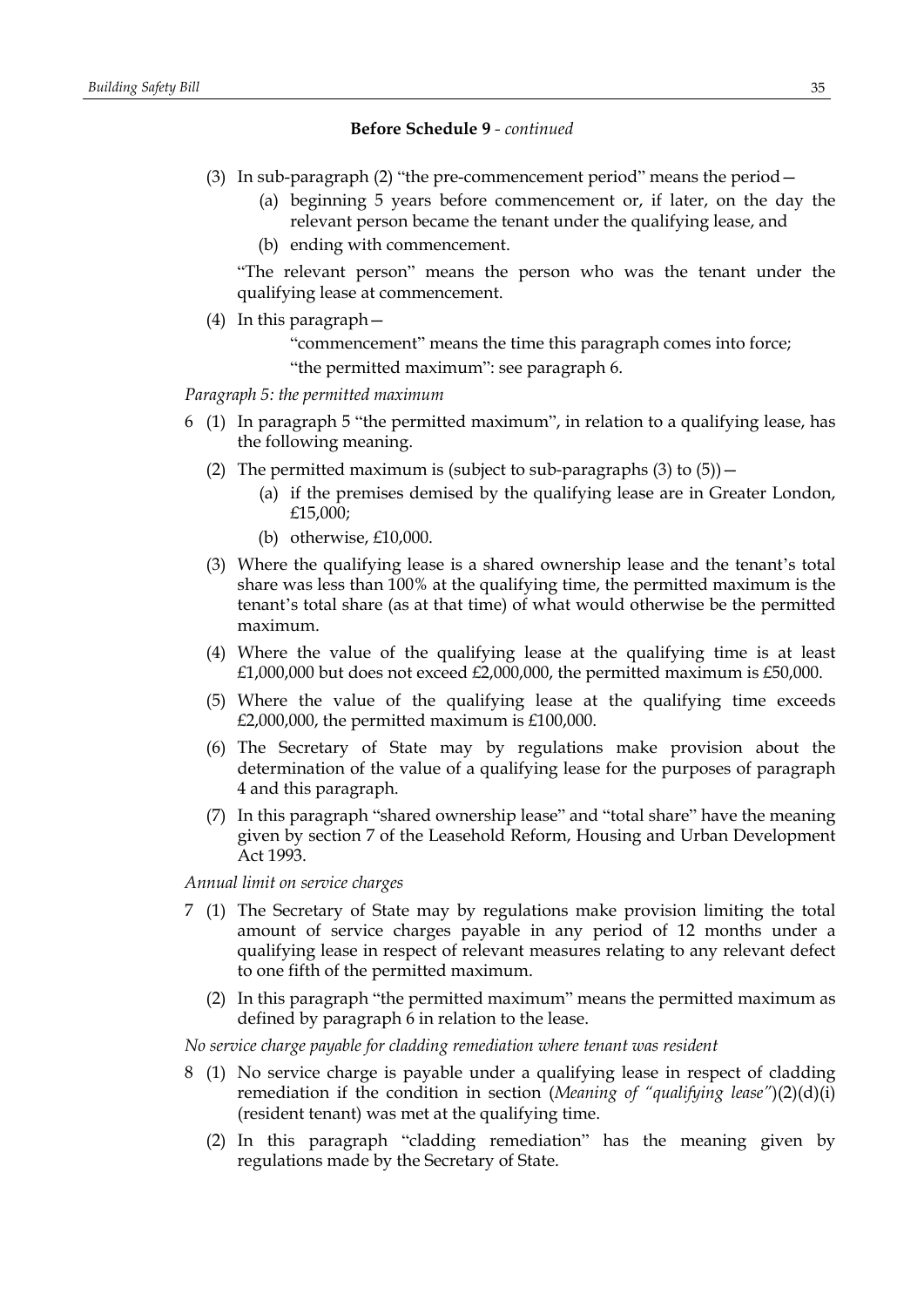## **Before Schedule 9** *- continued*

*No service charge payable for legal expenses relating to relevant defects*

- 9 (1) No service charge is payable under a qualifying lease in respect of legal expenses relating to the liability (or potential liability) of any person incurred as a result of a relevant defect.
	- (2) In this paragraph "legal expenses" means any costs incurred, or to be incurred, in connection with—
		- (a) obtaining legal advice,
		- (b) any proceedings before a court or tribunal,
		- (c) arbitration, or
		- (d) mediation.

*Paragraphs 2 to 9: supplementary*

- 10 (1) This paragraph supplements paragraphs 2 to 9 (the "relevant paragraphs").
	- (2) Where a relevant paragraph provides that no service charge is payable under a lease in respect of a thing—
		- (a) no costs incurred or to be incurred in respect of that thing (or in respect of that thing and anything else)—
			- (i) are to be regarded for the purposes of the relevant provisions as relevant costs to be taken into account in determining the amount of a service charge payable under the lease, or
			- (ii) are to be met from a relevant reserve fund;
		- (b) any amount payable under the lease, or met from a relevant reserve fund, is limited accordingly (and any necessary adjustment must be made by repayment, reduction of subsequent charges or otherwise).
	- (3) In this paragraph—

"the relevant provisions" means sections 18 to 30 of the Landlord and Tenant Act 1985 (service charges) and section 42 of the Landlord and Tenant Act 1987 (service charge contributions to be held on trust);

"relevant reserve fund" means—

- (a) a trust fund within the meaning of section 42 of the Landlord and Tenant Act 1987,
- (b) an express trust of a kind mentioned in subsection (9) of that section, comprising payments made by the tenant under the qualifying lease and others, or
- (c) any other fund comprising payments made by the tenant under the qualifying lease and others, and held for the purposes of meeting costs incurred or to be incurred in respect of the relevant building in question or any part of it (or in respect of that building or part and anything else).

*No increase in service charge for other tenants*

- 11 Where—
	- (a) an amount ("the original amount") would, apart from this Schedule, be payable by a tenant under a lease of premises in a relevant building, and
	- (b) a greater amount would (apart from this paragraph) be payable under the lease as a result of this Schedule,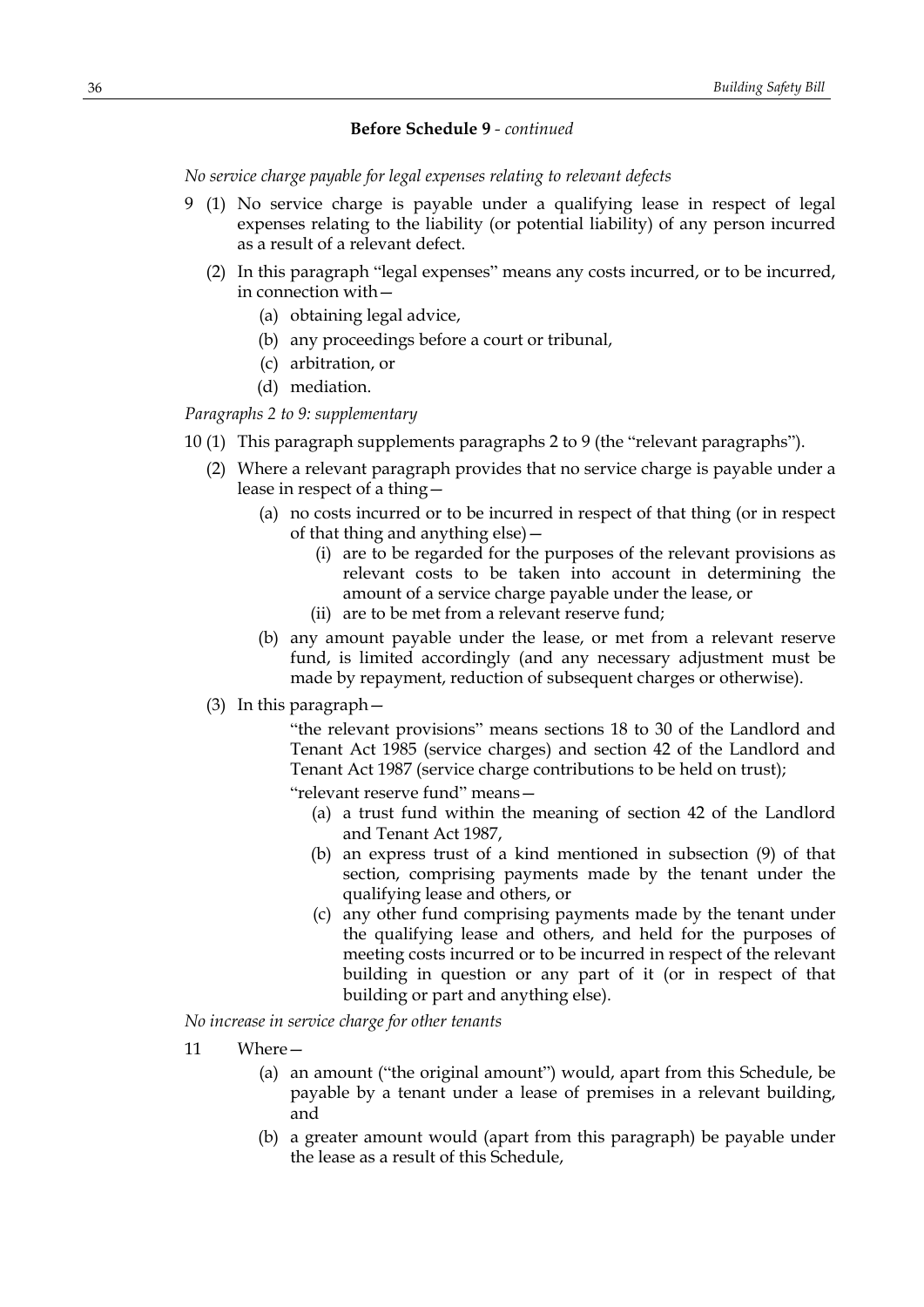# **Before Schedule 9** *- continued*

the lease has effect as if the amount payable were the original amount.

*Recovery of service charge amounts from landlords*

- 12 (1) The Secretary of State may by regulations make provision for and in connection with the recovery, from a prescribed relevant landlord, of any amount that is not recoverable under a lease as a result of this Schedule.
	- (2) In this paragraph—
		- "prescribed" means prescribed by regulations under this paragraph; "relevant landlord", in relation to a lease, means the landlord under the lease or any superior landlord.

# *Information*

- 13 (1) The Secretary of State may by regulations make provision requiring a tenant under a qualifying lease to give prescribed information or documents to the landlord under the lease or any superior landlord.
	- (2) The regulations may provide that the information or documents are to be given in a prescribed way.
	- (3) In this paragraph "prescribed" means prescribed by the regulations.

#### *Anti-avoidance*

14 A covenant or agreement (whenever made) is void insofar as it purports to exclude or limit any provision made under this Schedule."

### *Member's explanatory statement*

*This new Schedule contains protections for certain leaseholders and others, relating to certain remediation costs, and imposes corresponding liabilities on certain landlords.*

# BARONESS PINNOCK

# *As an amendment to Amendment 92*

**93** In paragraph 6(2), leave out from "is" to the end of the sub-paragraph and insert "one peppercorn"

#### *Member's explanatory statement*

*This amendment would reduce the maximum amount leaseholders could be liable to pay for fire remediation work to a peppercorn, which is effectively zero.*

*As an amendment to Amendment 92*

**94** In paragraph 6, leave out sub-paragraphs (4) to (6)

### *Member's explanatory statement*

*This amendment is consequential on the other amendment to the Government amendment in the name of Baroness Pinnock.*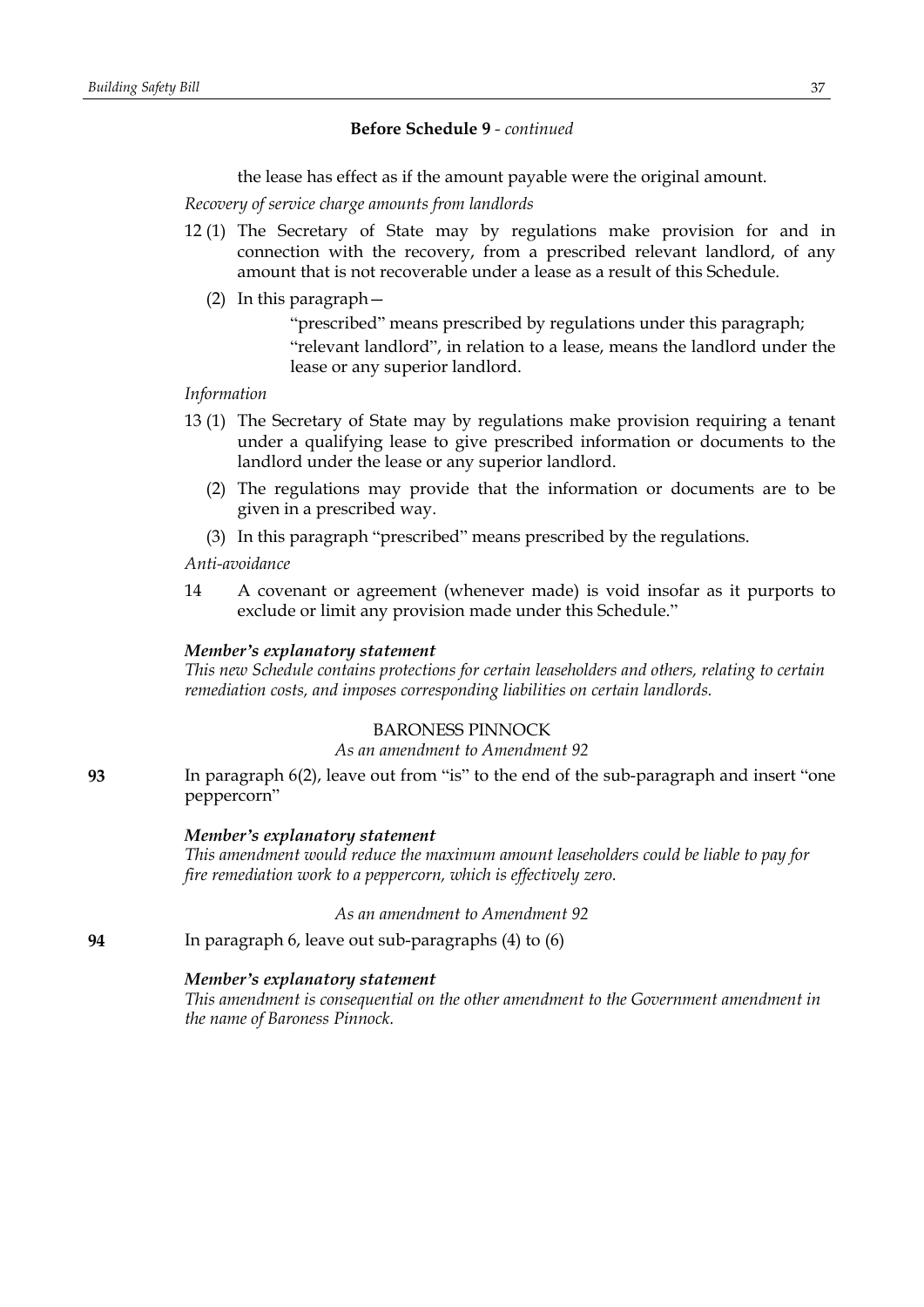# LORD LEIGH OF HURLEY

# *As an amendment to Amendment 92*

- **94ZA** In paragraph 8, after sub-paragraph (1) insert—
	- "(1A) Any service charge paid in the pre-commencement period by a resident tenant under a qualifying lease in respect of cladding remediation which meets the condition in section (*Meaning of "qualifying lease"*) (2)(d)(i) (resident tenant) must be reimbursed by the relevant landlord within three months of the commencement date.
		- (1B) In sub-paragraph (1A) "pre-commencement period" has the meaning given in paragraph 5(3).
		- (1C) In sub-paragraph (1A) "relevant landlord" means the landlord under the lease or any superior landlord."

### *Member's explanatory statement*

*This is to enable resident tenants to recoup monies already paid in service charges for cladding remediation from a relevant landlord.*

# **Schedule 9**

# LORD BEST

**94A** Page 211, line 8, after "recommendations" insert "and improvement requirements"

### *Member's explanatory statement*

*These amendments would enable the ombudsman to require changes by members of the scheme where the ombudsman identifies widespread or regular unacceptable standards of conduct or standards of quality of work.*

**94B** Page 211, line 14, at end insert—

"(3) "Improvement requirements" are requirements about changes members must make in order to improve standards of conduct or standards of quality of work."

#### *Member's explanatory statement*

*These amendments would enable the ombudsman to require changes by members of the scheme where the ombudsman identifies widespread or regular unacceptable standards of conduct or standards of quality of work.*

### LORD GREENHALGH

**95** Page 211, line 38, leave out "and the Scottish Ministers" and insert ", the Scottish Ministers and the relevant Northern Ireland department"

### *Member's explanatory statement*

*This amendment is to ensure that the new homes ombudsman scheme includes provision about provision of information to the relevant department in Northern Ireland.*

**96** Page 211, line 38, at end insert—

"(2) In this paragraph, "the relevant Northern Ireland department" means the Northern Ireland department designated for the purposes of this paragraph by the First Minister and deputy First Minister acting jointly."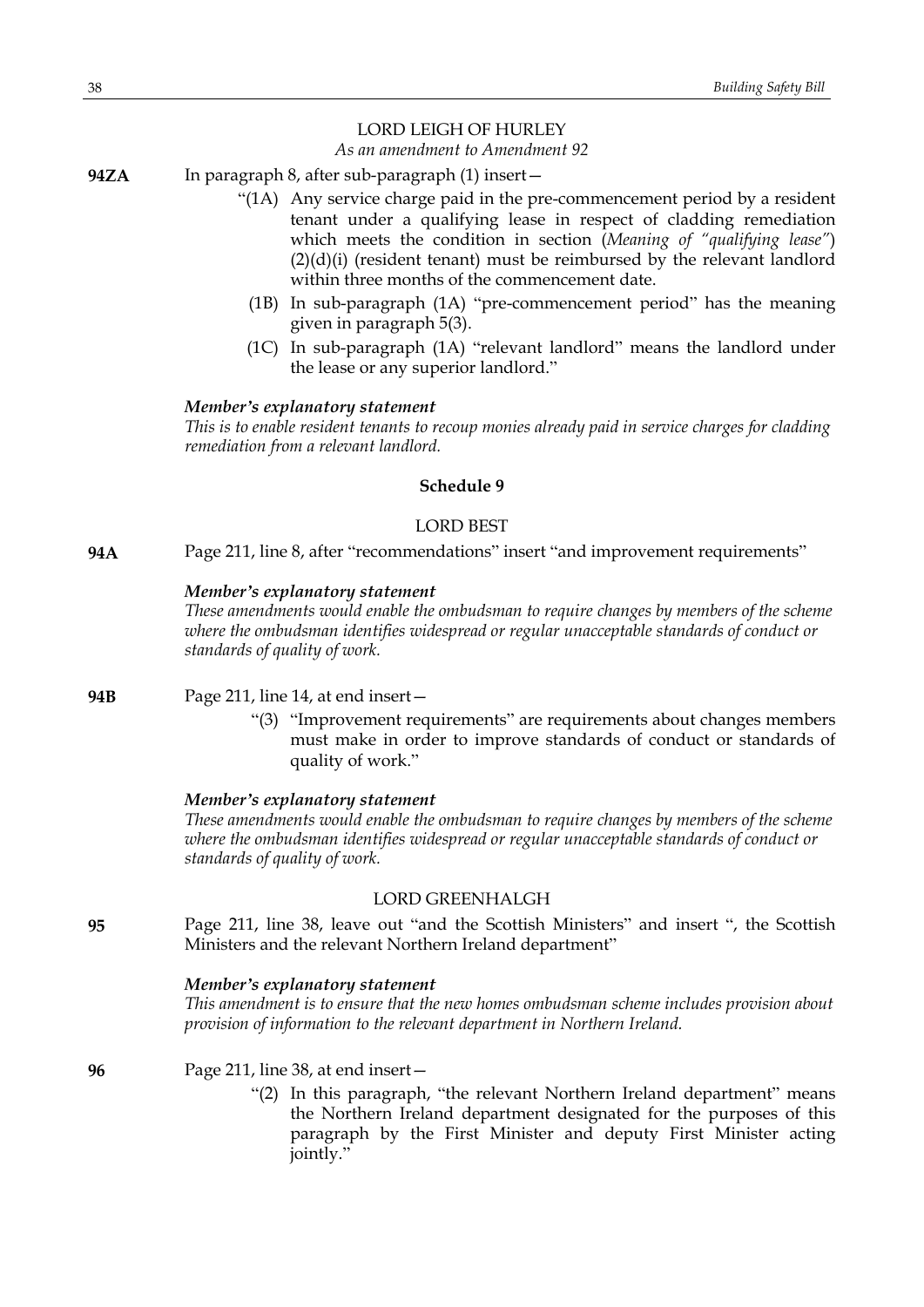### *Member's explanatory statement*

*This amendment explains which department in Northern Ireland is the relevant Northern Ireland department.*

### **Clause 122**

# LORD GREENHALGH

**97** Page 130, line 4, after "Scotland" insert "or Northern Ireland"

### *Member's explanatory statement*

*This amendment glosses the meaning of "occupation condition" for homes in Northern Ireland.*

# LORD BEST

**97A** Page 130, line 15, leave out "two" and insert "six"

### *Member's explanatory statement*

*This amendment would enable a relevant owner to have a complaint investigated and determined by the ombudsman within six years, not two years, of the first purchase of a new build home (where the complaint cannot be dealt with under another redress scheme).*

# LORD GREENHALGH

# **98** Page 130, line 23, at end insert—

- "(c) in relation to land in Northern Ireland, a legal estate which is  $-$ 
	- (i) an estate in fee simple absolute in possession,
	- (ii) an estate in fee simple in possession subject to a rent payable under a fee farm grant, or
	- (iii) a term of years absolute granted for a term of more than 21 years from the date of the grant."

#### *Member's explanatory statement*

*This amendment provides the meaning of "relevant interest" for land in Northern Ireland.*

### **99** Page 130, line 43, at end insert—

"(d) in relation to homes in Northern Ireland, the Northern Ireland department designated for the purposes of this section by the First Minister and deputy First Minister acting jointly."

### *Member's explanatory statement*

*This amendment confers power on a Northern Ireland department to make regulations about who is a "developer".*

- **100** Page 131, line 3, at end insert—
	- "(10A) If no Northern Ireland department has been designated for the purposes of this section then, for the purposes of subsection (10), "the relevant national authority" in relation to homes in Northern Ireland is the Executive Office in Northern Ireland."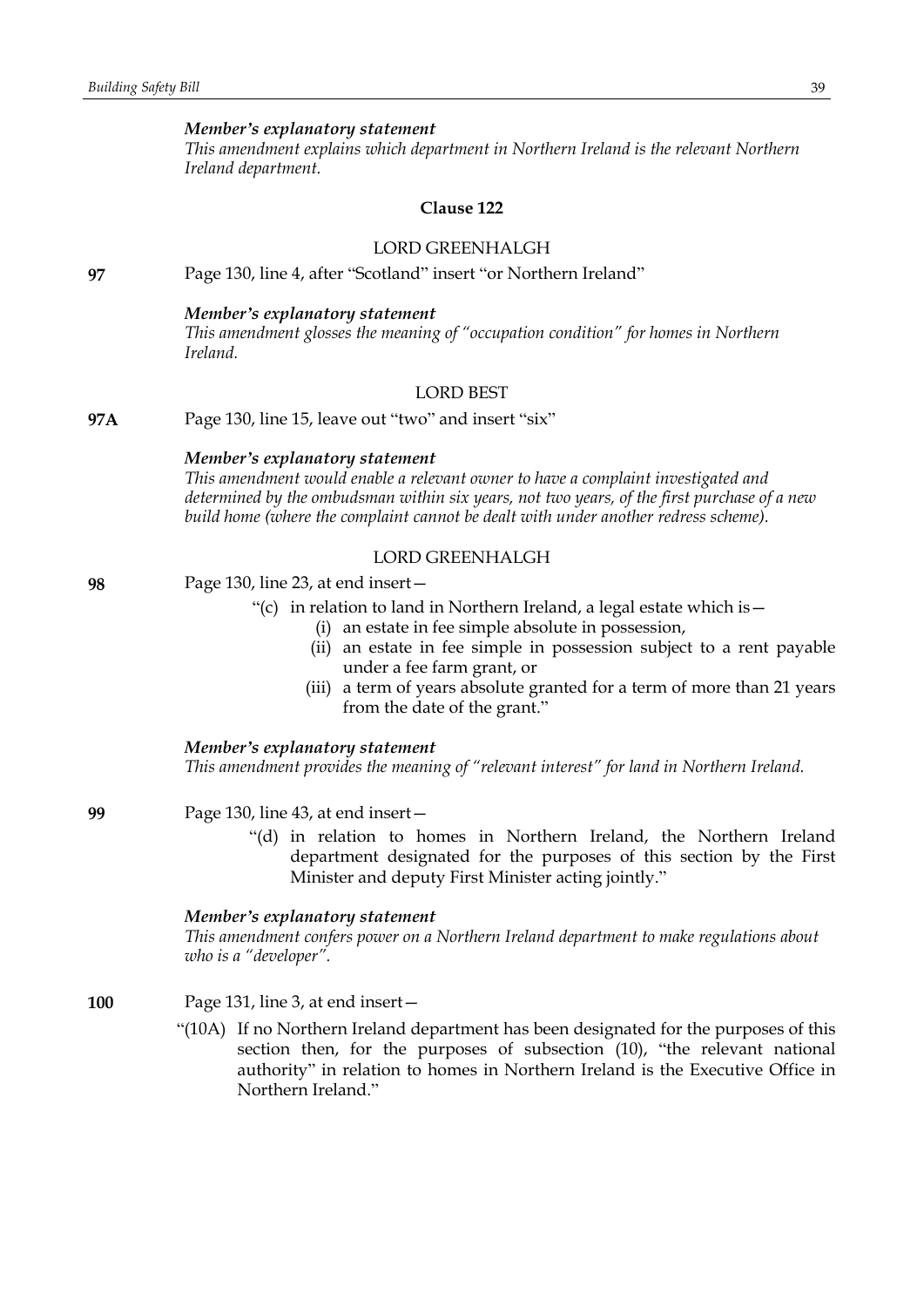### *Member's explanatory statement*

*This amendment is to ensure that the Secretary of State, Welsh Ministers and Scottish Ministers will still be able to make regulations for their own jurisdictions even if there is no Northern Ireland department designated for the purposes of making regulations for homes in Northern Ireland.*

# **Clause 123**

### LORD GREENHALGH

**101** Page 131, line 8, leave out from "exercisable" to end of line 10 and insert "—

- (a) in the case of regulations made by the Secretary of State or the Welsh Ministers, by statutory instrument, and
- (b) in the case of regulations made by a Northern Ireland department, by statutory rule for the purposes of the Statutory Rules (Northern Ireland) Order 1979 (S.I. 1979/1573 (N.I. 12))."

#### *Member's explanatory statement*

*This amendment provides for procedural matters connected to the power conferred on a Northern Ireland department to make regulations.*

### **102** Page 131, line 27, at end insert—

"(d) if made by a Northern Ireland department, may not be made unless a draft of the regulations has been laid before, and approved by a resolution of, the Northern Ireland Assembly."

### *Member's explanatory statement*

*This amendment provides for the parliamentary procedure for regulations made by a Northern Ireland department.*

### **Clause 124**

### LORD GREENHALGH

- **103** Page 132, line 8, at end insert—
	- "(c) the relevant Northern Ireland department."

### *Member's explanatory statement*

*This amendment places the Secretary of State under a duty to consult the relevant department in Northern Ireland before making regulations about the new homes ombudsman scheme.*

- **104** Page 132, line 31, at end insert—
	- "(8) In this section, "the relevant Northern Ireland department" means—
		- (a) the Northern Ireland department designated for the purposes of this section by the First Minister and deputy First Minister acting jointly, or
		- (b) failing such a designation, the Executive Office in Northern Ireland."

### *Member's explanatory statement*

*This amendment explains which department in Northern Ireland is the relevant Northern Ireland department.*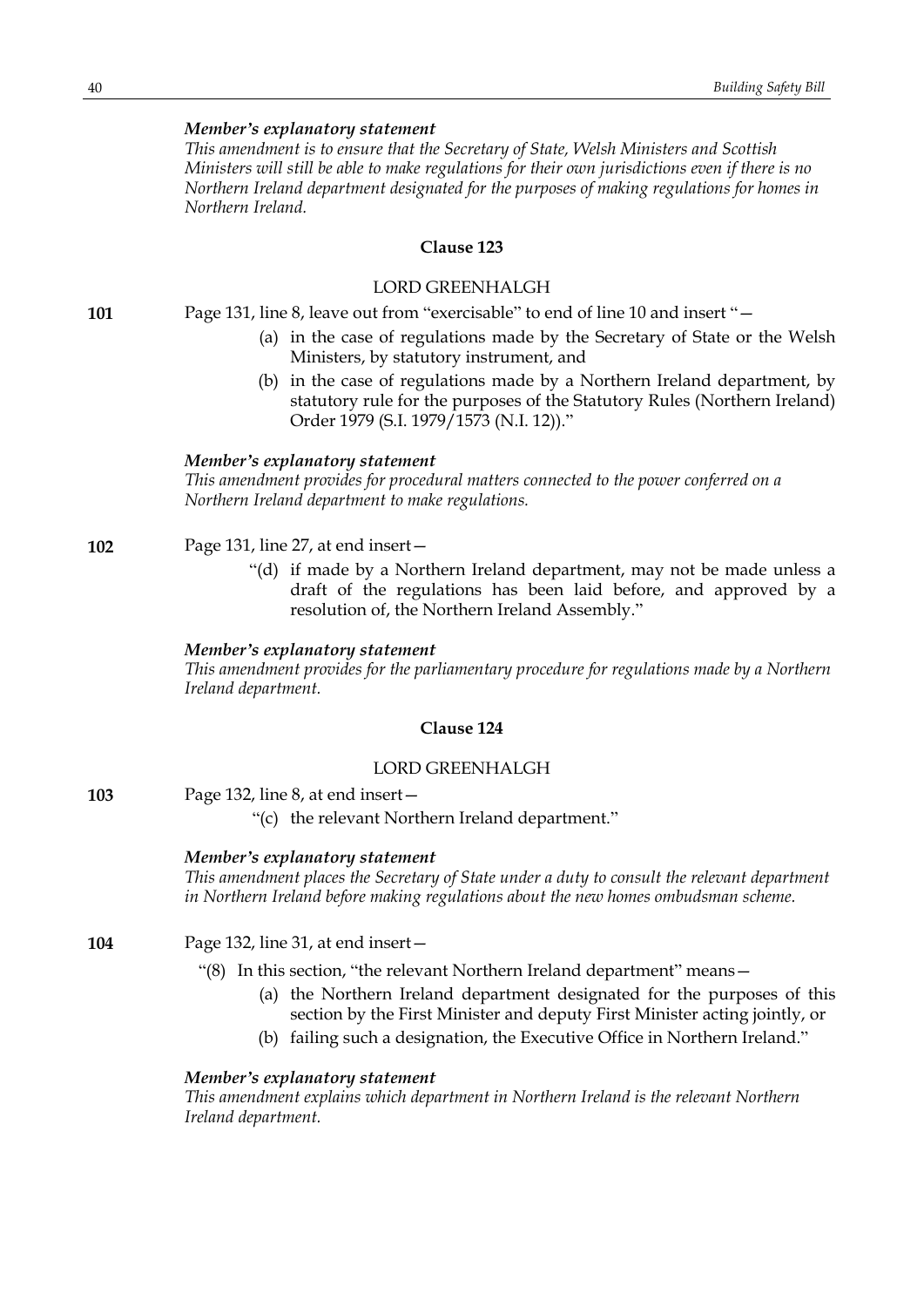# **Clause 126**

# LORD GREENHALGH

**105** Page 133, line 5, leave out "and the Scottish Ministers" and insert ", the Scottish Ministers and the relevant Northern Ireland department"

#### *Member's explanatory statement*

*This amendment places the Secretary of State under a duty to consult the relevant department in Northern Ireland about the code of practice.*

**106** Page 133, line 8, at end insert—

- "(5) In this section, "the relevant Northern Ireland department" means—
	- (a) the Northern Ireland department designated for the purposes of this section by the First Minister and deputy First Minister acting jointly, or
	- (b) failing such a designation, the Executive Office in Northern Ireland."

#### *Member's explanatory statement*

*This amendment explains which department in Northern Ireland is the relevant Northern Ireland department.*

# **After Clause 128**

# LORD GREENHALGH

**107** Insert the following new Clause—

### **"Liability for failure to comply with construction product requirements**

- (1) This section applies where Conditions A to D are met.
- (2) Condition A is that, at any time after the coming into force of this section, a person ("the defaulter") fails to comply, in relation to a construction product, with a construction product requirement applicable to that person at that time.
- (3) Condition B is that, after Condition A is met, the construction product is installed in, or applied or attached to, a relevant building in the course of works carried out in relation to the building.

In this section "relevant building" means—

- (a) a building which consists of a dwelling, or
- (b) a building which contains one or more dwellings.
- (4) Condition C is that, in the course of those works or at any time after their completion—
	- (a) in a case where the relevant building consists of a dwelling, the building becomes unfit for habitation, or
	- (b) in a case where the relevant building contains one or more dwellings, a dwelling contained in the building becomes unfit for habitation.
- (5) Condition D is that the failure to comply referred to in subsection (2) was the cause, or one of the causes, of the building or dwelling becoming unfit for habitation.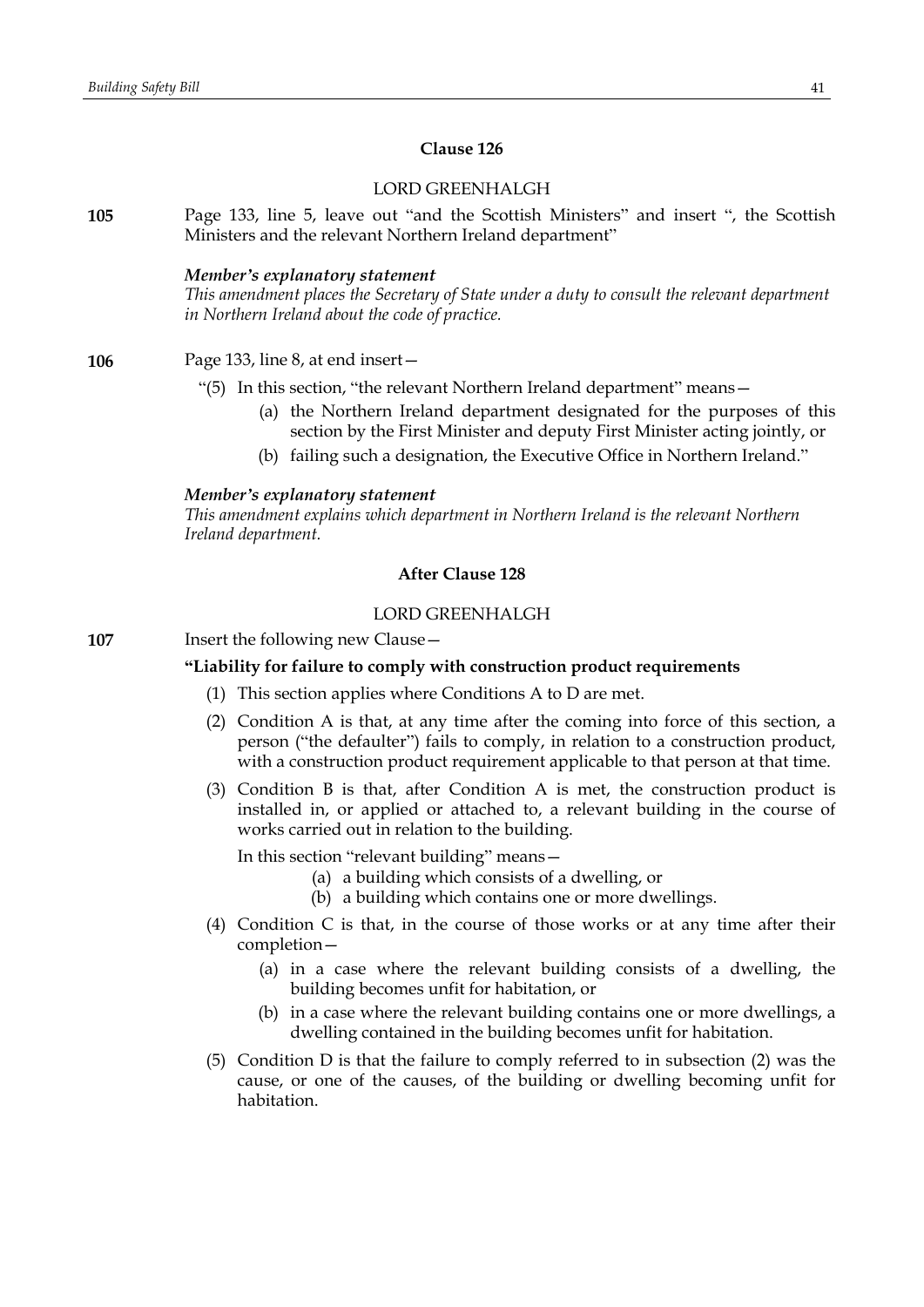- (6) The defaulter is liable to pay damages to a person with a relevant interest for personal injury, damage to property or economic loss suffered by that person as a result of the facts referred to in subsection (4)(a) or (b).
- (7) For the purposes of section 10B of the Limitation Act 1980, the right of action that a person has by virtue of this section is to be regarded as having accrued—
	- (a) in a case where the works referred to in subsection (3) are carried out in the construction of the relevant building, when the construction is completed, and
	- (b) in any other case, when the works are completed.
- (8) In this section—

"construction product" has the same meaning as in construction product regulations;

"construction product regulations" means regulations under paragraph 1 of Schedule 11;

"construction product requirement" means a requirement under—

- (a) construction product regulations;
- (b) Regulation (EU) No. 305/2011 (regulation laying down harmonised conditions for the marketing of construction products);
- (c) the Construction Products (Amendment etc.) (EU Exit) Regulations 2019 (S.I. 2019/465);

"relevant building" has the meaning given by subsection (3);

"relevant interest" means—

- (a) in relation to a building which consists of a dwelling, a legal or equitable interest in the building, and
- (b) in relation to a building which contains one or more dwellings, a legal or equitable interest in the building or any dwelling contained in it;

"requirement" includes a prohibition or restriction."

### *Member's explanatory statement*

*This new Clause makes provision for a new right of action where breach of regulations relating to construction products causes, or is a factor in, a building or dwelling becoming unfit for habitation.*

### LORD STUNELL

# *As an amendment to Amendment 107*

**107A** In subsection (3), after "means" insert "a building that is a "higher-risk building" as defined by section 62, and either"

# *Member's explanatory statement*

*This amendment seeks to probe whether the retrospective liability provisions only apply to "higher-risk" buildings.*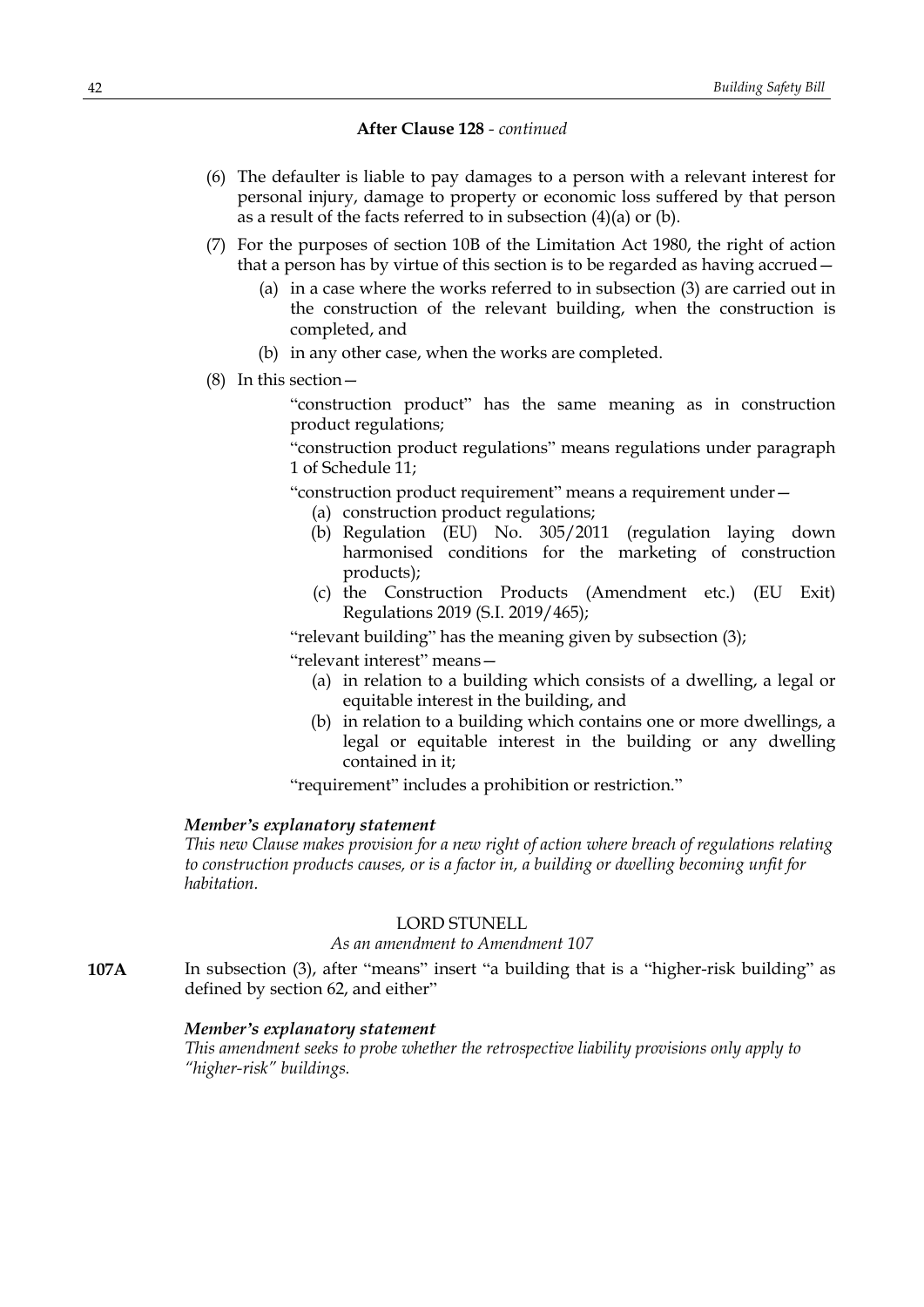# LORD GREENHALGH

**108** Insert the following new Clause –

# **"Liability relating to cladding products**

- (1) This section applies where Conditions A to D are met.
- (2) Condition A is that, at any time before the coming into force of this section—
	- (a) a person fails to comply, in relation to any cladding product, with a cladding product requirement applicable to that person at that time,
	- (b) a person who markets or supplies a cladding product makes a misleading statement in relation to it, or
	- (c) a person manufactures a cladding product that is inherently defective.
- (3) Condition B is that, after Condition A has been met, the cladding product is attached to, or included in, the external wall of a relevant building in the course of works carried out in relation to the building.

In this section "relevant building" means—

- (a) a building which consists of a dwelling, or
- (b) a building which contains one or more dwellings.
- (4) Condition C is that, in the course of those works or at any time after their completion—
	- (a) in a case where the relevant building consists of a dwelling, the building becomes unfit for habitation, or
	- (b) in a case where the relevant building contains one or more dwellings, a dwelling contained in the building becomes unfit for habitation.
- (5) Condition D is that the facts referred to in subsection  $(2)(a)$ , (b) or (c) were the cause, or one of the causes, of the building or dwelling becoming unfit for habitation.
- (6) The person referred to in subsection  $(2)(a)$ ,  $(b)$  or  $(c)$  is liable to pay damages to a person with a relevant interest for personal injury, damage to property or economic loss suffered by that person as a result of the facts referred to subsection  $(4)(a)$  or  $(b)$ .
- (7) For the purposes of section 10B of the Limitation Act 1980, the right of action that a person has by virtue of this section is to be regarded as having accrued—
	- (a) in a case where the works referred to in subsection (3) are carried out in the construction of the relevant building, when the construction is completed, and
	- (b) in any other case, when the works are completed.
- (8) In subsection (2)(a) "cladding product requirement" means a requirement relating to a cladding product under—
	- (a) in relation to a time before IP completion day, the 1988 Directive or the 2011 Regulation as it had effect in EU law at that time, or
	- (b) in relation to a time after IP completion day  $-$ 
		- (i) the 2011 Regulation as it had effect in the law of England and Wales at that time, or
		- (ii) the 2019 Regulations.
- (9) In this section—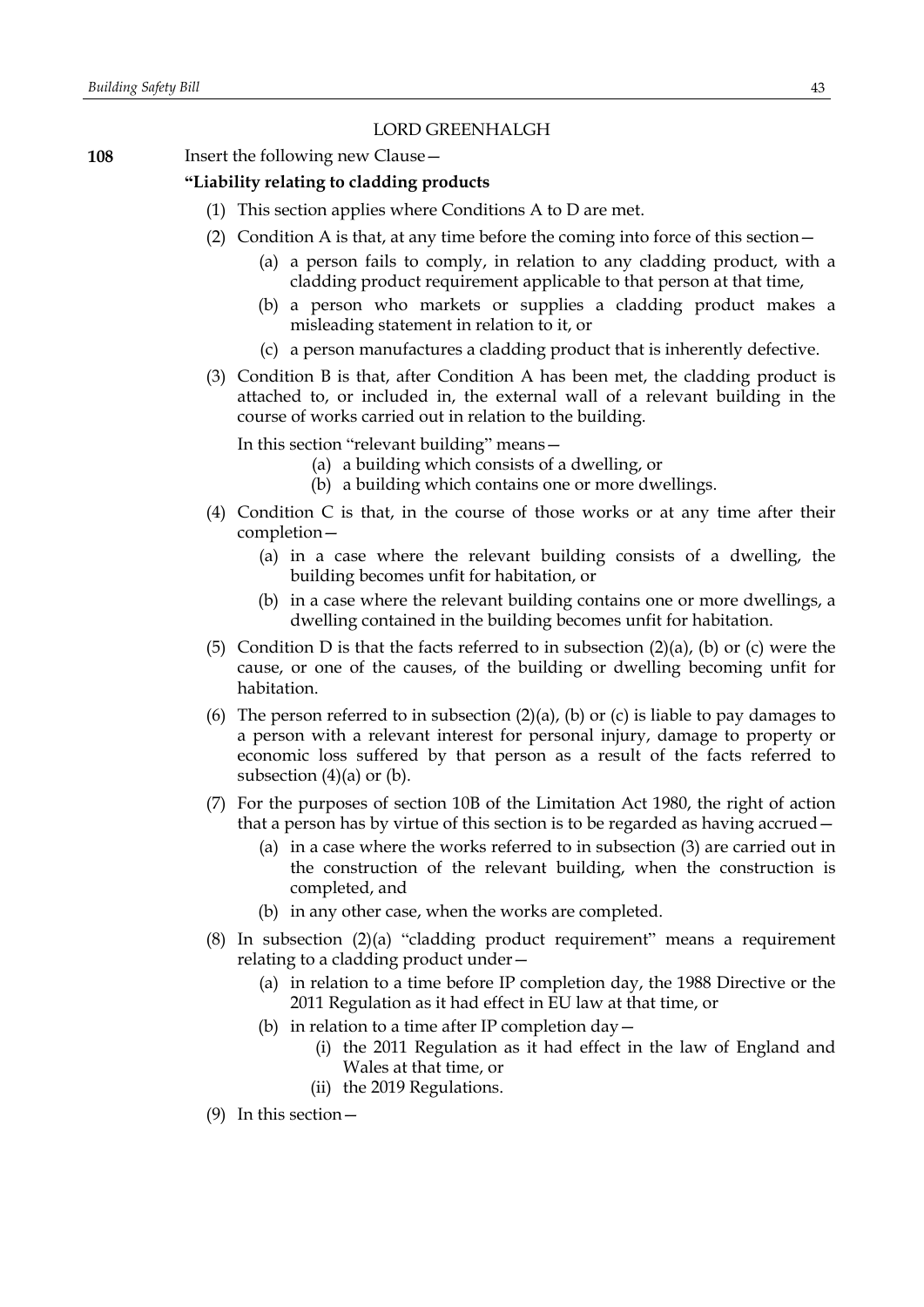"the 1988 Directive" means Council Directive of 21 December 1988 on the approximation of laws, regulations and administrative provisions of the Member States relating to construction products (89/106/EEC);

"the 2011 Regulation" means Regulation (EU) No. 305/2011 (regulation laying down harmonised conditions for the marketing of construction products);

"the 2019 Regulations" means the Construction Products (Amendment etc.) (EU Exit) Regulations 2019 (S.I. 2019/465);

"cladding product" means a cladding system or any component of a cladding system;

"external wall", in relation to a building, includes any part of a roof pitched at an angle of more than 70 degrees to the horizontal if that part of the roof adjoins a space within the building to which persons have access otherwise than for the purpose of carrying out repairs or maintenance;

to "make a misleading statement", in relation to a cladding product, has such meaning as the Secretary of State may by regulations prescribe;

"relevant building" has the meaning given by subsection (3);

"relevant interest" means—

- (a) in relation to a building which consists of a dwelling, a legal or equitable interest in the building, and
- (b) in relation to a building which contains one or more dwellings, a legal or equitable interest in the building or any dwelling contained in it;

"requirement" includes a prohibition or restriction."

### *Member's explanatory statement*

*This new Clause provides for a right of action where historic defaults relating to cladding cause, or are a factor in, a building or dwelling becoming unfit for habitation.*

**109** Insert the following new Clause -

# **"Liability for failures relating to construction products: limitation**

- (1) The Limitation Act 1980 is amended as follows.
- (2) After section 10A insert—

# **"10B Special time limit for actions relating to construction products**

- (1) Where by virtue of section (*Liability for failure to comply with construction product requirements)* of the Building Safety Act 2022 a person becomes entitled to bring an action against any person, the action shall not be brought after the expiration of 15 years from the date on which the right of action accrued.
- (2) Where by virtue of section (*Liability relating to cladding products)* of the Building Safety Act 2022 a person becomes entitled to bring an action against another person, the action shall not be brought after—
	- (a) if the right of action accrued before the commencement date, the expiration of the period of 30 years from the date on which it accrued, and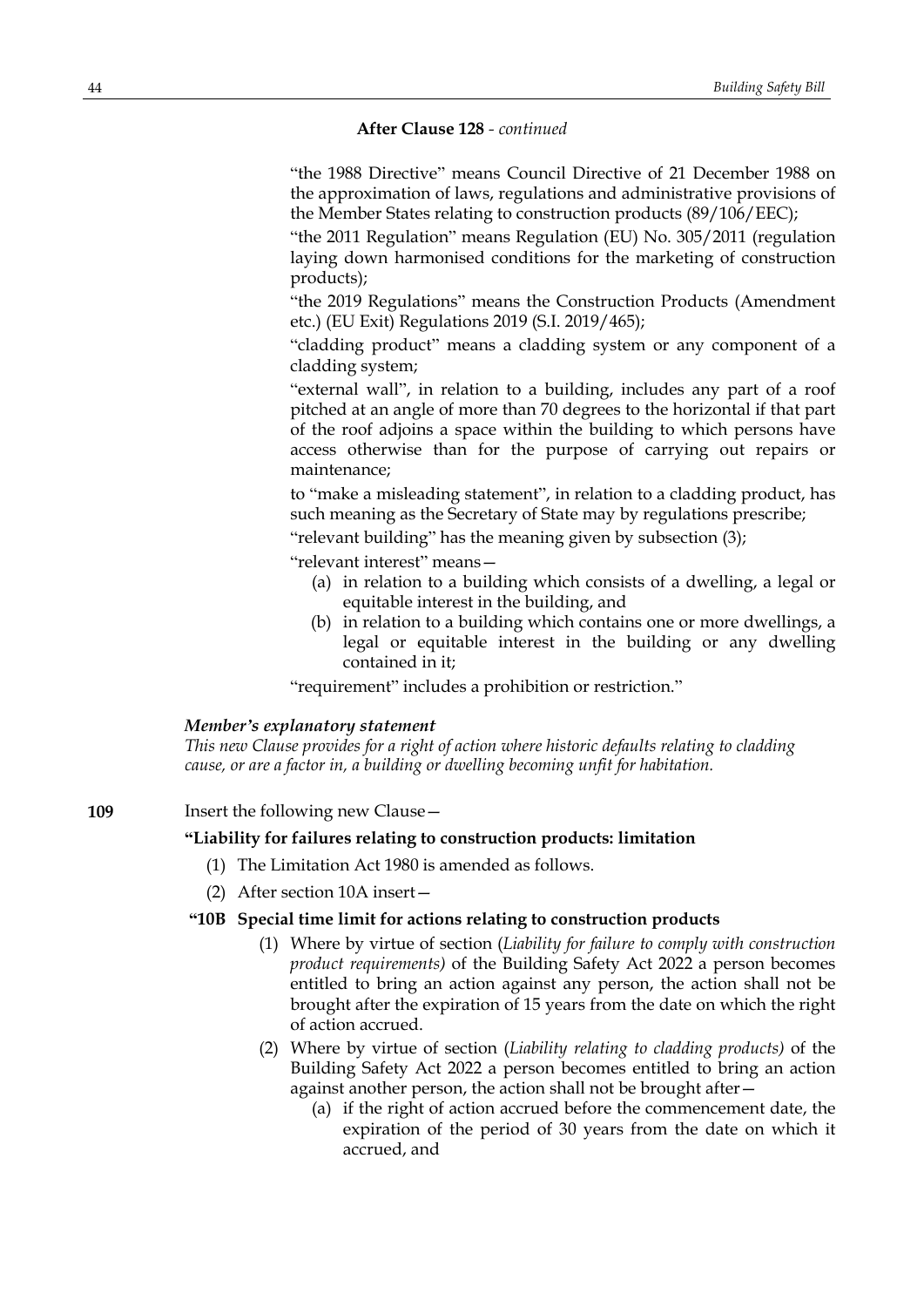- (b) if the right of action accrued on or after the commencement date, the expiration of the period of 15 years beginning with the date on which it accrued.
- (3) In a case where—
	- (a) by virtue of section (*Liability relating to cladding products)* of the Building Safety Act 2022 a person is entitled to bring an action against another person,
	- (b) the right of action accrued before the commencement date, and
	- (c) the expiration of the period of 30 years beginning with the date on which the right of action accrued falls in the year beginning with the commencement date,

subsection (2)(a) has effect as if it referred to the expiration of that year.

- (4) In subsections (2) and (3) "the commencement date" is the day on which section (*Liability relating to cladding products)* of the Building Safety Act 2022 came into force.
- (5) No other period of limitation prescribed by Part 1 of this Act applies in relation to an action referred to in subsection (1) and (2).
- (6) Sections 28, 32 and 35 of this Act apply in relation to an action referred to subsection (1) and (2), but otherwise Parts 2 and 3 of this Act (except sections 37 and 38), do not apply for the purposes of this section.""

### *Member's explanatory statement*

*This amendment provides for the limitation periods for the rights of action created by the previous two new Clauses.*

### **110** Insert the following new Clause –

# **"Costs contribution notices**

- (1) The Secretary of State may by regulations confer a power on the Secretary of State to impose a costs contribution requirement on a person ("the defaulter") in a case where Conditions A to D are met.
- (2) Condition A is that the defaulter has been convicted of a relevant offence under construction product regulations.

A "relevant offence" is an offence consisting of a failure to comply, in relation to a construction product, with a construction product requirement applicable to that person.

(3) Condition B is that, after the failure to comply referred to in subsection (2), the construction product is installed in, or applied or attached to, a relevant building in the course of works carried out in relation to the building.

In this section "relevant building" means—

- (a) a building which consists of a dwelling, or
- (b) a building which contains one or more dwellings.
- (4) Condition C is that, in the course of those works or at any time after their completion—
	- (a) in a case where the relevant building consists of a dwelling, the building becomes unfit for habitation, or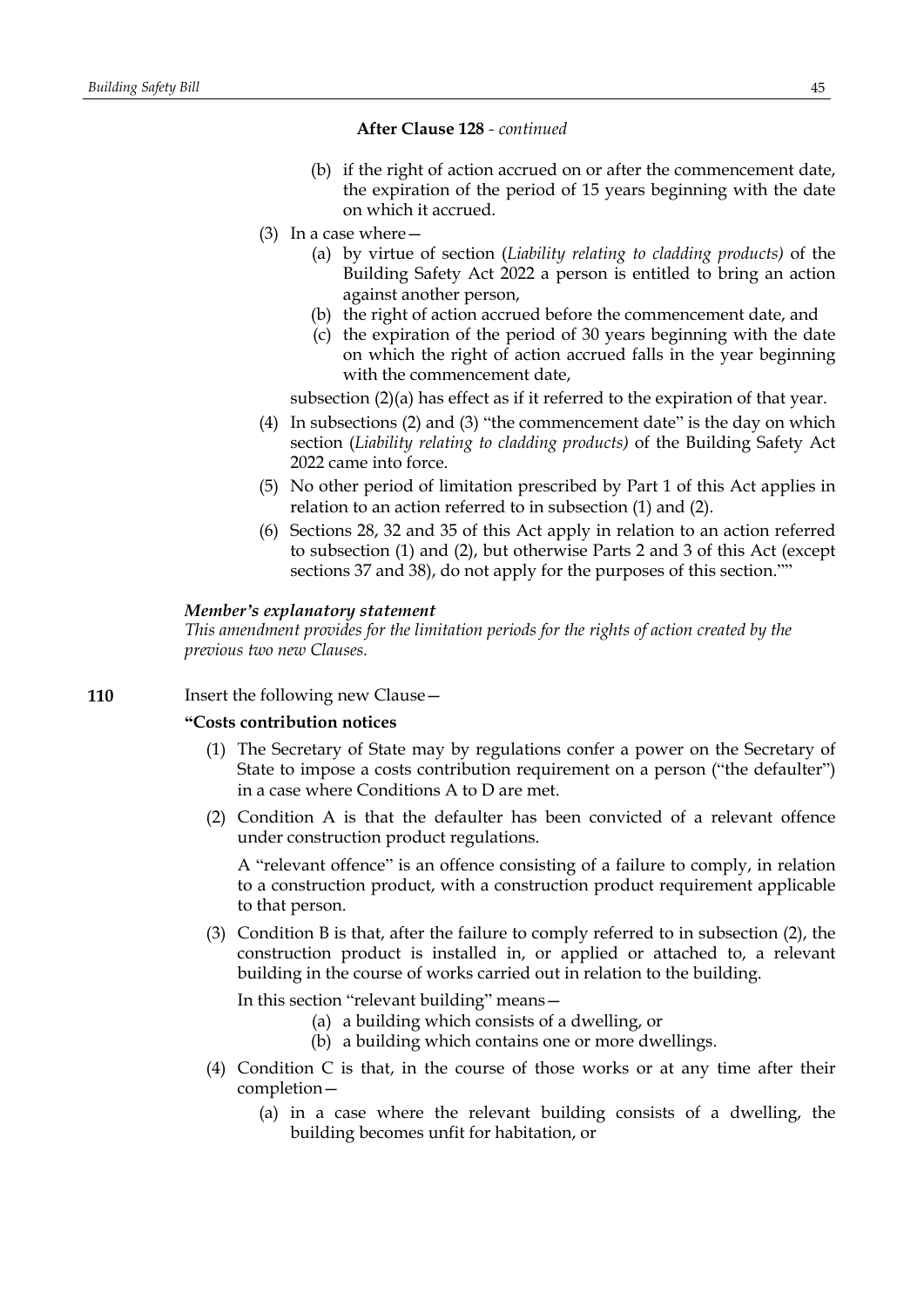- (b) in a case where the relevant building contains one or more dwellings, a dwelling contained in the building becomes unfit for habitation.
- (5) Condition D is that the failure to comply referred to in subsection (2) was the cause, or one of the causes, of the building or dwelling becoming unfit for habitation.
- (6) The regulations may specify other conditions which must be met before the Secretary of State may impose a costs contribution requirement on a person.
- (7) A "costs contribution requirement" requires the defaulter to pay to a person with a relevant interest such amount as the Secretary of State considers just and equitable in respect of the costs that the person has reasonably incurred, or in the view of the Secretary of State is likely to reasonably incur, in respect of works to make the building or dwelling fit for habitation.
- (8) The regulations must provide for a costs contribution requirement to be imposed by means of a notice (a "costs contribution notice").
- (9) For more about the provision that may be made by regulations under this section, see Schedule (*Costs contributions notices*).
- (10) In this section—

"construction product" has the same meaning as in construction product regulations;

"construction product regulations" means regulations under paragraph 1 of Schedule 11;

"construction product requirement" means a requirement under—

(a) construction product regulations;

- (b) Regulation (EU) No. 305/2011 (regulation laying down harmonised conditions for the marketing of construction products);
- (c) the Construction Products (Amendment etc.) (EU Exit) Regulations 2019 (S.I. 2019/465);

"relevant building" has the meaning given in subsection (3);

"relevant interest" means—

- (a) in a case where the building consists of a dwelling, a legal or equitable interest in the building, and
- (b) in a case where the building contains one or more dwellings, a legal or equitable interest in—
	- (i) the building, or
	- (ii) any dwelling contained in the building;

"relevant offence" has the meaning given in subsection (2);

"requirement" includes a prohibition or restriction."

# *Member's explanatory statement*

*This new Clause confers a regulation-making power authorising the Secretary of State by notice to require persons convicted of certain offences relating to breaches of construction product regulations to contribute to the costs of making a dwelling or building fit for habitation.*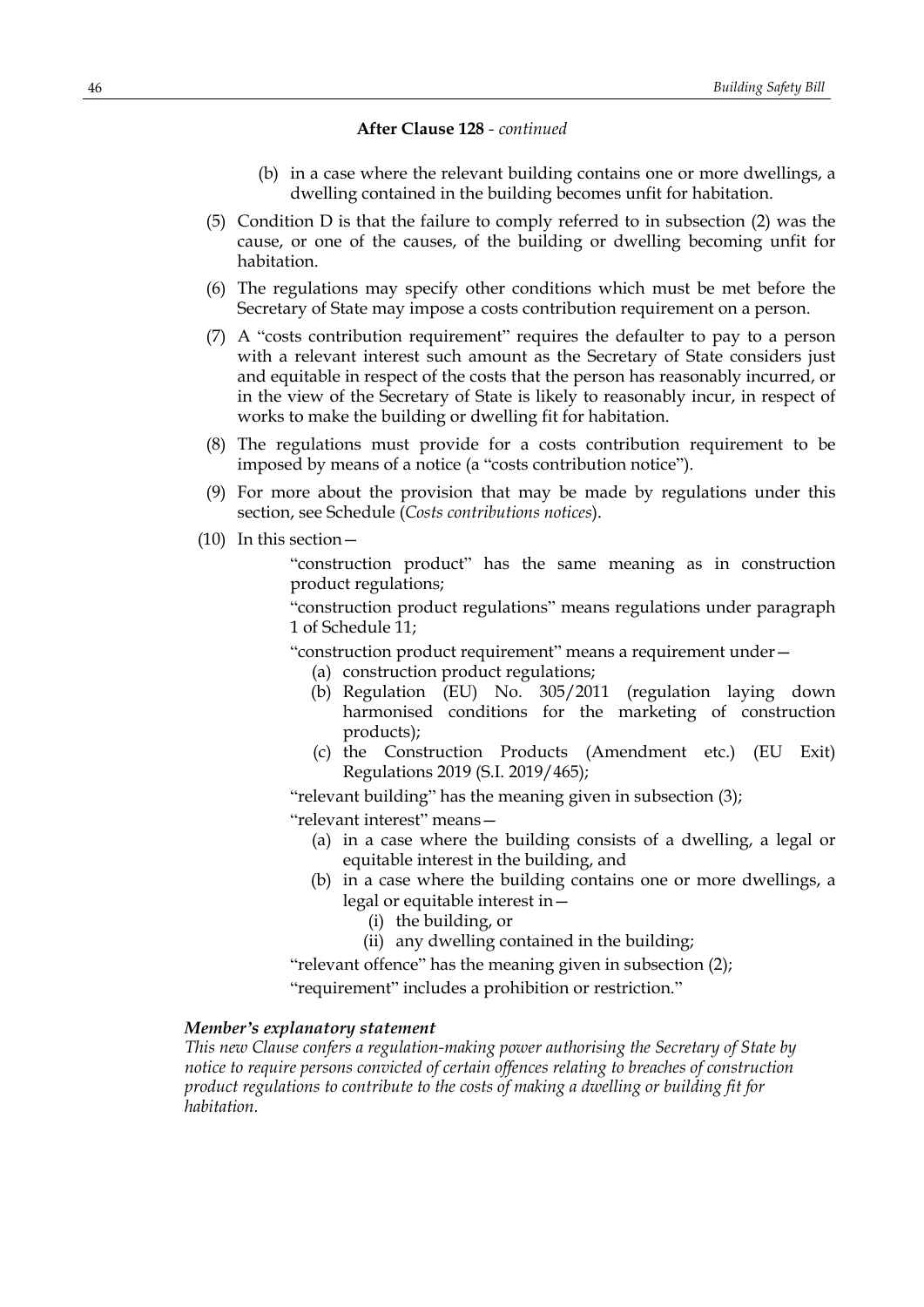# LORD FOSTER OF BATH BARONESS BRINTON

# **111** Insert the following new Clause -

# **"Sale of goods online for use in buildings**

- (1) The Secretary of State must, within one year of the passing of this Act, make regulations placing requirements on operators of online marketplaces to take reasonable steps to identify and remove from the online marketplace items which—
	- (a) do not comply with safety legislation, or
	- (b) have been withdrawn or recalled by any person in accordance with safety legislation,

and that are of such a kind that are, or may be reasonably assumed to be, for use in buildings.

- (2) Regulations made pursuant to subsection  $(1)$  -
	- (a) must specify what in the opinion of the Secretary of State constitutes "reasonable steps",
	- (b) may specify which items this section applies to, and
	- (c) may specify penalties for failure to comply with the regulations."

### *Member's explanatory statement*

*The purpose of this Clause is to improve the safety of buildings by preventing the sale of faulty electrical goods that can cause fires. This is particularly important in high-rise buildings in which fires can, and in the past have, spread causing fatalities.*

# BARONESS PINNOCK

**112** Insert the following new Clause -

### **"Construction products regulations**

- (1) Within six months of the day on which this Act is passed the Secretary of State must lay before Parliament regulations on the testing and certification of construction products and materials.
- (2) The regulations must make provision for—
	- (a) a public register of construction products and materials with information about the testing record of and any safety concerns relating to those products,
	- (b) the mandatory retesting of products that are critical to the safety of buildings,
	- (c) a consistent labelling and traceability system for construction products and materials, and
	- (d) any other measures the Secretary of State deems appropriate to implement recommendations made in Chapter 7 of the report of the Independent Review of Building Regulations and Fire Safety carried out by Dame Judith Hackitt.
- (3) The regulations required by this section are to be made under paragraph 1 of Schedule 11 to this Act."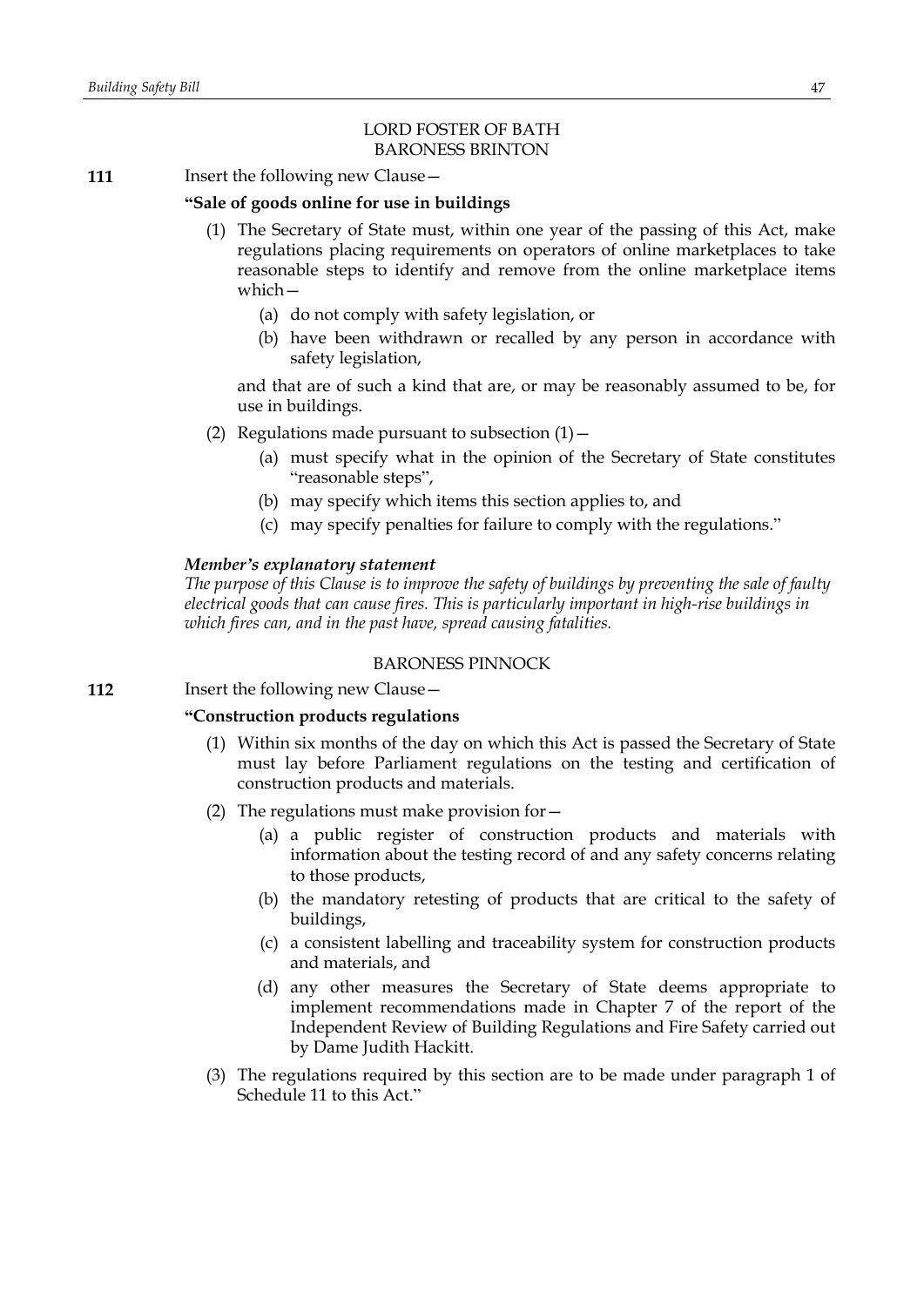### *Member's explanatory statement*

*This amendment would require the Secretary of State to make regulations on the testing and certification of construction products and materials.*

### **Schedule 11**

# LORD GREENHALGH

**113** Page 222, line 23, leave out "sub-paragraph (2) does" and insert "the requirements specified in sub-paragraph (2) do"

#### *Member's explanatory statement*

*This amendment is to ensure a statutory instrument may contain both construction product regulations and regulations under the new Clause relating to cost contributions notices provided that the instrument is made subject to the draft affirmative procedure.*

# **After Schedule 11**

# LORD GREENHALGH

**114** Insert the following new Schedule—

### "SCHEDULE

### COSTS CONTRIBUTION NOTICES

### *Introduction*

1 This Schedule is about further provision that may be made by regulations under section (*Costs contribution notices*) ("the regulations").

# *Applications*

- 2 (1) The regulations may make provision for the Secretary of State to impose a costs contribution requirement—
	- (a) on application, or
	- (b) otherwise than on application.
	- (2) Regulations under sub-paragraph (1)(a) may in particular include provision as  $to-$ 
		- (a) who may apply;
		- (b) the procedure for applications;
		- (c) time-limits on applications.

*Assessments*

- 3 (1) The regulations may make provision for the appointment by the Secretary of State of persons to assess—
	- (a) whether the conditions for the imposition of a costs contribution requirement are met;
	- (b) the works required to make a building or dwelling fit for habitation;
	- (c) the costs that any person with a relevant interest has reasonably incurred or is likely to reasonably incur in respect of such works;
	- (d) the amount that a person should be required to pay under a costs contribution requirement.
	- (2) Regulations under sub-paragraph (1) may include provision about the criteria to met by a person before they may be appointed as an assessor.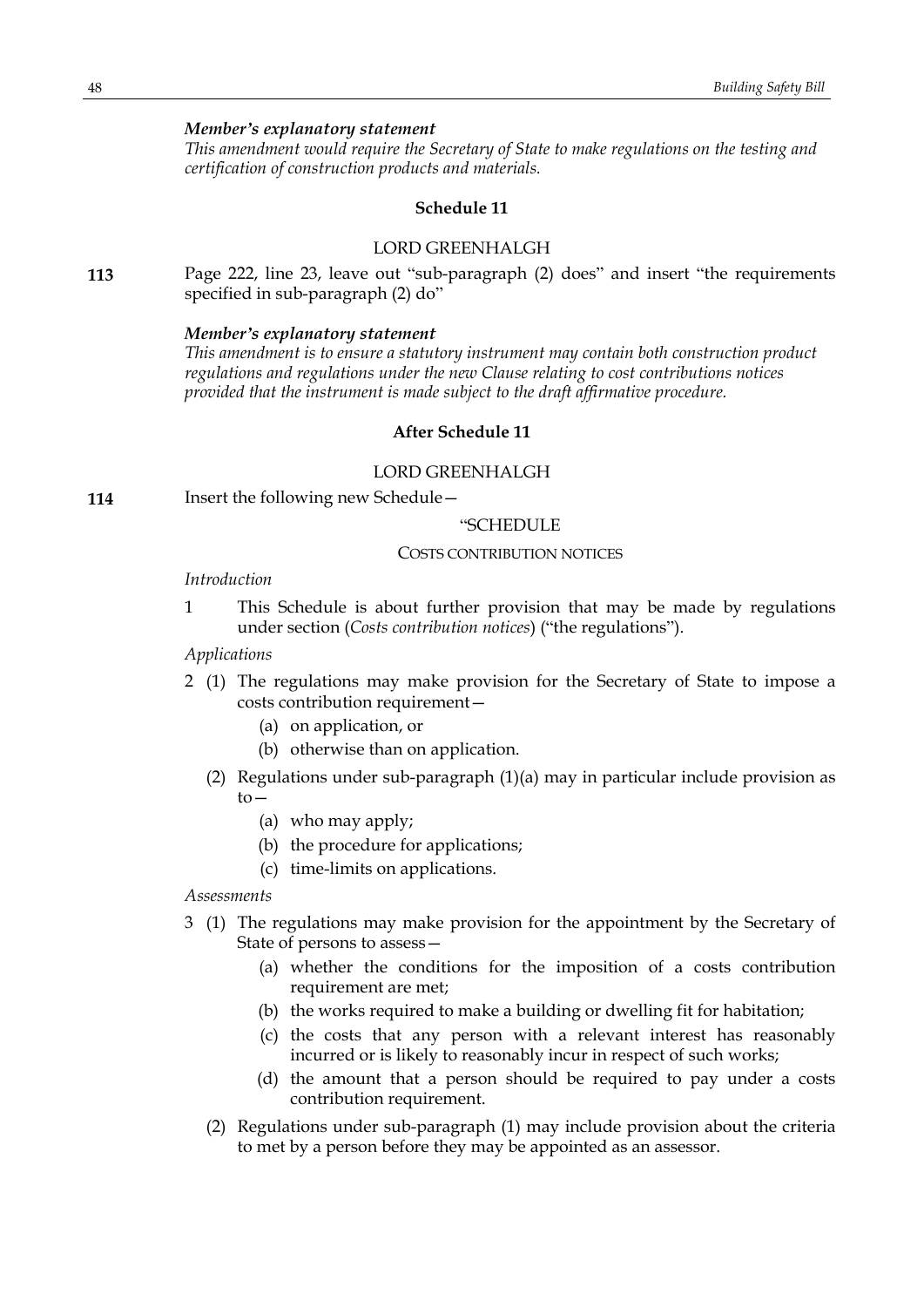- 4 (1) The regulations may make provision about assessments, including provision conferring power on an assessor to require that persons provide such information as the assessor may reasonably require for the purposes of an assessment.
	- (2) Regulations under sub-paragraph (1) may include provision for criminal offences relating to a failure to provide information, or to the provision of false or misleading information.
	- (3) An offence under sub-paragraph (2) must be one that is punishable only on summary conviction with a fine (which, in Scotland and Northern Ireland, must not exceed level 5 on the standard scale).
- 5 The regulations may include provision for a costs contribution notice to require a person on whom it is imposed to pay an amount specified in the notice to the Secretary of State in respect of the costs of an assessment.

*Decision to impose notice*

- 6 The regulations may make provision as to the matters which may or must be taken into account by the Secretary of State in determining—
	- (a) whether to impose a costs contribution requirement;
	- (b) on whom, and in favour of whom, to impose a costs contribution requirement;
	- (c) the amount required to be paid by any person under a costs contribution requirement.
- 7 (1) The regulations may make provision about how a costs contribution requirement relates to other obligations.
	- (2) The regulations may in particular make provision to secure that, taking a costs contribution requirement together with other obligations—
		- (a) a person does not incur liability more than once in respect of the same costs;
		- (b) a person is not entitled to be reimbursed more than once for the same costs.
	- (3) That may in particular include making provision preventing a person to whom any amount is payable under a costs contribution requirement from pursuing any other legal remedy.

*Form of notice and methods of service*

- 8 The regulations may make provision requiring that a costs contribution notice—
	- (a) be given in a specified form;
	- (b) contain specified information.
- 9 The regulations may make provision about service of a costs contribution notice including—
	- (a) how a notice is to be served;
	- (b) when a notice is to be taken as having been served;
	- (c) the persons on whom a notice must be served.

*Review and appeals*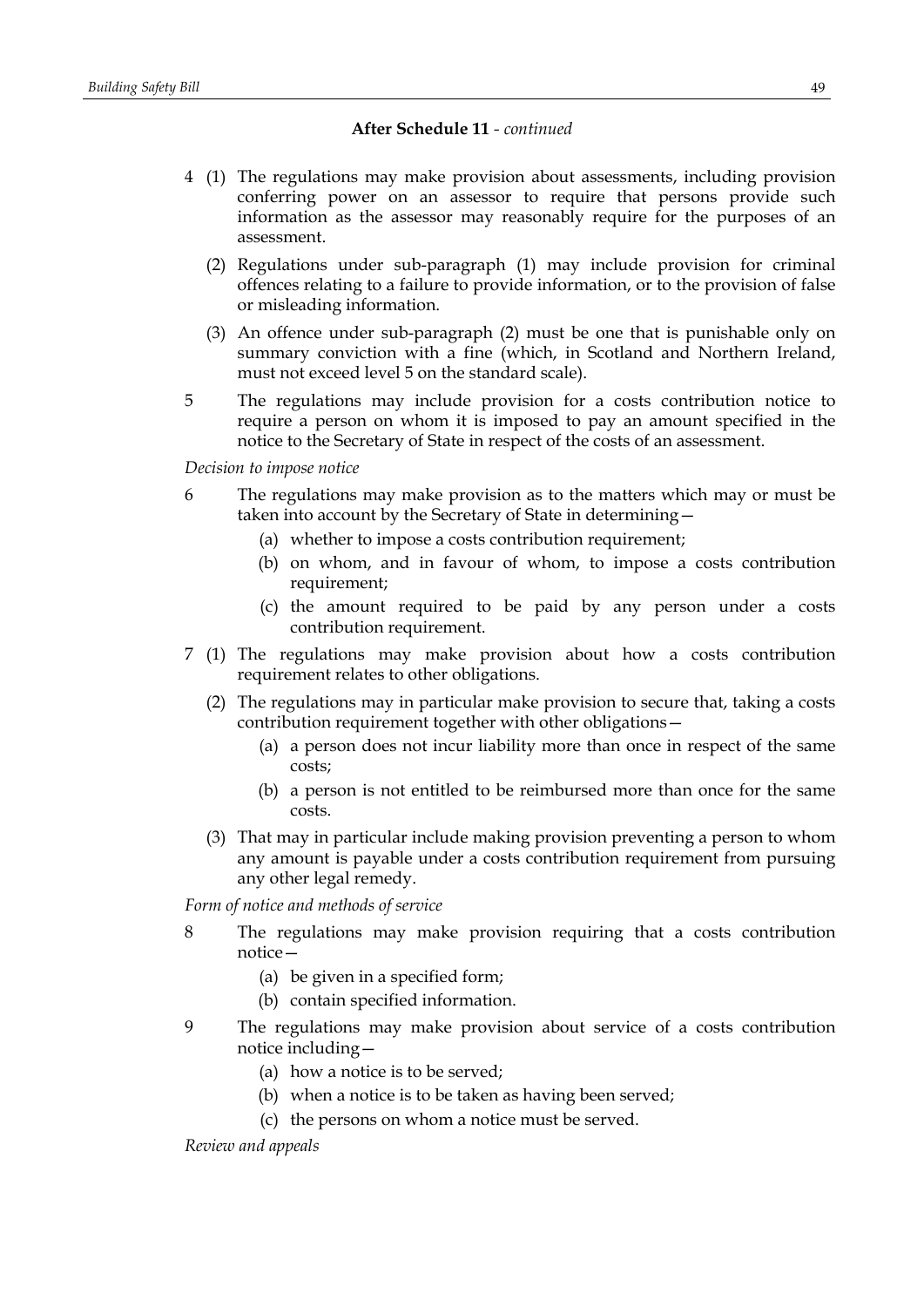- 10 The regulations may make provision for persons to apply to the Secretary of State for a review of a costs contribution notice.
- 11 The regulations may make provision for appeals against—
	- (a) a refusal by the Secretary of State to review a costs contribution notice;
	- (b) the outcome of that review.
- 12 Regulations under paragraph 10 or 11 may in particular include provision suspending a requirement to pay an amount due under a costs contribution notice pending the determination or withdrawal of a review or appeal.

*Enforcement*

13 The regulations may make provision for the enforcement of a costs contribution notice by a person to whom any amount is payable under the notice."

### *Member's explanatory statement*

*This new Schedule sets out further provision which may be made by regulations made under the new Clause relating to cost contributions notices.*

# THE EARL OF LYTTON

**115** Insert the following new Schedule -

# "FIRE HAZARD REMEDIATION SCHEME

### *Duty to establish the scheme*

- 1 (1) The Secretary of State must establish, or make arrangements for the establishment of, a Fire Hazard Remediation Scheme ("the FHRS").
- (2) The purpose of the FHRS must be to ensure that residential blocks of flats with fire hazards are made safe—
	- (a) speedily, efficiently, effectively and proportionately,
	- (b) without recourse to lengthy and expensive legal proceedings,
	- (c) without cost to leaseholders or occupiers, and
	- (d) in accordance with the perpetrator pays principle.
- (3) For the purposes of this Schedule "the perpetrator pays principle" is the principle that—
	- (a) so far as reasonably practicable, remediation costs for residential blocks of flats with fire hazards should be met by the persons responsible for the hazards, and
	- (b) where that is not reasonably practicable, costs should so far as reasonably practicable be met by the construction industry.

*Scope of the scheme*

- 2 (1) The FHRS must be framed so as to apply to residential blocks of flats which—
	- (a) were constructed, or subject to additional building work, on or after 1 June 1992, and
	- (b) present fire hazards as a result of defective construction or other building.
	- (2) For the purposes of sub-paragraph (1) "defective construction or other building" means construction or additional building work that—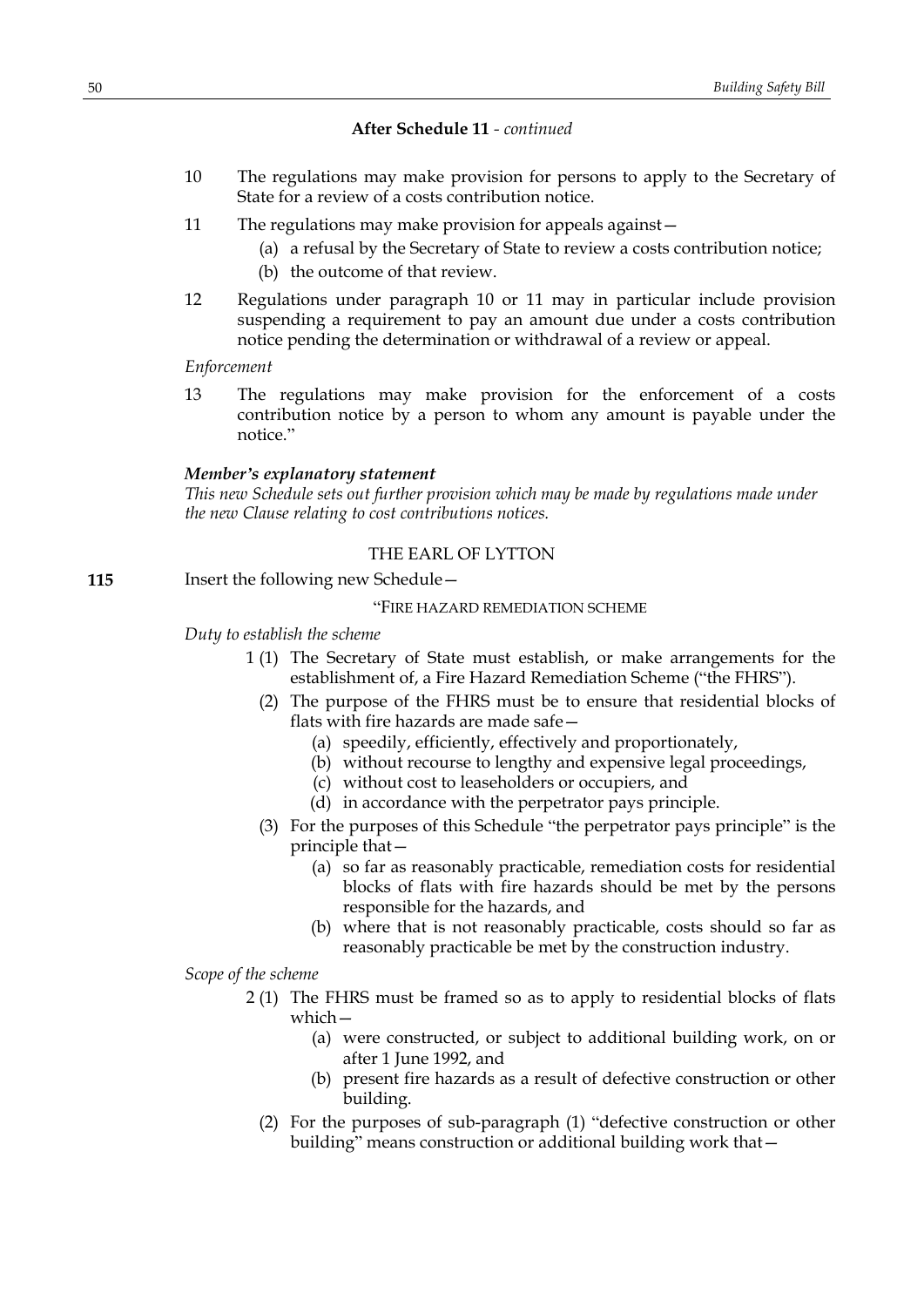- (a) contravened building regulations or other enactments in force at the time of the construction or other building work; or
- (b) satisfies any other criteria specified in the FHRS or in scheme supplementary regulations.

# *Operation of the scheme*

- 3 (1) The FHRS must provide for persons (including freeholders and leaseholders) to apply—
	- (a) for a block to be recognised as falling within the scope of the scheme;
	- (b) for a block falling within the scope of the scheme to be recognised as eligible for grants in respect of the cost of remediation works.
	- (2) The FHRS must provide—
		- (a) for the appointment of persons ("FHRS assessors") with appropriate expertise to determine, on behalf of the Secretary of State, applications under sub-paragraph (1)(a) and (b); and
		- (b) for FHRS assessors to be required to exercise operational independence in making determinations under the scheme.
	- (3) For the purposes of sub-paragraph (2) the FHRS may provide for appointments to be made by the Secretary of State or by one or more persons designated for that purpose by the Secretary of State under the scheme.
	- (4) The FHRS must provide that determinations of FHRS assessors are final (but nothing in this sub-paragraph prevents the exercise by the High Court of its judicial review jurisdiction).

# *Scheme supplementary regulations*

- 4 (1) The Secretary of State must make regulations ("scheme supplementary regulations") in respect of the FHRS.
	- (2) Scheme supplementary regulations, in particular—
		- (a) may make provision for determining what is to be, or not to be, treated as a residential block of flats for the purposes of the scheme;
		- (b) may make provision for determining the date on which buildings were constructed or subject to additional building work;
		- (c) may make provision for determining who is entitled to make an application under the scheme in respect of a block of flats;
		- (d) may specify criteria to be applied by FHRS assessors in determining whether a block presents fire hazards as a result of defective construction (and the criteria may, in particular, make provision wholly or partly by reference to building regulations or other enactments in force at the time of construction or by reference to specified classes of document);
		- (e) may make provision permitting or requiring FHRS assessors to conduct tests, and requiring owners and occupiers of buildings to cooperate with FHRS assessors in conducting tests;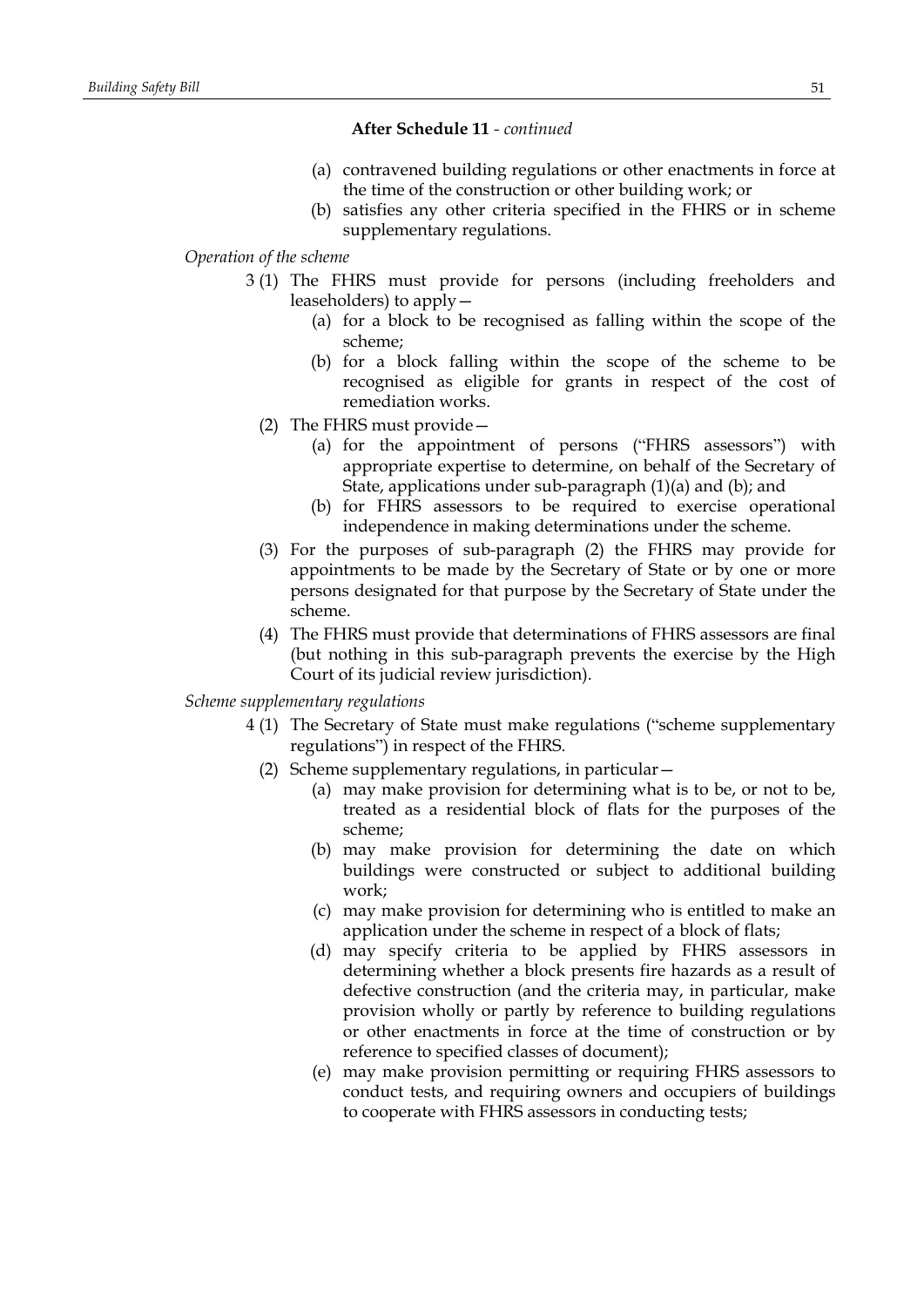- (f) may make provision permitting FHRS assessors to require local authorities or other specified classes of person to provide information or documents, and requiring persons to comply with any requirements imposed;
- (g) may make provision about the timing of applications and determinations;
- (h) may make provision about evidence to be adduced in support of an application;
- (i) may require or permit FHRS assessors to operate a rebuttable presumption of defective construction where specified classes of fact have been proved (for which purpose the regulations may make provision similar to, or applying with or without modification, any enactment);
- (j) may make provision about the making, processing and determination of applications under the scheme;
- (k) may make provision about the giving of notice to developers and others;
- (l) may make provision about the payment of awards;
- (m) may make provision about monitoring expenditure on remediation works;
- (n) may set a threshold for the estimated or quoted cost of remediation works below which an application for recognition cannot be made;
- (o) may make provision for determining, having regard in particular to the need for proportionality, the nature and extent of remediation costs which may be funded by the scheme (for which purpose "remediation costs" means any class of expenditure related to fire hazards, including, in particular, repair costs, the costs of interim mitigation or safety measures and reimbursement of or compensation for increases in insurance premiums);
- (p) may make provision for account to be taken of grants provided in respect of remediation works by any other scheme established by enactment or by a public authority;
- (q) may make provision for financial assistance provided by any other scheme established by enactment or by a public authority to be repaid out of grants under the remediation scheme;
- (r) may permit or require the amalgamation of multiple applications in respect of one block, or of applications on behalf of the residents of one or more blocks;
- (s) may permit or require representative applications on behalf of the residents of one or more blocks;
- (t) may make provision about the qualifications, appointment, remuneration and conduct of FHRS assessors, and the regulations may, in particular—
	- (i) provide for assessors to be remunerated from FHRS funds;
	- (ii) provide for indemnities in respect of decisions taken by assessors (for which purpose the regulations may apply an enactment (with or without modification)); and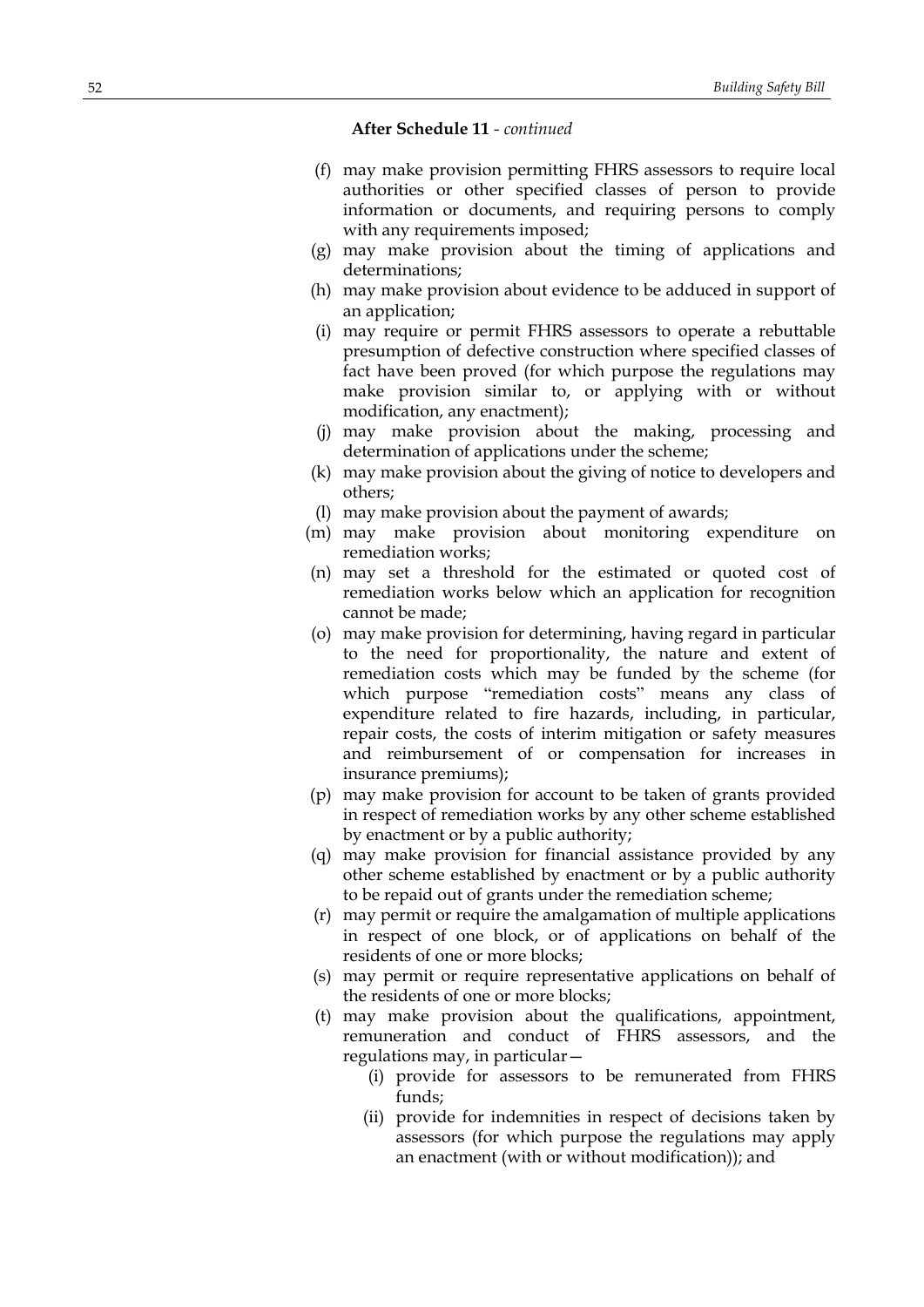(u) must include provision requiring the maintenance and publication of records of applications and determinations under the scheme.

# *Scheme funding regulations*

- 5 (1) The Secretary of State must make regulations about the funding of grants under the FHRS scheme ("scheme funding regulations").
	- (2) Scheme funding regulations must aim to apply the perpetrator pays principle so far as practicable.
	- (3) For that purpose, scheme funding regulations must aim to ensure that a grant awarded under the scheme is funded—
		- (a) so far as possible, by the developer of the building in respect of which the grant is awarded (or, where there is more than one developer, by the developers together, with the regulations imposing joint and several liability); and
		- (b) failing that (whether by reason of the dissolution of a development company, insolvency or otherwise), by money paid into a fund maintained through a levy on the construction industry in general, or specified parts of the construction industry.
	- (4) For the purposes of achieving the objective in sub-paragraph  $(3)(a)$ 
		- (a) the reference to the developer of a building includes a reference to any person who—
			- (i) undertakes or commissions the construction of a building,
			- (ii) undertakes or commissions building work on an existing building, or
			- (iii) arranges for the construction of a building and for the sale of units in it;
		- (b) scheme funding regulations must permit an FHRS assessor to provide for an award under the scheme to be paid by one or more persons specified by the assessor (and awards may, in particular, provide for joint and several liability);
		- (c) scheme funding regulations must confer a right to appeal to the First-tier Tribunal;
		- (d) scheme funding regulations may include provision permitting an FHRS to permit or require an award for payment by a specified person to be satisfied wholly or partly by a person connected to that person (within the meaning of the regulations, for which purpose the regulations may apply, with or without modification, section 1162 of the Companies Act 2006 (parent and subsidiary undertakings) and any enactment relating to joint ventures); and
		- (e) scheme funding regulations may include provision about enforcement of liability to satisfy awards, which may, in particular—
			- (i) provide for collection of awards as a statutory debt;
			- (ii) include provision for interest or penalties;
			- (iii) provide for liability to make payments pending appeal or review; and
			- (iv) create criminal offences in connection with evasion.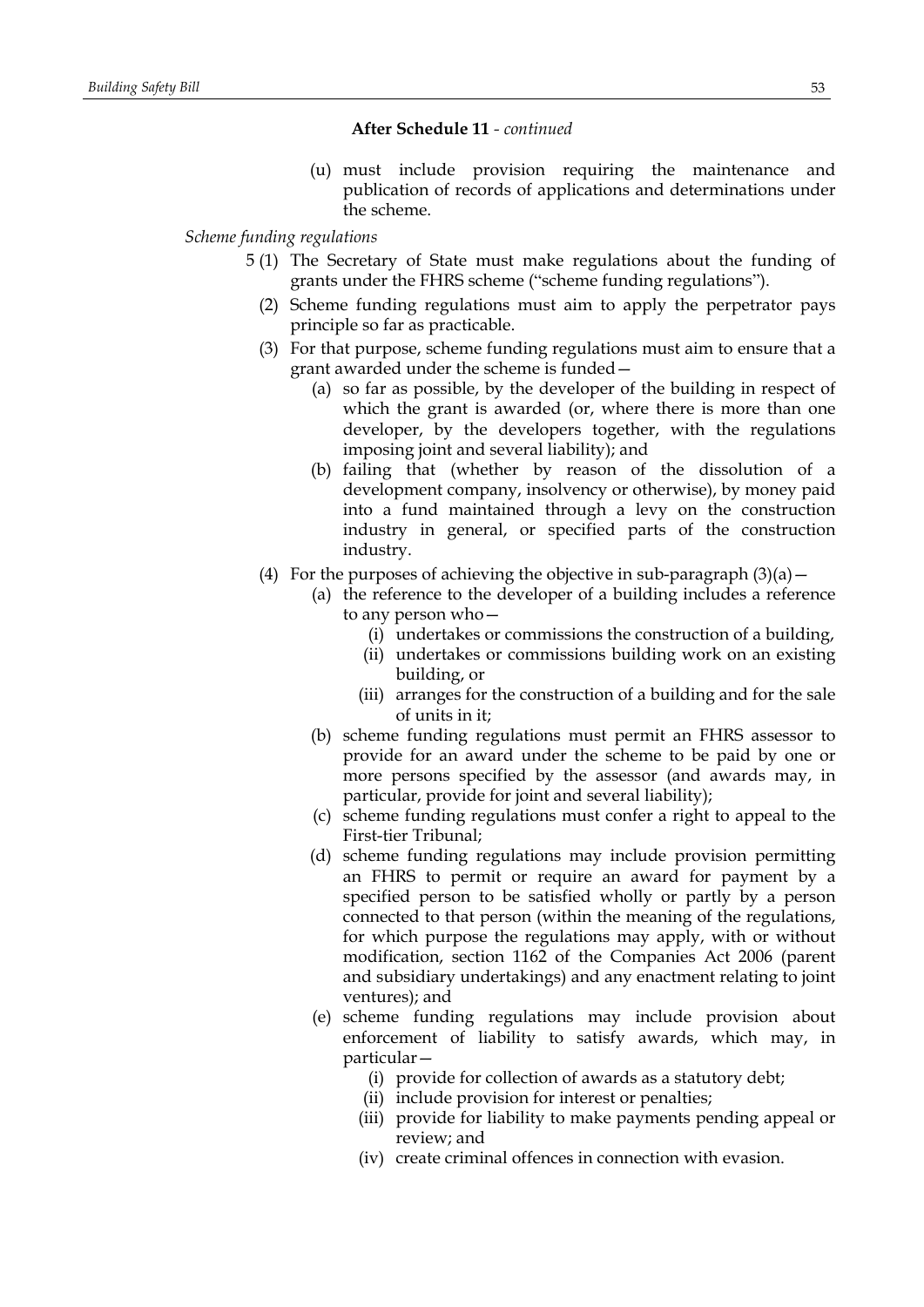- (5) For the purposes of achieving the objective in sub-paragraph (3)(b), scheme funding regulations—
	- (a) must establish one or more levies to be paid by specified businesses or classes of business;
	- (b) must make provision for determining liability to pay the levy;
	- (c) may confer functions on FHRS assessors or other specified persons (which may include the Secretary of State) in respect of determination of liability to pay the levy;
	- (d) must confer on a person determined to be liable to pay the levy the right to appeal to the First-tier Tribunal;
	- (e) may provide for different amounts of levy to be paid by different classes of person;
	- (f) may provide for the levy to be paid by way of once-off payments, periodic payments or both;
	- (g) may include provision about enforcement of liability to pay the levy (which may, in particular, provide for collection of the levy as a statutory debt, include provision for interest or penalties and create criminal offences in connection with evasion);
	- (h) must include provision about the administration of the levy by the Secretary of State, including provision as to the maintenance and publication of estimates, accounts and other records; and
	- (i) may include supplemental provision about the levy.
- (6) In making regulations under sub-paragraph (5), and in particular in assessing the proportionality and other fairness of any levy imposed by regulations under sub-paragraph (5), the Secretary of State must—
	- (a) have regard to any other levy or similar imposition that appears to have a similar purpose as a levy under the scheme funding regulations, and
	- (b) must consult persons appearing to him to represent the interests of persons affected by other relevant levies and impositions.
- (7) Scheme funding regulations may include provision about—
	- (a) application of awards, levies and grants, including provision for holding (or return) of surplus funds;
	- (b) the nature and extent of obligations imposed by awards (which may, in particular, provide for payments in money or services or money's worth);
	- (c) processes and procedures to be applied in determining applications for grants and questions of liability to awards (which may, in particular, include provision for determination wholly, partly, absolutely or contingently by arbitration, mediation or any other kind of process or procedure the Secretary of State thinks appropriate);
	- (d) terms and conditions of awards, levies and grants; and
	- (e) appraisals, appeals and enforcement.

*Apportionment*

6 (1) Scheme funding regulations may make provision about apportionment of liability for defective construction.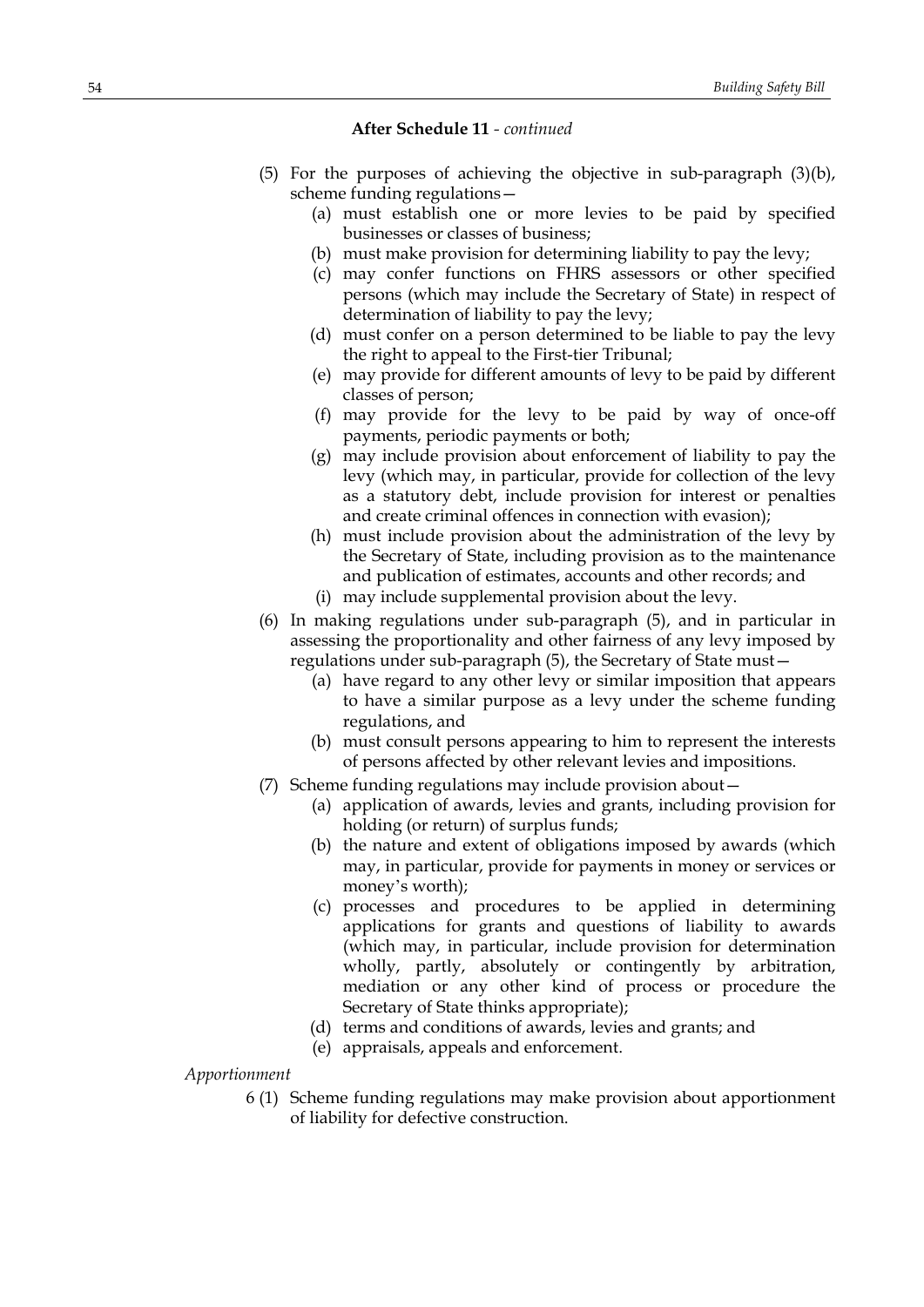- (2) In particular, scheme funding regulations may provide that where a person is required to pay an award under the FHRS scheme, that person may bring proceedings to recover a contribution from one or more persons who share responsibility for the defects in respect of which the award is made.
- (3) Provision made by virtue of this paragraph may—
	- (a) confer jurisdiction on the First-tier Tribunal or on any other specified court or tribunal;
	- (b) apply (with or without modifications) any enactment about third-party liability.

# *Interim payments*

- 7 (1) The Secretary of State may make interim grants to persons whom the Secretary of State believes are likely to be entitled to benefit from the remediation scheme.
	- (2) Interim grants may be made on such terms and conditions (including as to repayment) as the Secretary of State may specify.
	- (3) Scheme supplementary regulations—
		- (a) may include provision for account to be taken of interim grants under this sub-paragraph; and
		- (b) may include other provision about interim grants under this paragraph (including provision about applications for grants, eligibility for grants and determination of applications for grants).

#### *Interpretation*

8 For the purposes of this Schedule—

"construction" includes any kind of building work (whether part of the original construction of a building or not) including works of improvement, repair and extension;

"class" includes description;

- "FHRS funding regulations" has the meaning given by paragraph 5;
- "FHRS scheme" has the meaning given by paragraph 1;

"FHRS assessor" has the meaning given by paragraph 2;

"grant" includes loans and any other form of financial assistance (for which purpose a reference to payment includes a reference to the provision of assistance);

"perpetrator pays principle" has the meaning given by paragraph 1;

"remediation costs" has the meaning given by paragraph 4; and

"scheme supplementary regulations" has the meaning given by paragraph 4.

# *Consultation*

- 9 Before making the scheme, the scheme supplementary regulations and the scheme funding regulations, the Secretary of State must consult—
	- (a) persons appearing to represent the interests of leaseholders or occupiers of blocks of flats with fire hazards;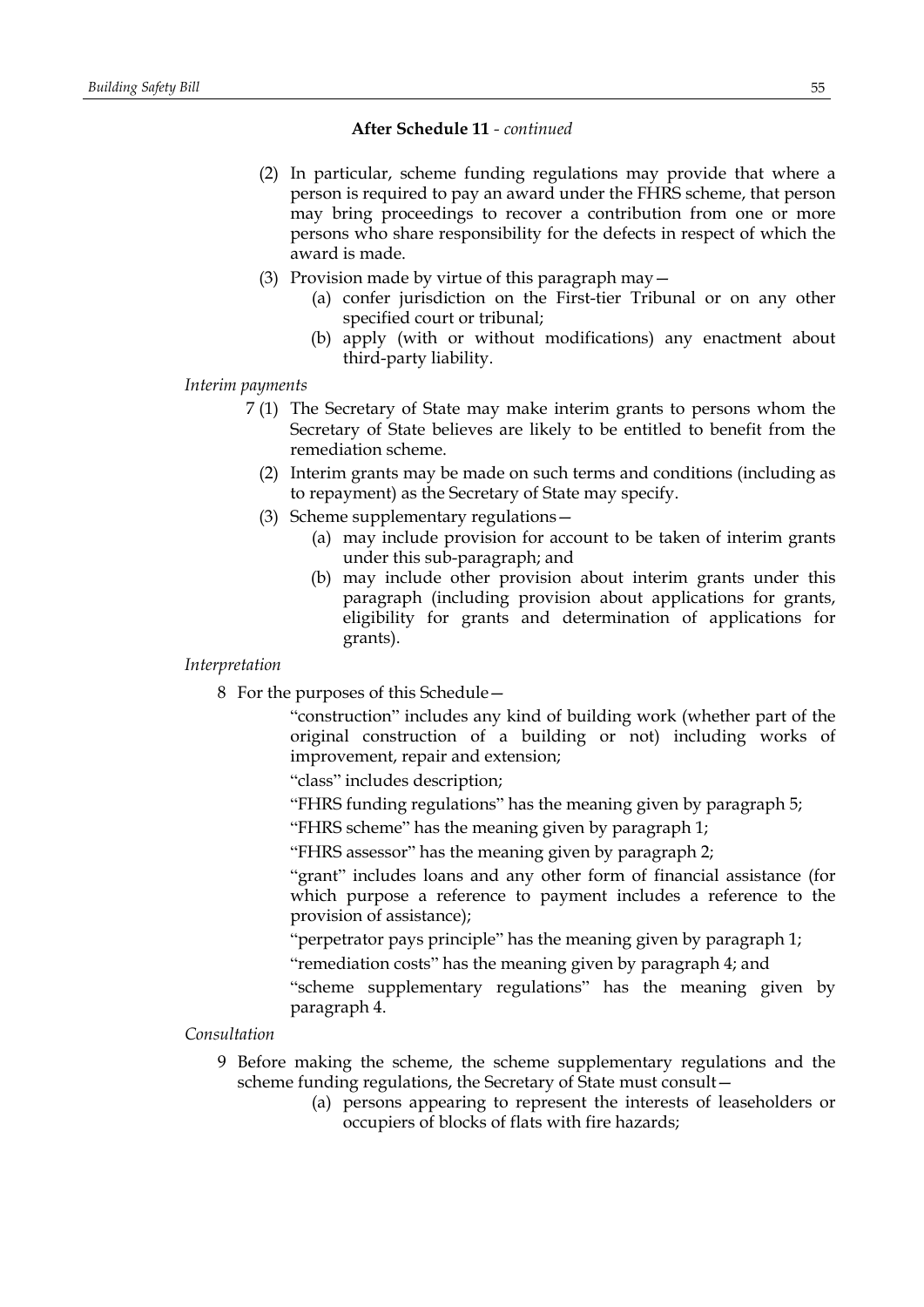- (b) persons appearing to represent the interests of the construction industry and related industries; and
- (c) such other persons as the Secretary of State thinks appropriate.

*Regulations*

- 10 (1) Scheme supplementary regulations and scheme funding regulations—
	- (a) shall be made by statutory instrument;
	- (b) may make provision that applies generally or only for specified purposes;
	- (c) may make different provision for different purposes;
	- (d) may confer functions (including discretionary functions) on specified persons or classes of person, and may provide for the Secretary of State to appoint persons to exercise functions under the regulations or the remediation scheme (whether or not on behalf of the Secretary of State); and
	- (e) may include supplemental, consequential or transitional provision.
	- (2) Scheme funding regulations may not be made unless a draft has been laid before, and approved by resolution of, each House of Parliament.
	- (3) Scheme supplementary regulations are subject to annulment in pursuance of a resolution of either House of Parliament."

### *Member's explanatory statement*

*This new Schedule would implement a "polluter pays" principle (here described as "perpetrator pays") to ensure that buildings with fire risks due to defective construction are put right without cost to leaseholders.*

# **Clause 129**

# BARONESS FOX OF BUCKLEY

- **115A**★ Page 133, line 23, at end insert
	- "(2A) In article 6 (application to premises), in paragraph (1B)(b) after "balconies" insert ", but only insofar as any such balconies pose a material risk of the spread of fire, flame or smoke"."

### *Member's explanatory statement*

*Amends the Fire Safety Order to make clear that only balconies which pose a material risk of the spread of fire are included as part of the external wall. This would avoid balconies being remediated unnecessarily.*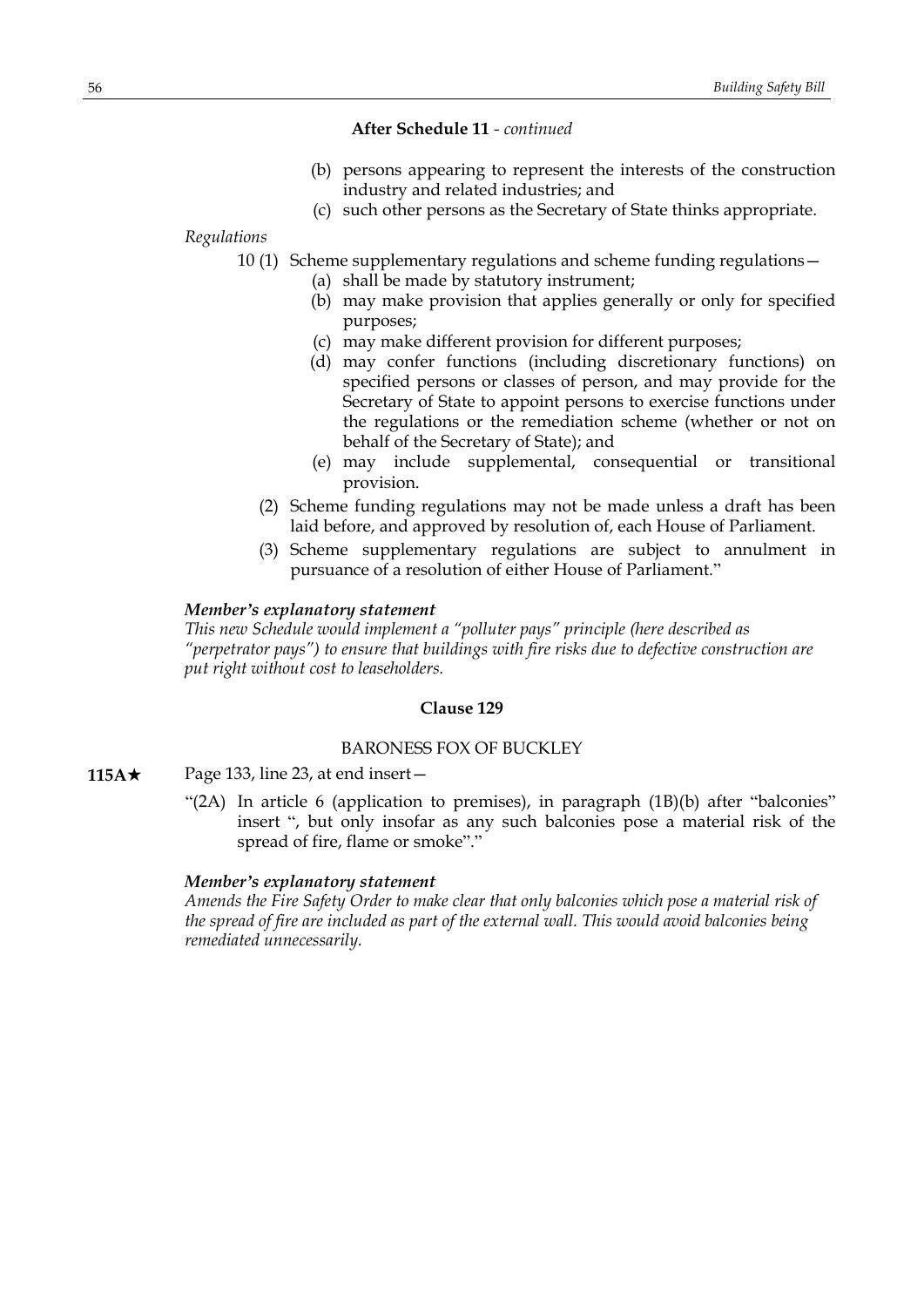# **After Clause 129**

# LORD STUNELL BARONESS PINNOCK

**116** Insert the following new Clause -

# **"Public register of fire risk assessors**

- (1) The Secretary of State must, by regulations, make provision for a register of individuals who are qualified to make fire risk assessments under article 9 of the Regulatory Reform (Fire Safety) Order 2005 (S.I. 2005/1541) (risk assessment).
- (2) Those regulations must provide that only persons on the register may make such assessments.
- (3) Those regulations must provide that the register is—
	- (a) publicly available, and
	- (b) kept up-to-date.
- (4) Regulations under this section are—
	- (a) to be made by statutory instrument; and
	- (b) subject to annulment in pursuance of a resolution of either House of Parliament."

### *Member's explanatory statement*

*This new Clause would enable building owners and accountable persons to verify the competencies of fire assessors before appointing them to conduct fire safety assessments required by this Bill, and would enable government and industry to assess the numbers of assessors to be trained.*

# BARONESS FINLAY OF LLANDAFF LORD HUNT OF KINGS HEATH

**117** Insert the following new Clause -

# **"Carbon monoxide detectors and alarms**

- (1) Where necessary (whether due to the features of the premises, the activity carried on there, any hazard present or any other relevant circumstances) in order to safeguard the safety of relevant persons, the responsible person in relation to any premises must ensure that the premises are, to the extent that it is appropriate, equipped with carbon monoxide detectors and alarms.
- (2) "Relevant persons" means—
	- (a) any person (including the employer) who is or may be lawfully on the premises; and
	- (b) any person in the immediate vicinity of the premises who is at risk from a fire on the premises.
- (3) "Responsible person" means—
	- (a) in relation to a workplace, the employer, if the workplace is to any extent under their control;
	- (b) in relation to any premises not falling within paragraph  $(a)$  -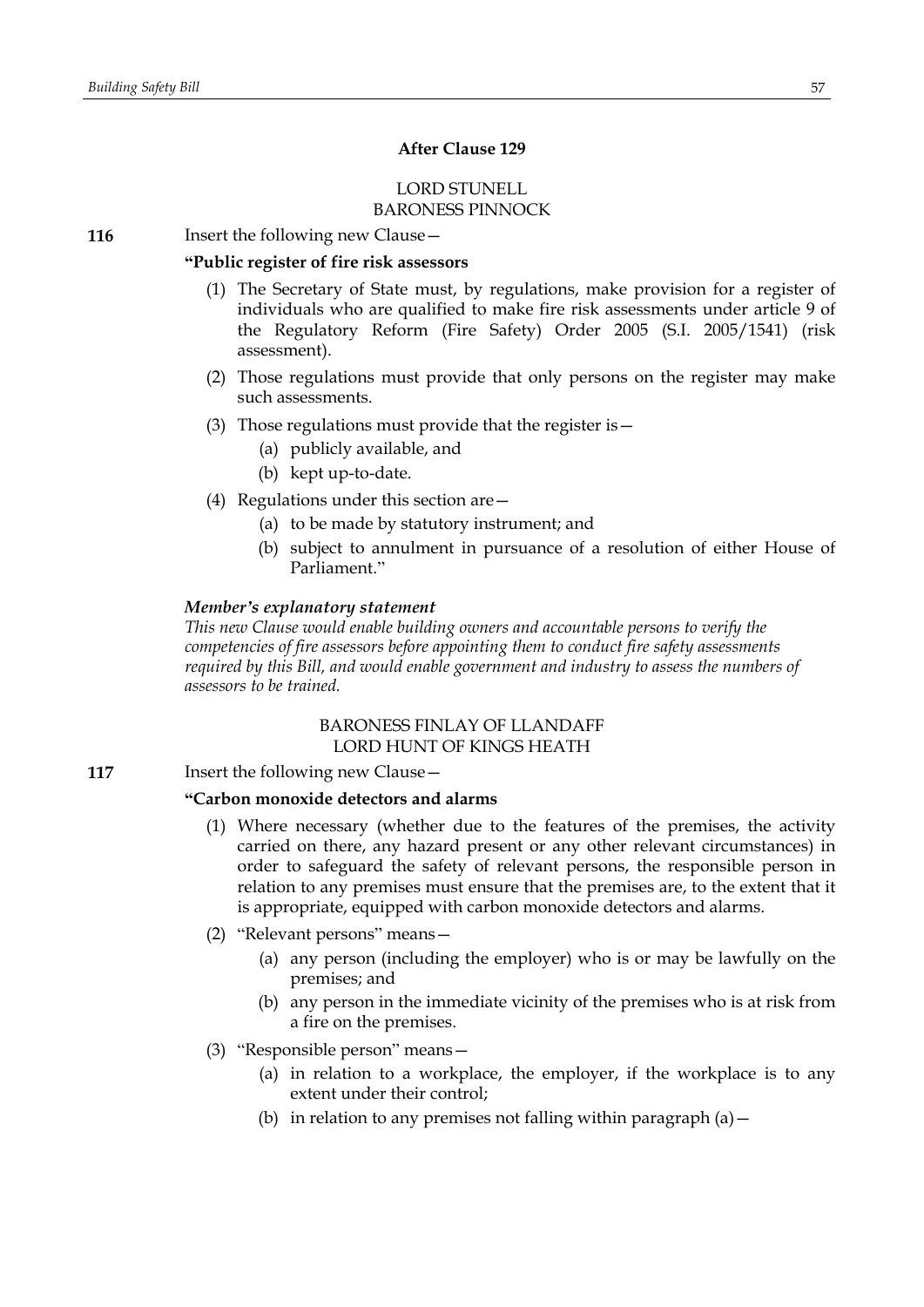- (i) the person who has control of the premises (as occupier or otherwise) in connection with the carrying on by them of a trade, business or other undertaking (for profit or not); or
- (ii) the owner, where the person in control of the premises does not have control in connection with the carrying on by that person of a trade, business or other undertaking."

### *Member's explanatory statement*

*This would place a duty on the responsible person to ensure that CO detectors and alarms are provided where appropriate.*

# THE EARL OF LYTTON LORD BLENCATHRA

**118** Insert the following new Clause -

# **"Fire hazard remediation: perpetrator pays principle**

- (1) The Secretary of State must make arrangements as soon as reasonably practicable to ensure that residential blocks of flats with fire hazards are made  $s$ afe $-$ 
	- (a) speedily, efficiently, effectively and proportionately,
	- (b) without recourse to lengthy and expensive legal proceedings,
	- (c) without cost to leaseholders or occupiers,
	- (d) in accordance with enforcement and implementation mechanisms that prevent delay and avoidance of responsibility, and
	- (e) in accordance with the perpetrator pays principle.
- (2) In sub-paragraph (1) "the perpetrator pays principle" is the principle that—
	- (a) so far as reasonably practicable, remediation costs for residential blocks of flats with fire hazards should be met by the persons responsible for the hazards; and
	- (b) where that is not reasonably practicable, costs should so far as reasonably practicable be met by the construction industry.
- (3) In subsection (1) the reference to residential blocks of flats with fire hazards is a reference to residential blocks of flats which—
	- (a) were constructed, or subject to additional building work, at any time on or after 1 June 1992; and
	- (b) present fire hazards as a result of construction or additional building work that contravened building regulations or other enactments in force at the time of the construction or other building work.
- (4) Arrangements for the purposes of subsection  $(1)$  -
	- (a) may consist of or include making regulations under section 142(5) to bring into force one or more provisions of this Act; and
	- (b) may consist of any other arrangements that the Secretary of State considers sufficient for achieving the objectives in subsection (1)."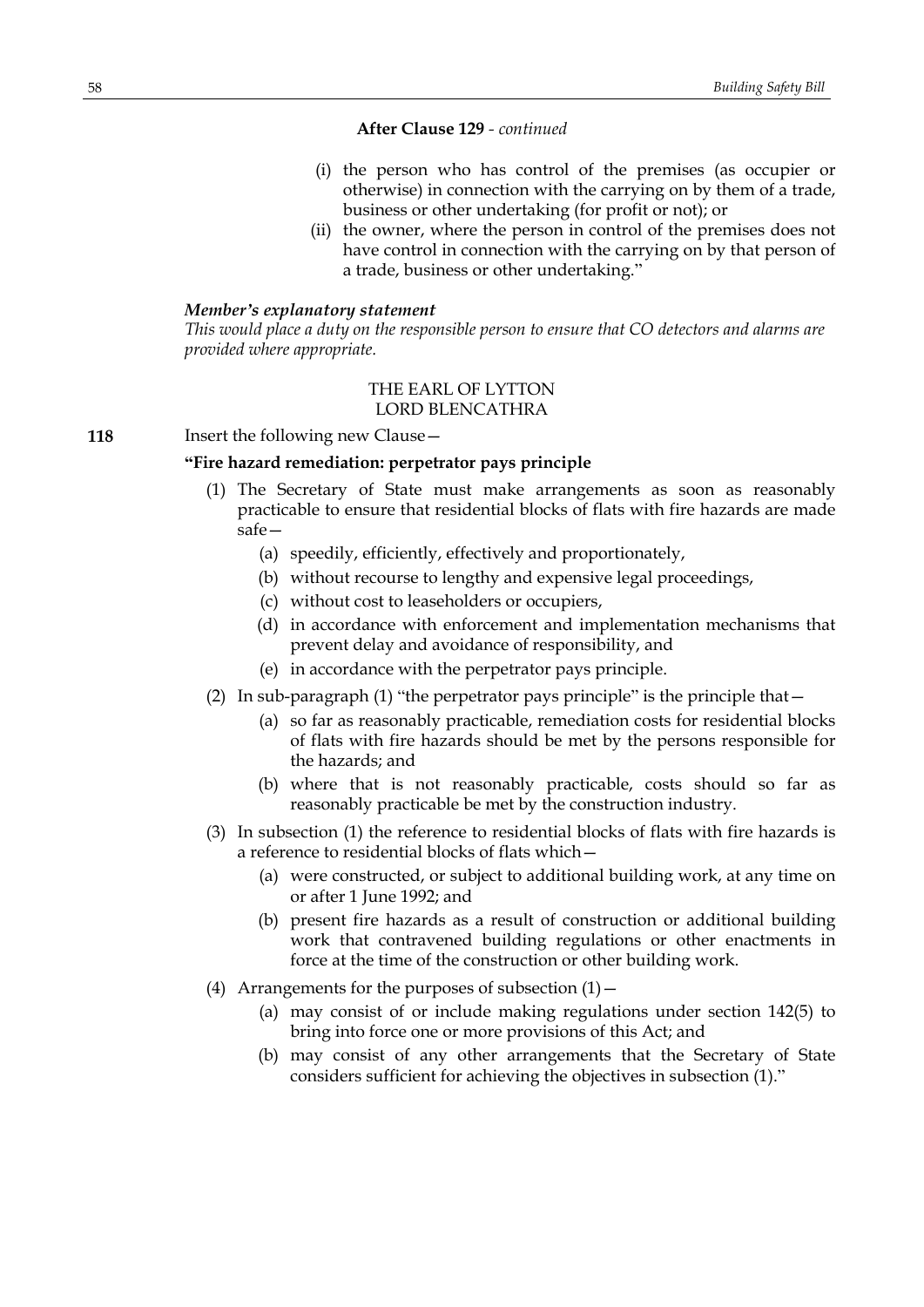### *Member's explanatory statement*

*This new Clause would implement a "polluter pays" principle (here described as "perpetrator pays") to ensure that buildings with fire risks due to defective construction are put right without cost to leaseholders.*

# THE EARL OF LYTTON

**119** Insert the following new Clause -

# "**Fire Hazard Remediation Scheme**

Schedule (*Fire Hazard Remediation Scheme*) makes provision for the introduction of a fire hazard remediation scheme."

#### *Member's explanatory statement*

*This new Clause introduces Schedule (Fire Hazard Remediation Scheme).*

# LORD STUNELL

# BARONESS PINNOCK

**119A** Insert the following new Clause -

# **"Training and qualifications of fire risk assessors**

- (1) The Secretary of State must, by regulations, make provision for standard qualifications and compulsory and regular training for fire risk assessors.
- (2) Regulations under this section are—
	- (a) to be made by statutory instrument; and
	- (b) subject to annulment in pursuance of a resolution of either House of Parliament."

#### *Member's explanatory statement*

*This amendment makes provision for standard qualifications and compulsory and regular training for fire risk assessors.*

### **After Clause 133**

# BARONESS JOLLY BARONESS FINLAY OF LLANDAFF LORD JORDAN BARONESS YOUNG OF OLD SCONE

**120** Insert the following new Clause -

# **"Consultation on staircase regulations**

The Secretary of State must, within 6 months of the day on which this Act is passed, consult on regulations requiring staircases in all new build properties to comply with British Standard 5395-1."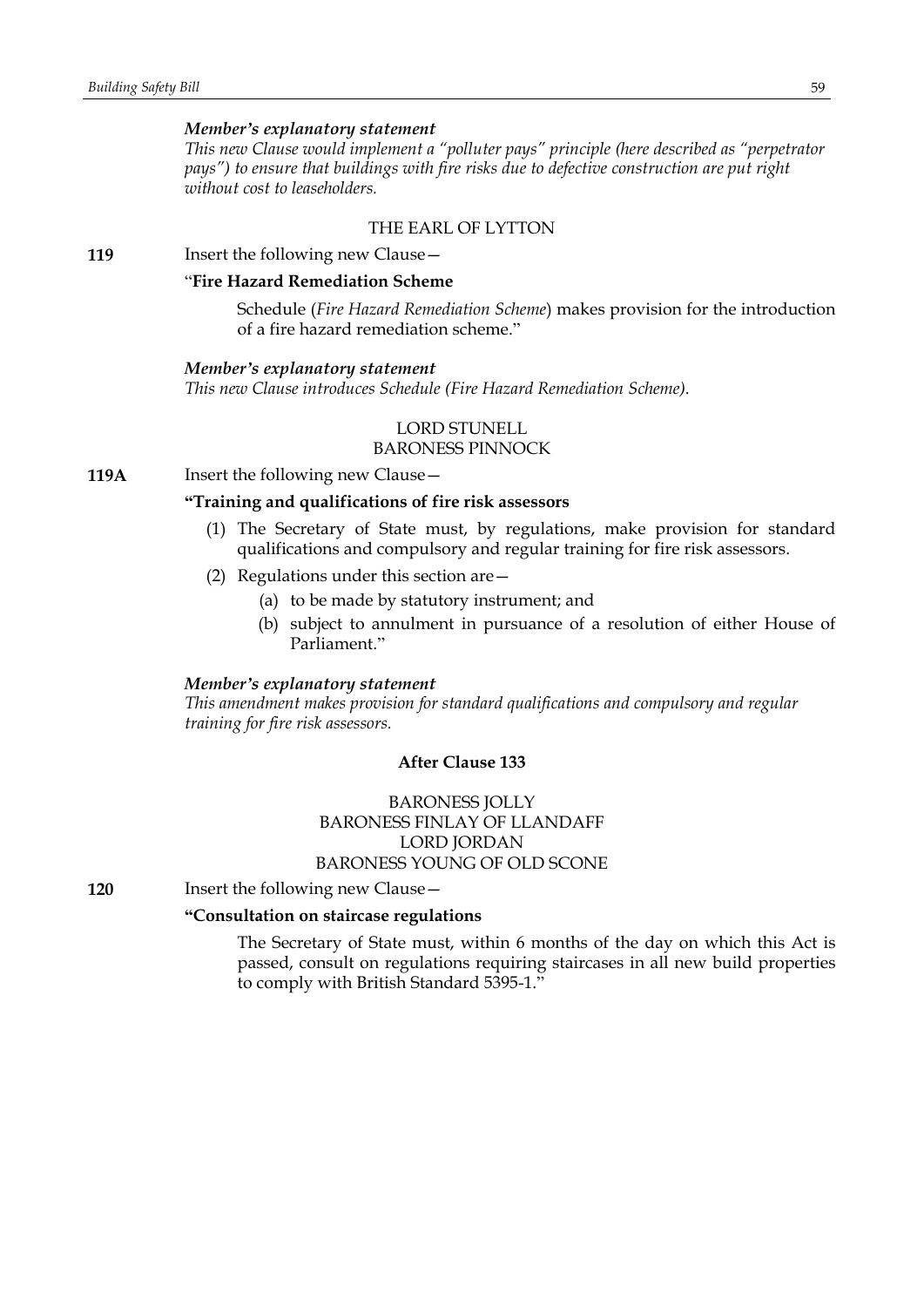# LORD FOSTER OF BATH LORD STUNELL LORD KENNEDY OF SOUTHWARK

**121** Insert the following new Clause –

### **"Existing homes: standards**

- (1) This section applies to domestic properties that have been used as such since before this Act is passed.
- (2) The Secretary of State must ensure that—
	- (a) all domestic properties achieve a minimum standard by 2035, and
	- (b) those domestic premises that, because of their standard, present a serious risk to the health, wellbeing or safety of people living in them, that the occupant is unable to rectify for financial or other reasons, achieve a minimum standard by 2030,

where practical, cost-effective and affordable.

- (3) In this section a "minimum standard" is the achievement by the property of  $-$ 
	- (a) Level C on an Energy Performance Certificate issued under section 43 of the Energy Act 2011 (domestic energy efficiency regulations) or any amendment to that section made by the Secretary of State by regulations; or
	- (b) an equivalent level on any new method of measuring the energy efficiency of properties that may be adopted by the Secretary of State by regulations.
- (4) The duty in subsection (2) does not apply to a domestic property where the following exemptions apply—
	- (a) an occupant or anyone else whose permission is needed for works to be carried out has explicitly refused such permission; or
	- (b) it is not technically feasible to fulfil the duty; or
	- (c) the cost of carrying out works to fulfil the duty would exceed  $£20,000$ .
- (5) The Secretary of State may by regulations add to or change the exemptions referred to in subsection (4).
- (6) The Secretary of State may by regulations define the terms "practical", "costeffective" and "affordable".
- (7) In this section "wellbeing" includes the ability of an occupant to keep warm at reasonable cost."

### *Member's explanatory statement*

*This Clause requires that existing homes achieve a minimum standard in order to protect the safety, health and wellbeing of occupants.*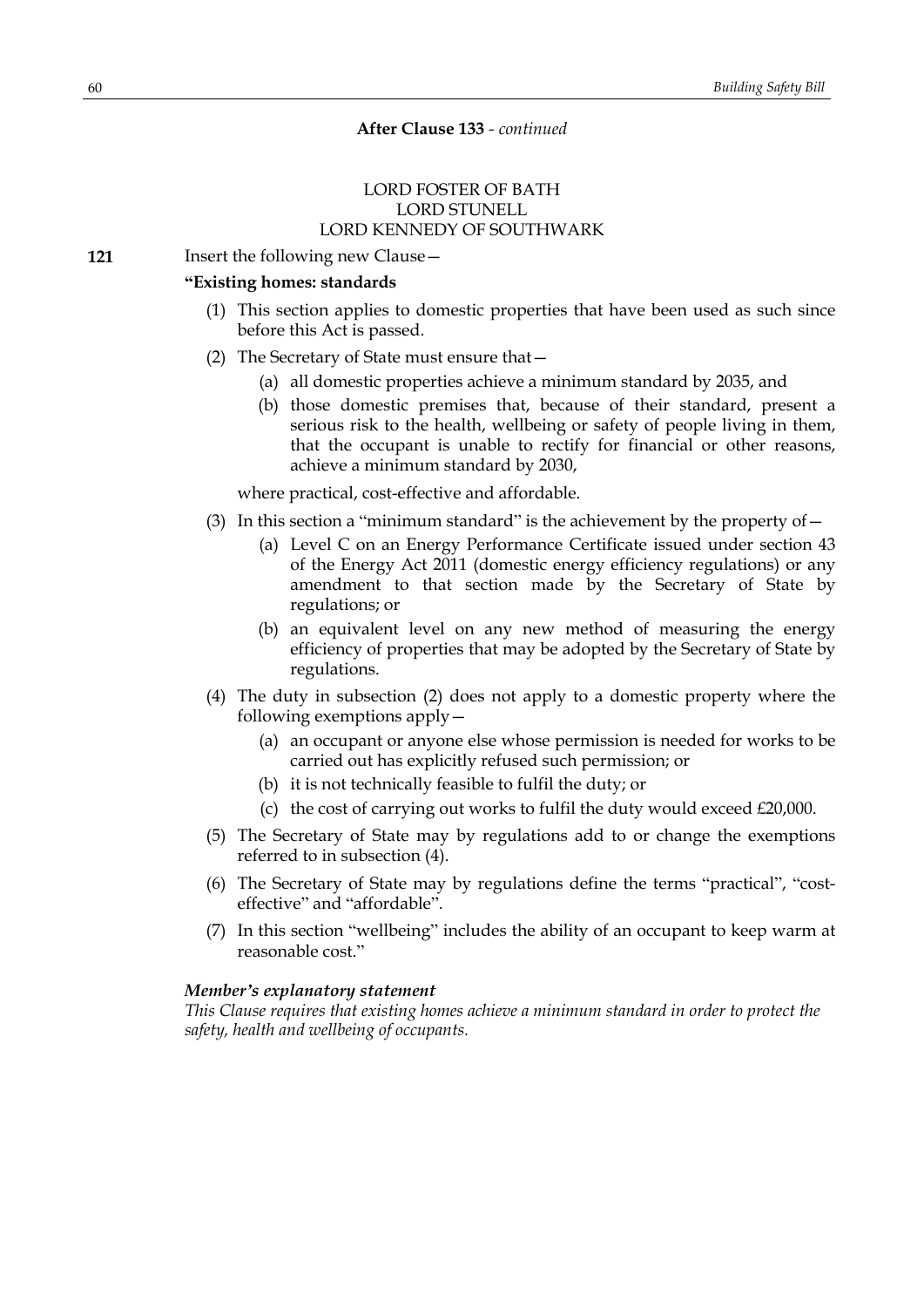# LORD FOSTER OF BATH BARONESS BRINTON LORD KENNEDY OF SOUTHWARK LORD WHITTY

**122** Insert the following new Clause—

# **"Electrical safety: leasehold dwellings in high rise residential buildings**

- (1) From a date to be specified by the Secretary of State, all residential leasehold dwellings in high rise residential buildings must have a valid Electrical Installation Condition Report (EICR) for that dwelling.
- (2) Within 12 months of the passing of this Act, the Secretary of State must make regulations specifying—
	- (a) the date referred to in subsection (1);
	- (b) who must pay for the EICR; and
	- (c) any other relevant matters that in the opinion of the Secretary of State are necessary to ensure the safety of such buildings.
- (3) In this section a "valid Electrical Installation Condition Report" is one which—
	- (a) is dated within the previous five years;
	- (b) covers the whole fixed electrical installation of the dwelling;
	- (c) has a satisfactory outcome;
	- (d) was completed by a qualified and competent person; and
	- (e) is based on the model forms in BS 7671 or equivalent."

### *Member's explanatory statement*

*This new Clause requires leaseholders to ensure the safety of electrical installations in high rise buildings and will reduce risk of spread of fires between flats.*

# **123** Insert the following new Clause—

# **"Electrical safety: leasehold dwellings in mixed tenure high rise residential buildings**

- (1) From a date to be specified by the Secretary of State, all residential leasehold dwellings in mixed tenure high rise residential buildings must have a valid Electrical Installation Condition Report (EICR) for that dwelling.
- (2) Within 12 months of the passing of this Act, the Secretary of State must make regulations specifying—
	- (a) the date referred to in subsection (1);
	- (b) who must pay for the EICR; and
	- (c) any other relevant matters that in the opinion of the Secretary of State are necessary to ensure the safety of such buildings.
- (3) In this section the following terms have the following meanings—

"mixed tenure" means a high rise residential building in which there are, in addition to leaseholders, also social housing or private rented tenancies;

a "valid Electrical Installation Condition Report" is one which—

- (a) is dated within the previous five years;
- (b) covers the whole fixed electrical installation of the dwelling;
- (c) has a satisfactory outcome;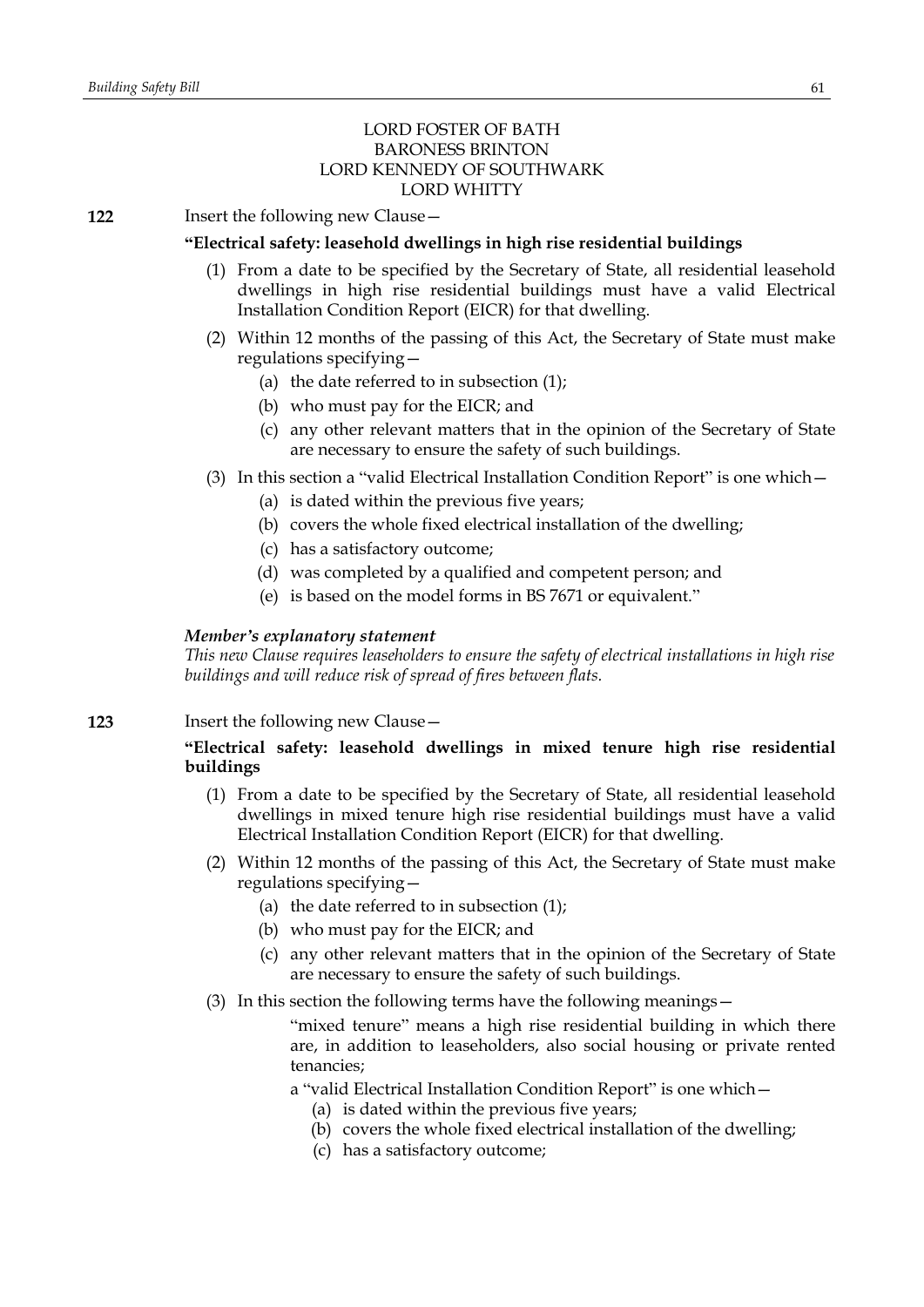- (d) was completed by a qualified and competent person; and
- (e) is based on the model forms in BS 7671 or equivalent."

### *Member's explanatory statement*

*This new Clause requires leaseholders in mixed tenure high rise residential buildings to ensure the safety of their electrical installations to reduce the risk of the spread of fires between flats.*

**124** Insert the following new Clause -

### **"Duty of social landlords to undertake electrical safety inspections**

- (1) A social landlord of a residential dwelling in a high-rise building must—
	- (a) hold a valid Electrical Installation Condition Report (EICR) for that dwelling;
	- (b) provide to the tenant of the dwelling, including any new tenant—
		- (i) a copy of that EICR, and
		- (ii) a document explaining the provisions of this Act;
	- (c) handle any valid complaint about the safety of the electrical installations of the dwelling in accordance with subsection (5).
- (2) A person who fails to comply with a duty under subsection (1) commits an offence.
- (3) A person guilty of an offence under this section is liable on summary conviction to a fine.
- (4) A complaint is valid if  $-$ 
	- (a) it relates to the safety of the electrical installations of the dwelling;
	- (b) it is made in writing by, or on behalf of, the tenant of the dwelling; and
	- (c) it is not frivolous or vexatious.
- (5) The landlord must investigate any valid complaint within 28 days of receiving that complaint.
- (6) If such an investigation shows that the electrical installations are unsafe, the landlord must rectify the situation using a qualified and competent person within 28 days of the completion of the investigation.
- (7) If the landlord believes that a complaint is not valid, they must write to the tenant within 28 days of receiving that complaint explaining why they do not think it is valid.
- (8) In this section
	- a "valid Electrical Installation Condition Report" is one which—
		- (a) is dated within the previous five years;
		- (b) covers the whole fixed electrical installation of the dwelling;
		- (c) has a satisfactory outcome;
		- (d) was completed by a qualified and competent person; and
		- (e) is based on the model forms in BS 7671 or equivalent;

"social landlord" has the same meaning as in section 219 of the Housing Act 1996."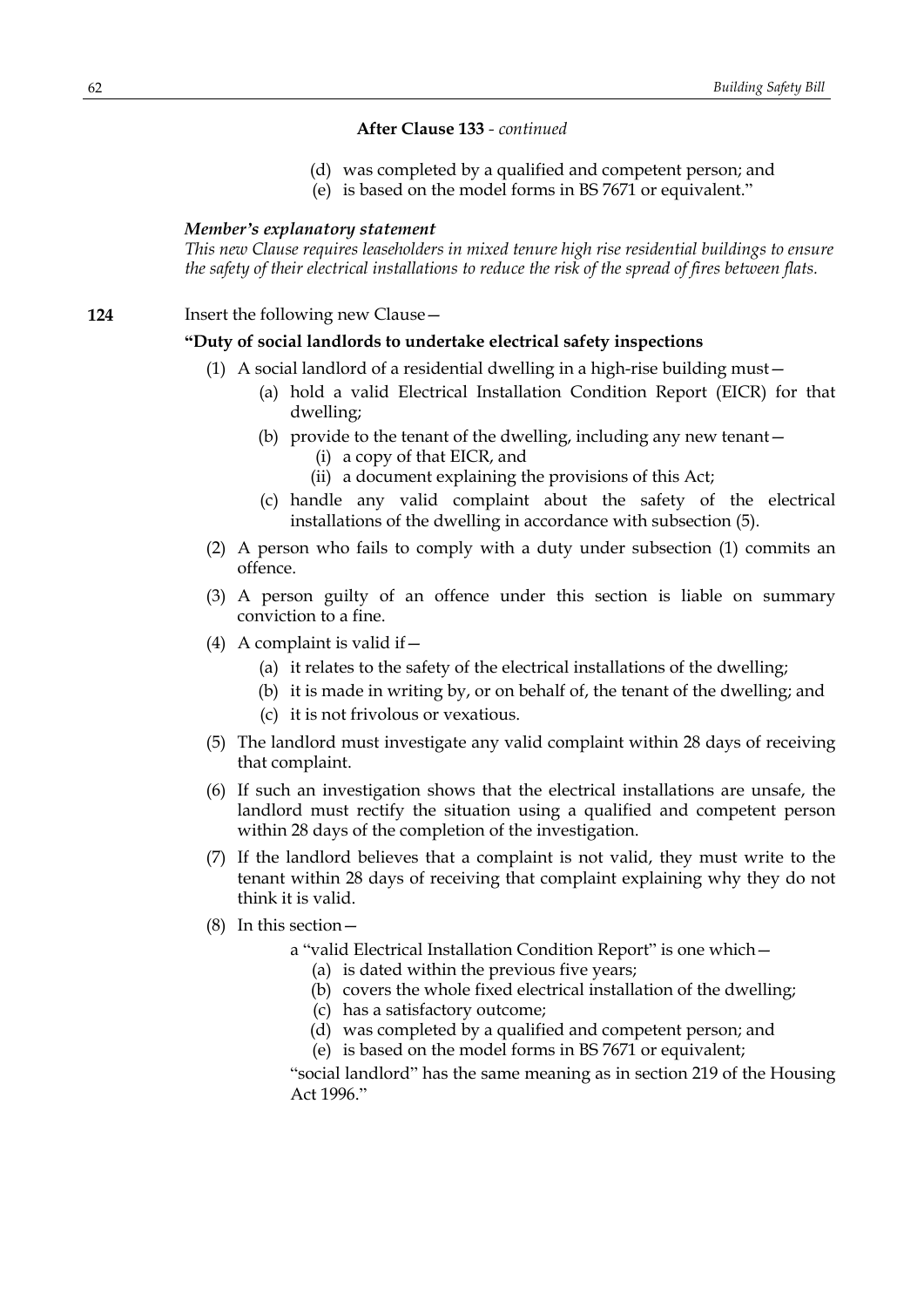### *Member's explanatory statement*

*This new Clause requires social landlords to ensure the safety of electrical installations in high rise buildings in order to reduce risk of the spread of fires between flats.*

### BARONESS HAYMAN OF ULLOCK

**125** Insert the following new Clause—

# **"Fire safety defects and defective dwellings**

- (1) The Housing Act 1985 is amended as follows.
- (2) In section  $528(1)(a)$ , for "their design or construction, and" substitute
	- "(i) their design or construction,
	- (ii) their external walls or any attachment to the external walls, whether as a result of the design or construction of the external walls or the attachment in question, or
	- (iii) anything which in the opinion of the Secretary of State poses a building safety risk or a risk to the ability of anyone to evacuate the building, whether or not the building is a higher-risk building, and".
- (3) In section  $528(1)(b)$ , at the end insert ", or in the opinion of the Secretary of State is materially difficult to mortgage, insure or sell compared to nondefective dwellings."
- (4) In section 528, after subsection (4) insert—
	- "(4A) A designation may identify any part of a building or class of buildings, any design feature, any material used in the construction of that building, any error in workmanship or installation or anything missing from that building, whether or not it should have been included when the building was constructed.
		- (4B) A designation may be made if the defect requires the employment of any person, whether on a permanent or temporary basis, specifically to assist with the evacuation of that building or part of that building."
- (5) In section 528, after subsection (6) insert—
	- "(7) In this section—

"building safety risk" has the same meaning as in section 59 of the Building Safety Act 2022;

"external wall" has the same meaning as in Article 6 of the Regulatory Reform (Fire Safety) Order 2005 (S.I. 2005/1541);

"higher-risk building" has the same meaning as in section 62 of the Building Safety Act 2022."

- (6) In section 559(1)(a), for "their design or construction, and" substitute  $-$ 
	- "(i) their design or construction,
	- (ii) buildings in the proposed class are defective as a result of their external walls or any attachment to the external walls, whether as a result of the design or construction of the external walls or the attachment in question, or
	- (iii) buildings in the proposed class are defective as a result of anything which in the opinion of the local housing authority poses a building safety risk or a risk to the ability of anyone to evacuate the building, whether or not the building is a higher-risk building, and".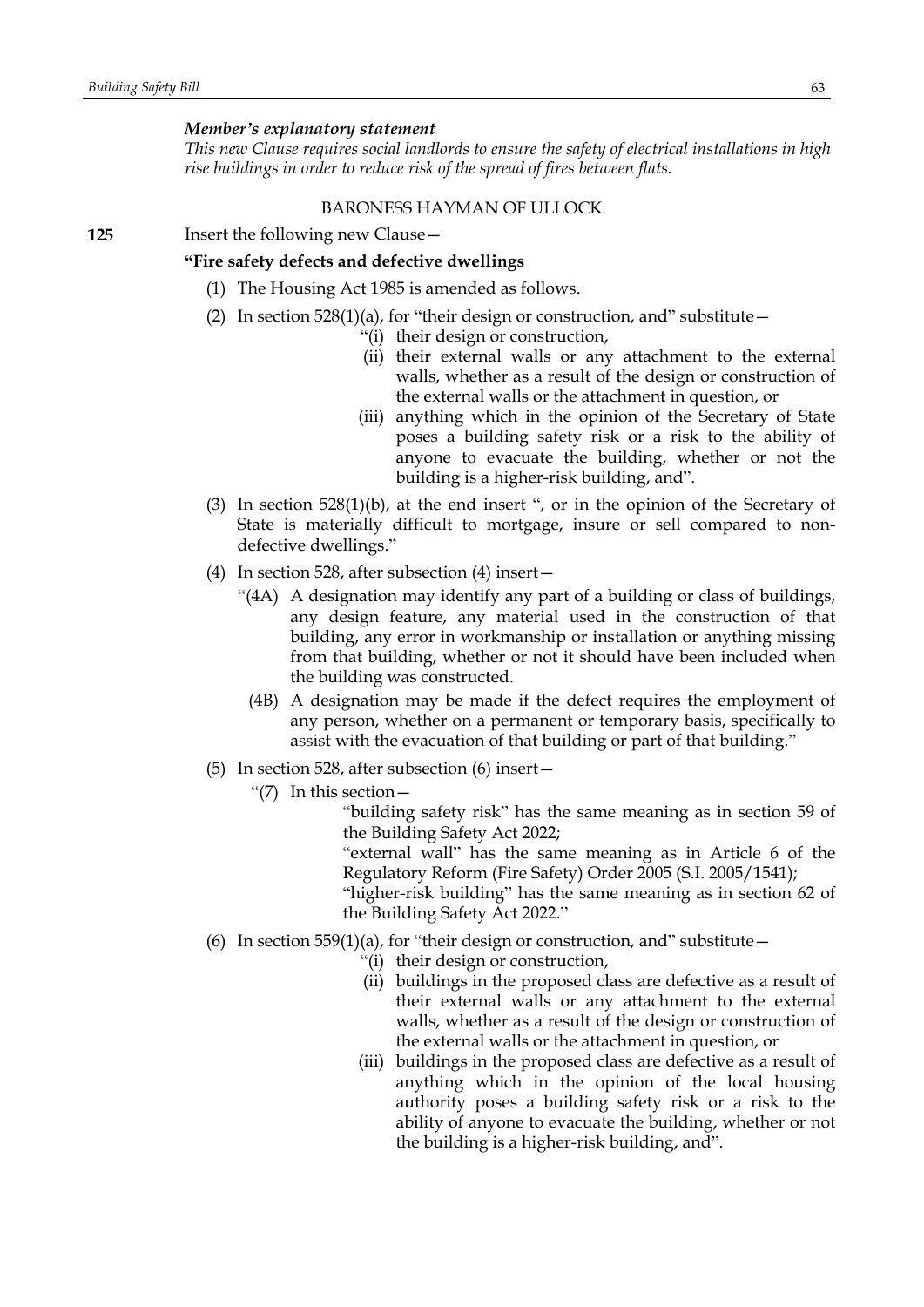- (7) In section 559(1)(b), at end insert "or in the opinion of the local housing authority materially difficult to mortgage, insure or sell compared to nondefective dwellings."
- (8) In section 559, after subsection (4) insert—
	- "(4A) A designation may identify any part of a building or class of buildings, any design feature, any material used in the construction of that building, any error in workmanship or installation or anything missing from that building, whether or not it should have been included when the building was constructed.
		- (4B) A designation may be made if the defect requires the employment of any person, whether on a permanent or temporary basis, specifically to assist with the evacuation of that building or part of that building."
- (9) In section 559, after subsection (6) insert—
	- "(7) In this section—

"building safety risk" has the same meaning as in section 59 of the Building Safety Act 2022; "external wall" has the same meaning as in Article 6 of the Regulatory Reform (Fire Safety) Order 2005 (S.I. 2005/1541); "higher-risk building" has the same meaning as in section 62 of the Building Safety Act 2022."

(10) This section comes into force on the day this Act is passed."

# **126** Insert the following new Clause –

# **"Fitness for human habitation**

- (1) The Secretary of State must, before the end of the period of 12 months beginning with the day this Act is passed, make a statement to Parliament which includes an assessment of the effectiveness of the Homes (Fitness for Human Habitation) Act 2018.
- (2) The statement must include proposals to increase the number of homes which comply with the Homes (Fitness for Human Habitation) Act 2018."

### **127** Insert the following new Clause –

# **"Property flood resilience**

The Secretary of State must, before the end of the period of 12 months beginning with the day this Act is passed, make regulations under section 1 of the Building Act 1984 for the purpose of property flood resilience insofar as it relates to building safety."

**128** Insert the following new Clause –

### **"Property energy efficiency**

The Secretary of State must, in making regulations under section 1 of the Building Act 1984 for the purpose of building safety, have consideration for the impact on energy efficiency."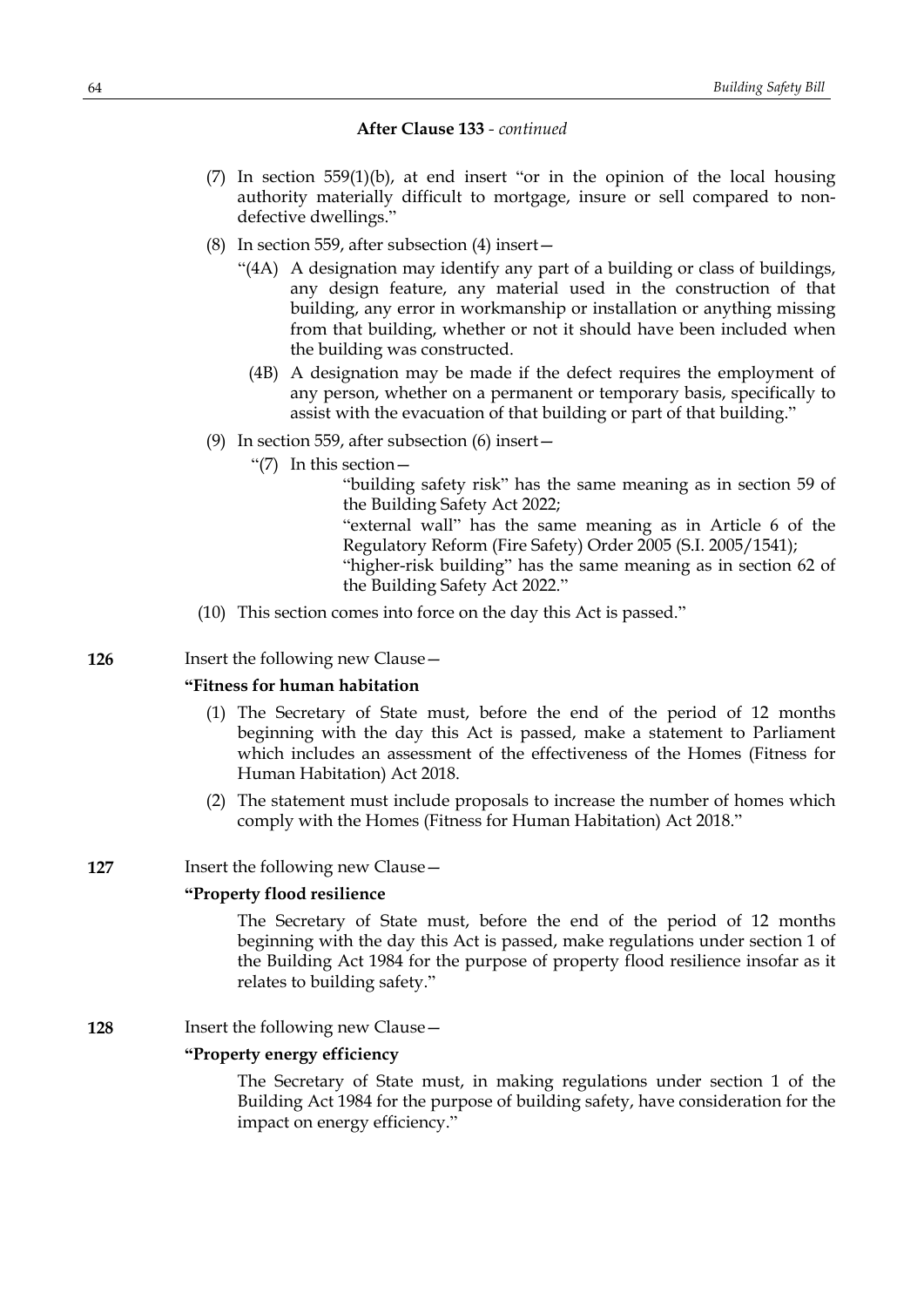### LORD FOSTER OF BATH LORD STUNELL

**129** Insert the following new Clause—

### **"Report on impact of climate change on building safety**

In section 56 of the Climate Change Act 2008 (report on impact of climate change), after subsection (1) insert—

- "(1A) A report published pursuant to subsection (1) must include an assessment by the Secretary of State of the number and location of buildings whose safety is threatened by—
	- (a) coastal erosion,
	- (b) soil erosion,
	- (c) flooding, and
	- (d) any other threat caused by climate change.""

# LORD YOUNG OF COOKHAM LORD BLENCATHRA

# **130** Insert the following new Clause—

# "**Building Safety Indemnity Scheme**

- (1) There shall be a body corporate called the "Building Safety Indemnity Scheme" (referred to in this Act as "the Scheme").
- (2) The Scheme must hold, manage and apply, in accordance with this section—
	- (a) a fund to disburse grants to leaseholders, or persons acting for the benefit of leaseholders, to pay costs of the type specified in subsection (13); and
	- (b) a system of levies described in subsections (4) to (9) to raise contributions to the fund.
- (3) The Scheme must create and maintain a public register of persons liable to make levy payments.
- (4) The following persons are liable to pay contributions to the Scheme—
	- (a) any person seeking building control approval in respect of a higher-risk building;
	- (b) any prescribed supplier of construction products subject to regulations made under Schedule 9 to this Act;
	- (c) any person who is an architect registered under section 3 of the Architects Act 1997;
	- (d) any registered building control approver; or
	- (e) any other person specified in regulations made by the Secretary of State under this section.
- (5) The Scheme is to determine the levy for successive periods of 12 months beginning on 1 September 2022 and in two stages—
	- (a) first it must determine the aggregate amount of levy required in accordance with subsection (6); and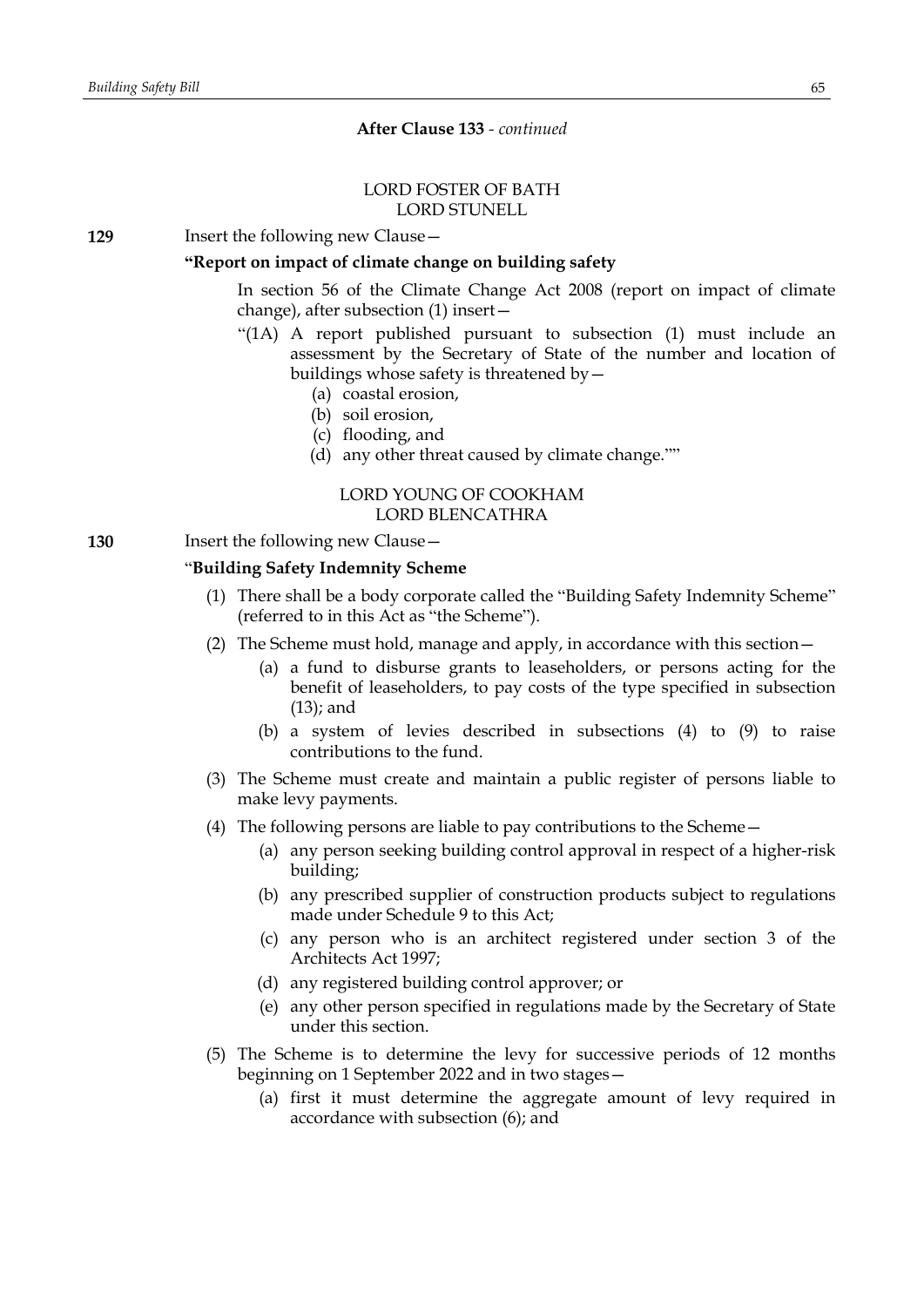- (b) second it must determine the amount of levy payable by each individual levy payer in accordance with subsection (8).
- (6) In determining the aggregate amount of any levy for the purposes of subsection  $(5)(a)$  the Scheme must take into account  $-$ 
	- (a) the estimated cost of administering the levy described in subsection (2);
	- (b) the estimated cost of holding funds raised by the levy described in subsection (2);
	- (c) the estimated cost of maintaining the register described in subsection (3); and
	- (d) the estimated amount of grants payable in respect of costs under subsection (13) in any 12 month period.
- (7) In making any determination under subsection (6), the Scheme must—
	- (a) consult with persons liable to pay levies under subsection (4);
	- (b) take into account information from any source relevant to any estimate being made; and
	- (c) take into account guidance issued by the Secretary of State under this section.
- (8) In determining the individual amount of levy payable by any individual levy payer under subsection (5)(b), the Scheme may make levies on up to the higher of any one or more of the following limits—
	- (a) a percentage of annual turnover not to exceed 15%;
	- (b) a percentage of pre-tax profits not to exceed 50%; or
	- (c) in respect of bodies corporate, a percentage of any distribution to members not to exceed 80% of the value of any distribution to members.
- (9) In making any determinations under subsection (8), the Scheme may also—
	- (a) apply different measures under subsection (8) to different types or classes of levy payer under subsection (4);
	- (b) apply different rates of levy to different types or classes of levy payer under subsection (4);
	- (c) take into account the history of any matter specified in subsection (8) for a period of 10 years ending on the day the first levy is made under the Scheme.
- (10) The Scheme must provide a review process for the Scheme's decisions regarding—
	- (a) any determination in respect of an individual levy payment under subsection (8); or
	- (b) the determination of any grant application made by or on behalf of leaseholders under subsection (13).
- (11) Anyone aggrieved by a decision under the Scheme and who has exhausted the review process in subsection (10) may appeal to the First-tier Tribunal.
- (12) The Scheme must provide a process by which leaseholders, or persons acting on behalf of leaseholders, can apply for grants from the fund maintained by the Scheme under subsection (2) to cover costs of the type specified by subsection (13).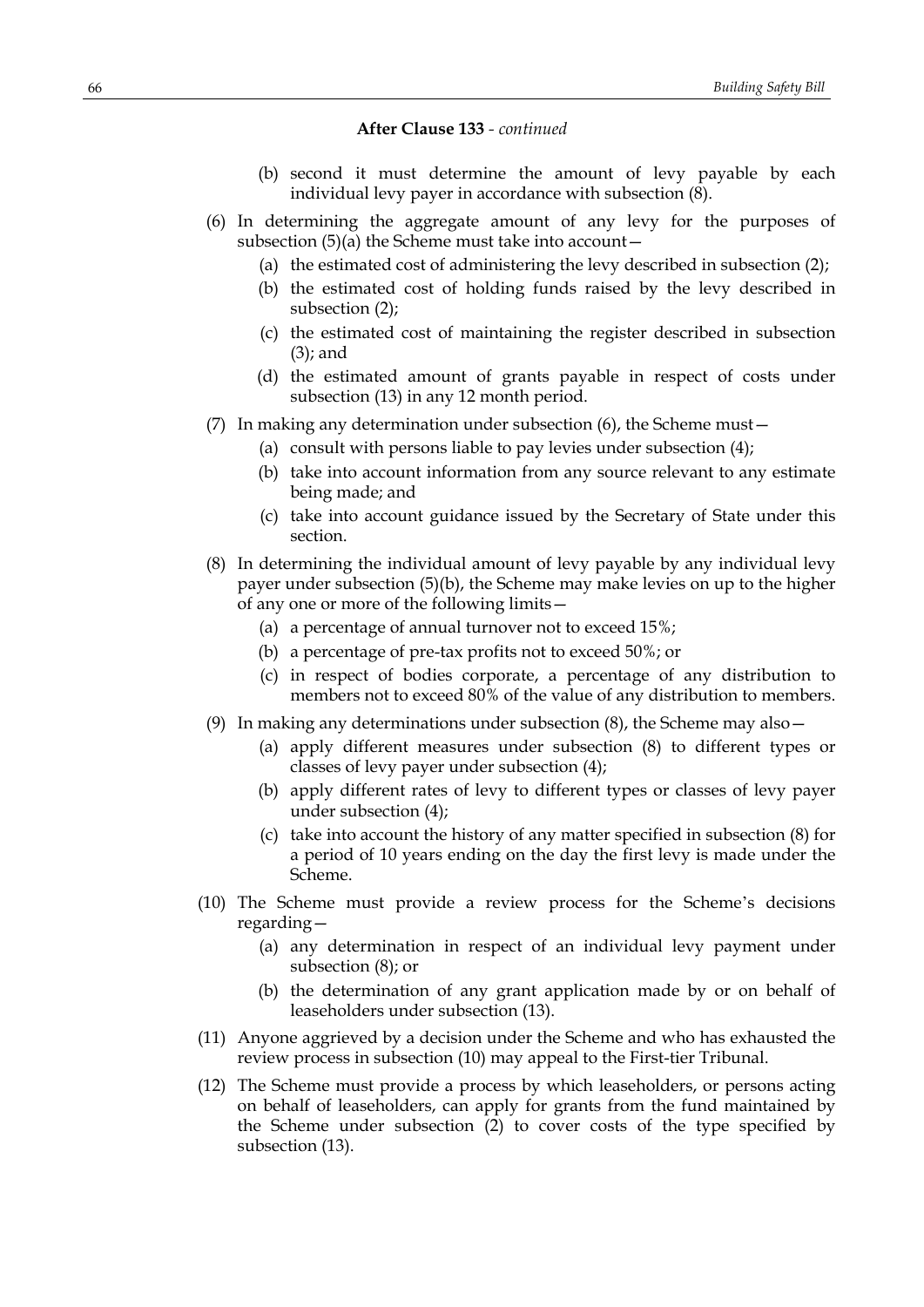- (13) The Scheme may make grants from the fund maintained under subsection (2) to leaseholders or persons acting for the benefit of leaseholders to pay all or any part of the following types of costs—
	- (a) remediation of any defect in any external wall of any building containing two or more residential units;
	- (b) remediation of any defect in any attachment to any external wall of any building containing two or more residential units;
	- (c) remediation of any internal or external defect other than a defect described in paragraphs (a) or (b);
	- (d) any works carried out by an accountable person under section 86;
	- (e) planning, design, tendering, project management or administrative costs incurred in relation to any type of cost described in paragraphs (a) to (d) above; or
	- (f) any other cost relating to building safety of a type specified by the Secretary of State in regulations made under this section.
- (14) The Scheme may disburse money for the benefit of leaseholders in any type of building, whether or not a higher-risk building and whether or not the building was first occupied before the coming into force of this Act.
- (15) The Scheme must not disburse money in respect of any building remediated under section 36A of the Building Act 1984.
- (16) A building control authority must not give building control approval to any person required to be a member of the Scheme unless, on or before the day on which building control approval is given—
	- (a) that person is or becomes a registered levy payer to the Scheme; and
	- (b) the person seeking building control approval pays any levies made on that person by the Scheme.
- (17) The Secretary of State must provide that any regulations made under Schedule 11 to this Act provide, as a condition of approval of any regulated construction product, that any prescribed supplier of such a product—
	- (a) is a registered member of the Scheme, or that prescribed supplier becomes a registered member of the Scheme; and
	- (b) that the prescribed supplier pays any levies made on that person by the Scheme.
- (18) Any liability to pay a levy under this section does not affect the liability of the same person to pay an additional levy under section 57 of this Act, but the Scheme may reduce pro-rata any levy made by reference to some or all of the payments made under section 57.
- (19) Within a period of 1 month beginning with the passing of this Act, the Secretary of State must make regulations providing for—
	- (a) the appointment of a board to oversee the Scheme;
	- (b) the staffing of the Scheme;
	- (c) the creation and maintenance of a public register of levy payers to the Scheme under subsection (3);
	- (d) the preparation of the estimates described in subsection (6);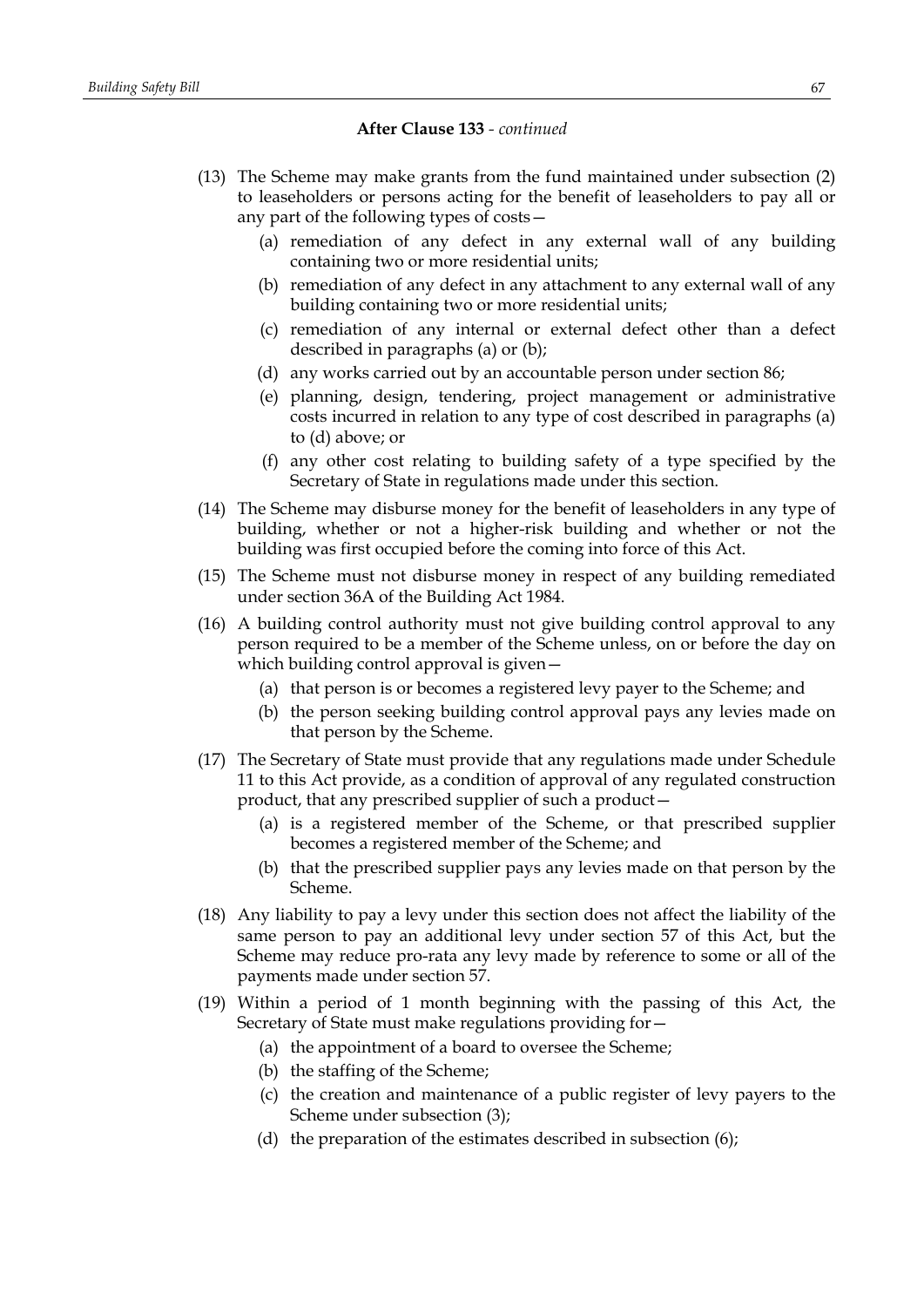- (e) the amount, manner and timing of payment of the levies on members of the Scheme under this section;
- (f) the method of identifying and calculating the limits specified in subsection (8);
- (g) the method of pro-rating to be employed under subsection (18);
- (h) the process of leaseholders applying to the Scheme for grants towards any of the types of costs specified in subsection (13);
- (i) the process for handling any applications for review against decisions of the Scheme on any levy or any grant;
- (j) the keeping of the Scheme's accounts;
- (k) the Scheme to make an annual report to Parliament including its accounts;
- (l) any other matters consequential to the Scheme's operation.
- (20) Regulations made under this section are to be made by statutory instrument.
- (21) A statutory instrument under this section may not be made unless a draft of the instrument has been laid before and approved by a resolution of each House of Parliament.
- (22) In this section—

"building" has the same meaning as in section 29;

"building control approval" has the same meaning as in paragraph 1B of Schedule 1 to the Building Act 1984;

"building control authority" has the same meaning as in section 121A of the Building Act 1984;

"defect" means anything posing any risk to the spread of fire, the structural integrity of the building or the ability of people to evacuate the building, including but not limited to any risk identified in guidance issued under Article 50 of the Regulatory Reform (Fire Safety) Order 2005 (S.I. 2005/1541) or any risk identified in regulations made under section 59;

"external wall" has the same meaning as in Article 6 of the Regulatory Reform (Fire Safety) Order 2005 (S.I. 2005/1541);

"higher-risk building" has the same meaning as in section 62;

"persons acting for the benefit of leaseholders" shall include the appropriate national authority or building control authority when acting under section 36A of the Building Act 1984;

"prescribed" means prescribed by regulations made by the Secretary of State;

"registered building control approver" has the same meaning as in section 42;

"regulated construction product" means any product subject to regulation from time to time under Schedule 11 to this Act;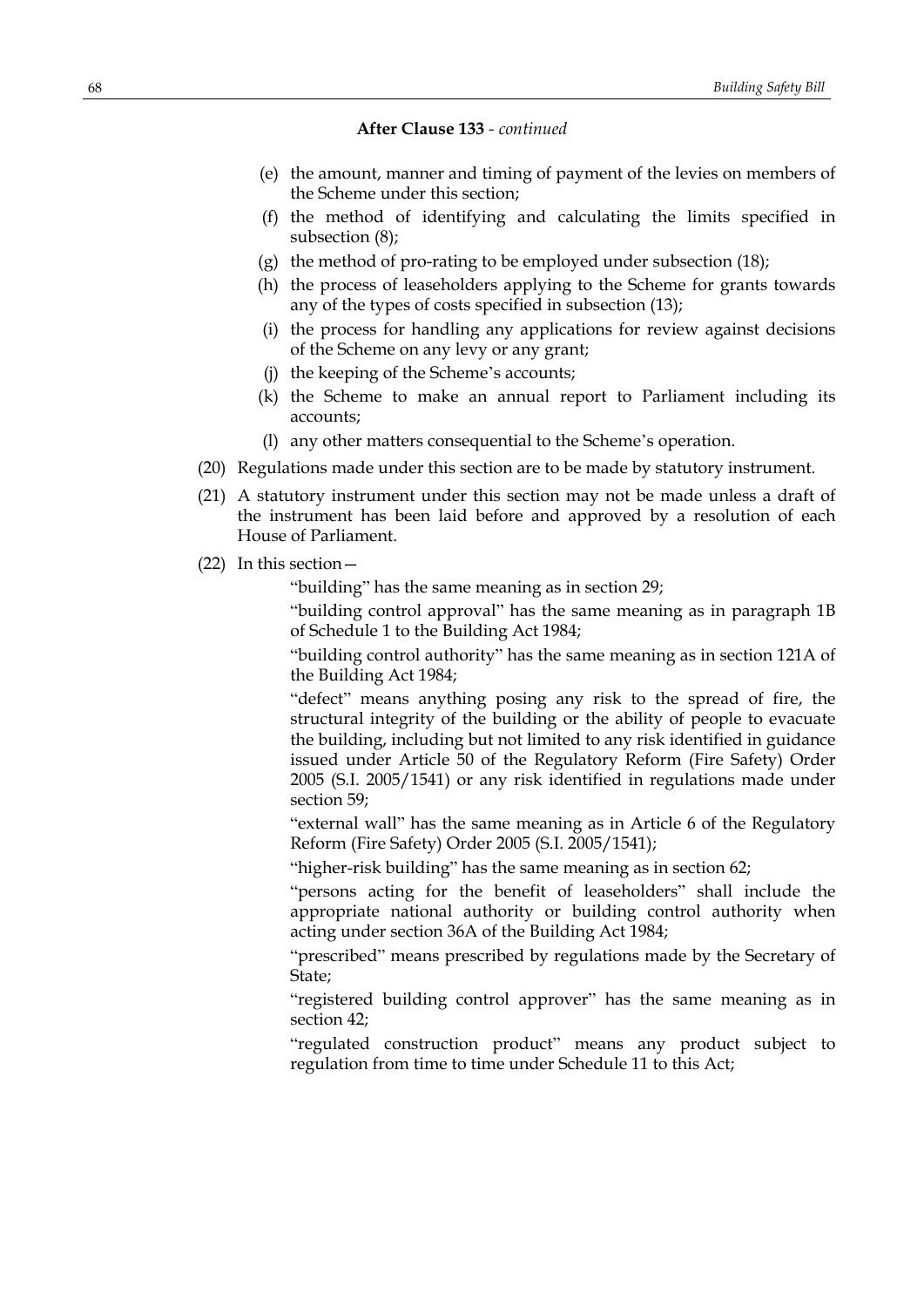"remediation" means any step taken to eradicate or to mitigate a defect, including employment of any person to temporarily assist in evacuation of any part of a building, and whether or not the defect in question existed at the date any residential unit in the building was first occupied; but remediation does not include anything required in consequence of omitting to effect reasonable repairs or maintenance to all or any part of the building over time, or anything which is the responsibility of an occupant of a residential unit within the building; "residential unit" has the same meaning as in section 29.

(23) This section comes into force on the day this Act is passed."

# *Member's explanatory statement*

*This probing amendment proposes that the government establishes a comprehensive prospective levy scheme on all developers of higher-risk buildings and all manufacturers and suppliers of regulated construction products. Money raised by the levy would go toward remediating defective buildings.*

**131** Insert the following new Clause—

# **"Inquiry into leaseholder remedial costs**

- (1) Within a period of 30 days beginning on the day this Act is passed, the Secretary of State must—
	- (a) commence a statutory public inquiry under section 1 of the Inquiries Act 2005, to be known as the "Cladding Inquiry", and
	- (b) provide terms of reference for the Cladding Inquiry in accordance with this section.
- (2) The purpose of the Cladding Inquiry shall be to inquire into costs leaseholders have paid since 10 January 2022 and which are not recoverable by those leaseholders under this Act, any other enactment, or any public funding scheme relating to all or any of the following—
	- (a) remedial works of any kind to the external walls or internal common parts of any building containing two or more residential dwellings to eliminate a fire safety risk; and
	- (b) waking watch costs; and
	- (c) increased buildings insurance relative to the premium for the same or similar insurance payable on or before 14 June 2017.
- (3) The Cladding Inquiry's terms of reference must also include—
	- (a) the obligation to make an interim report to the Secretary of State within 6 months of the setting-up date; and
	- (b) the obligation to make a final report within 18 months of the setting-up date.
- (4) In this section—

"fire safety risk" means a risk regarding the spread of fire, flame or smoke insofar as that risk affects the ordinary residential occupation of the building, to evacuate the building, or which affects the structural integrity of the building;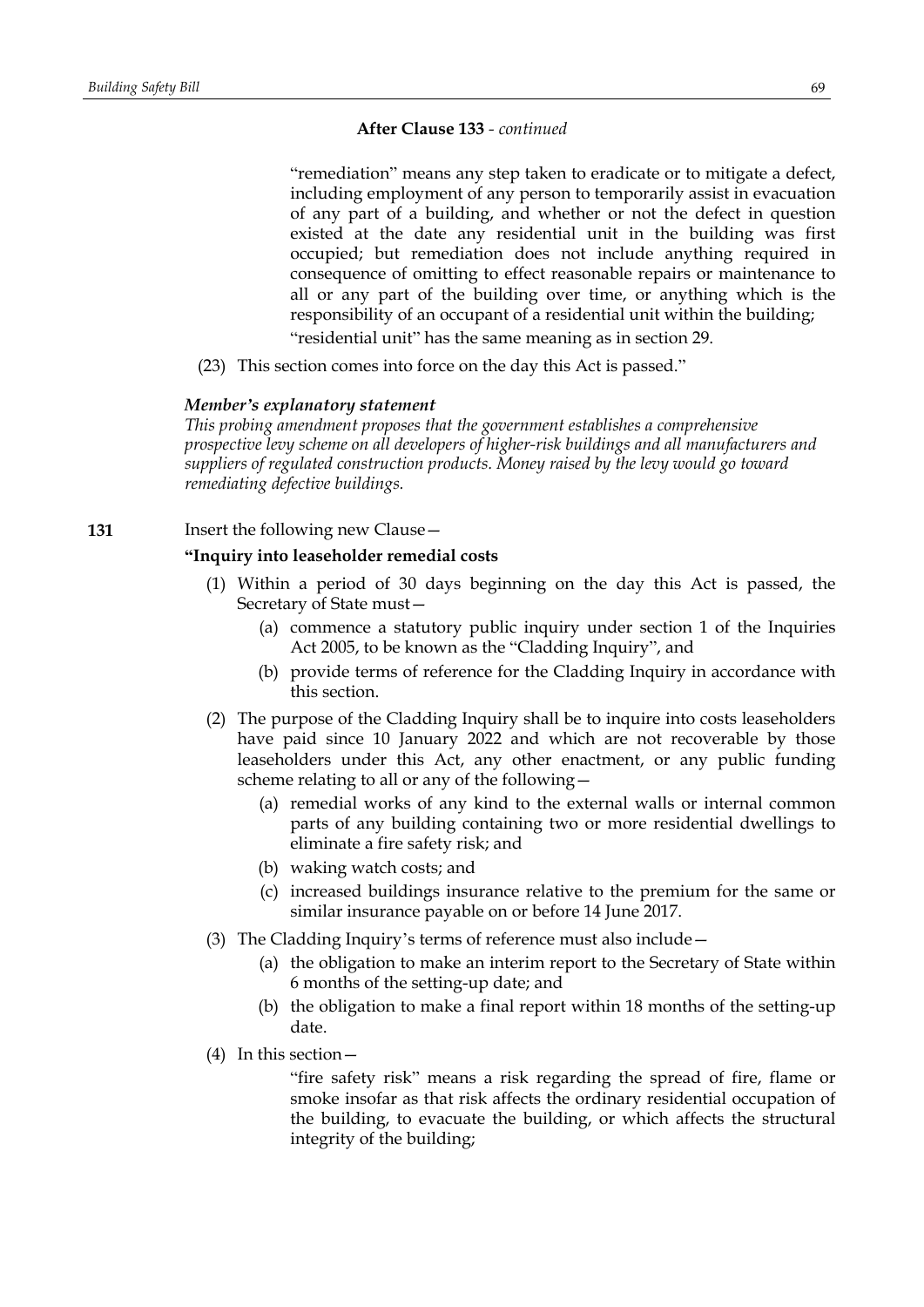"setting-up date" has the same meaning as in section 4 of the Inquiries Act 2005.

(5) This section comes into force on the day this Act is passed."

### *Member's explanatory statement*

*This probing amendment proposes that the Secretary of State sets up a statutory public inquiry to make recommendations for the compensation of leaseholders who have paid fire safety remedial costs since the Commons First Reading of this Bill that they cannot otherwise recover.*

# BARONESS NEVILLE-ROLFE

# **132** Insert the following new Clause—

### **"Review of external wall fire assessments**

Within 12 months of the passing of this Act, the Secretary of State must review the process used by chartered surveyors for assessing external walls of tall buildings for fire risks, in particular the EWS1 form produced by the Royal Institute of Chartered Surveyors, and must lay a report before Parliament."

### BARONESS BENNETT OF MANOR CASTLE

### **132A** Insert the following new Clause -

#### **"Local authorities: impact of land contamination on building safety**

Local authorities must assess, within their local areas, the risk posed by land contamination to building safety."

**132B** Insert the following new Clause -

# **"Review of the impact of land contamination on building safety**

- (1) Within 12 months of the passing of this Act, the Secretary of State must publish a review of the impact of land contamination on building safety.
- (2) In conducting the review, the Secretary of State must consult with local authorities."

#### **Clause 135**

### LORD GREENHALGH

**133** Page 142, line 20, at end insert—

""building function" has the meaning given by section 3;"

### *Member's explanatory statement*

*This amendment defines "building function" for the purposes of Clause 135.*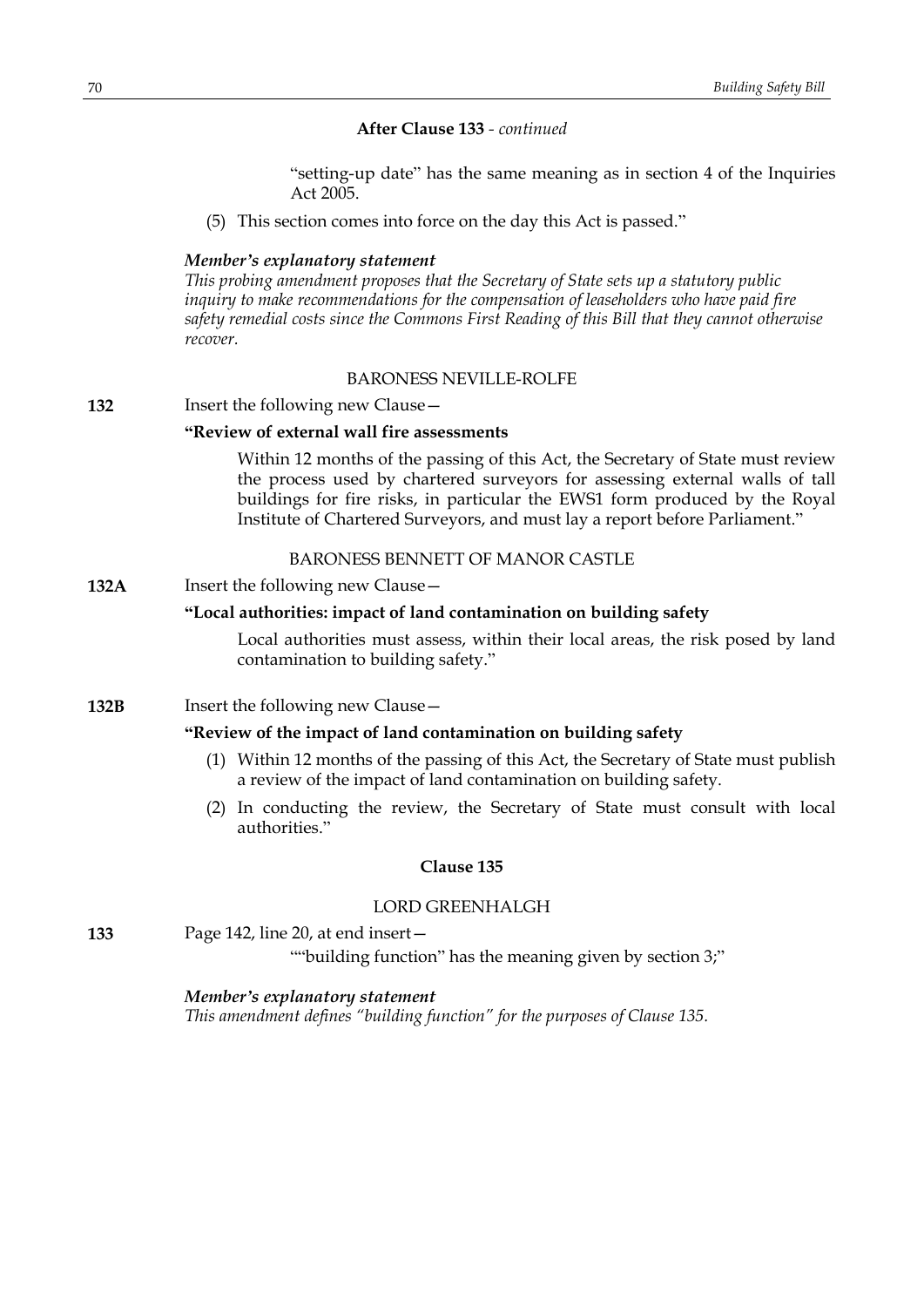# **After Clause 135**

# BARONESS HAYMAN OF ULLOCK

### **134** Insert the following new Clause—

# **"Annual data and transparency report**

- (1) The Secretary of State must, before the end of the period of 12 months beginning on the day this Act is passed, and every 12 months thereafter, publish an annual report on data collected as part of the implementation and monitoring of this Act.
- (2) The report must include details on steps taken by the Secretary of State to increase transparency as part of the implementation and monitoring of this Act."

# LORD SHIPLEY

**135** Insert the following new Clause—

# **"Permitted development**

Nothing in the Town and Country Planning (General Permitted Development) (England) Order 2015 (S.I. 2015/596) permits development which would convert offices to residential accommodation if such development is contrary to the provisions of this Act."

### BARONESS PINNOCK

**136** Insert the following new Clause—

# **"Report on the built environment industry workforce**

- (1) The Secretary of State must, at least once every two years, lay a report before Parliament outlining the current state of the built environment industry workforce, in relation to its ability to uphold building safety.
- (2) This report must include, but is not limited to  $-$ 
	- (a) an independently verified assessment of fire risk assessor workforce numbers;
	- (b) a review of safety-related training available to and undertaken by  $-$ 
		- (i) building safety managers,
		- (ii) accountable persons,
		- (iii) responsible persons;
	- (c) an update on the impact of the regime established by this Act on the built environment industry culture with reference to—
		- (i) the building safety regulator,
		- (ii) the duty holder structure,
		- (iii) the gateway points,
		- (iv) the 'golden thread', and
		- (v) accountable persons.
- (3) The Secretary of State must consult the Health and Safety Executive, fire safety accreditors, local authorities, fire and rescue authorities, leasehold campaign groups, renters' unions, the built environment industry, and any other persons deemed necessary for the preparation of the report."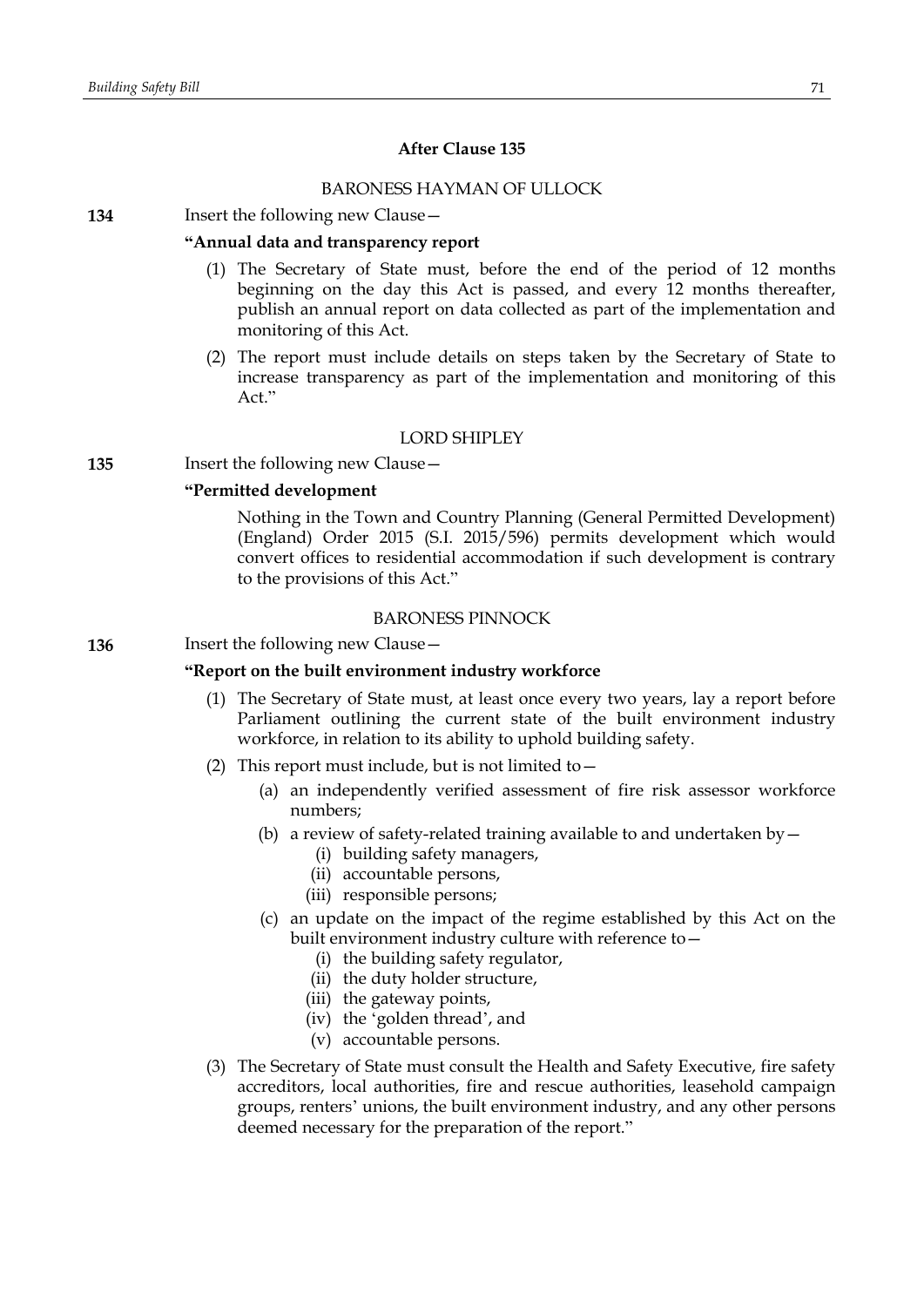# *Member's explanatory statement*

*This amendment would require the Government to publish regular assessments of the current state of the built environment industry workforce, in relation to its ability to uphold building safety.*

# LORD ABERDARE LORD BLENCATHRA

**136A** Insert the following new Clause –

# **"Review of safety impact of retention**

- (1) Within 12 months of the passing of this Act the Secretary of State must publish a review of the impact on building standards and safety of retention of payments due to sub-contractors by building contractors.
- (2) Matters which the review may consider include, but are not limited to  $-$ 
	- (a) cash flow difficulties sustained by sub-contractors as a result of retention,
	- (b) ability of sub-contractors, as a result of retention, to afford materials of a suitable quality for future contracts,
	- (c) ability of sub-contractors, as a result of retention, to recruit sufficiently qualified staff, and
	- (d) other factors which may cause sub-contractors to make savings on building standards and safety because of retention."

# **Clause 137**

### LORD GREENHALGH

**137** Page 143, line 2, at end insert—

"(ba) sections (*Remediation of certain defects*) to (*Meeting remediation costs of insolvent landlord*) and Schedule (*Remediation costs under qualifying leases*) (remediation of certain defects);"

#### *Member's explanatory statement*

*This amendment provides for the new clauses and Schedule relating to the remediation of certain defects to bind the Crown.*

# **After Clause 137**

### LORD GREENHALGH

**138** Insert the following new Clause—

### **"Application to Parliament**

- (1) The following provisions do not apply in relation to the Parliamentary Estate—
	- (a) sections 101, 102 and 105 (compliance notices under Part 4);
	- (b) paragraphs 1 to 3 of Schedule 2 (powers of entry of authorised officers).
- (2) If the Palace of Westminster (or any part of it) is a higher-risk building within the meaning of Part 4, for the purposes of that Part the accountable persons for the building are the Corporate Officer of the House of Lords and the Corporate Officer of the House of Commons, acting jointly.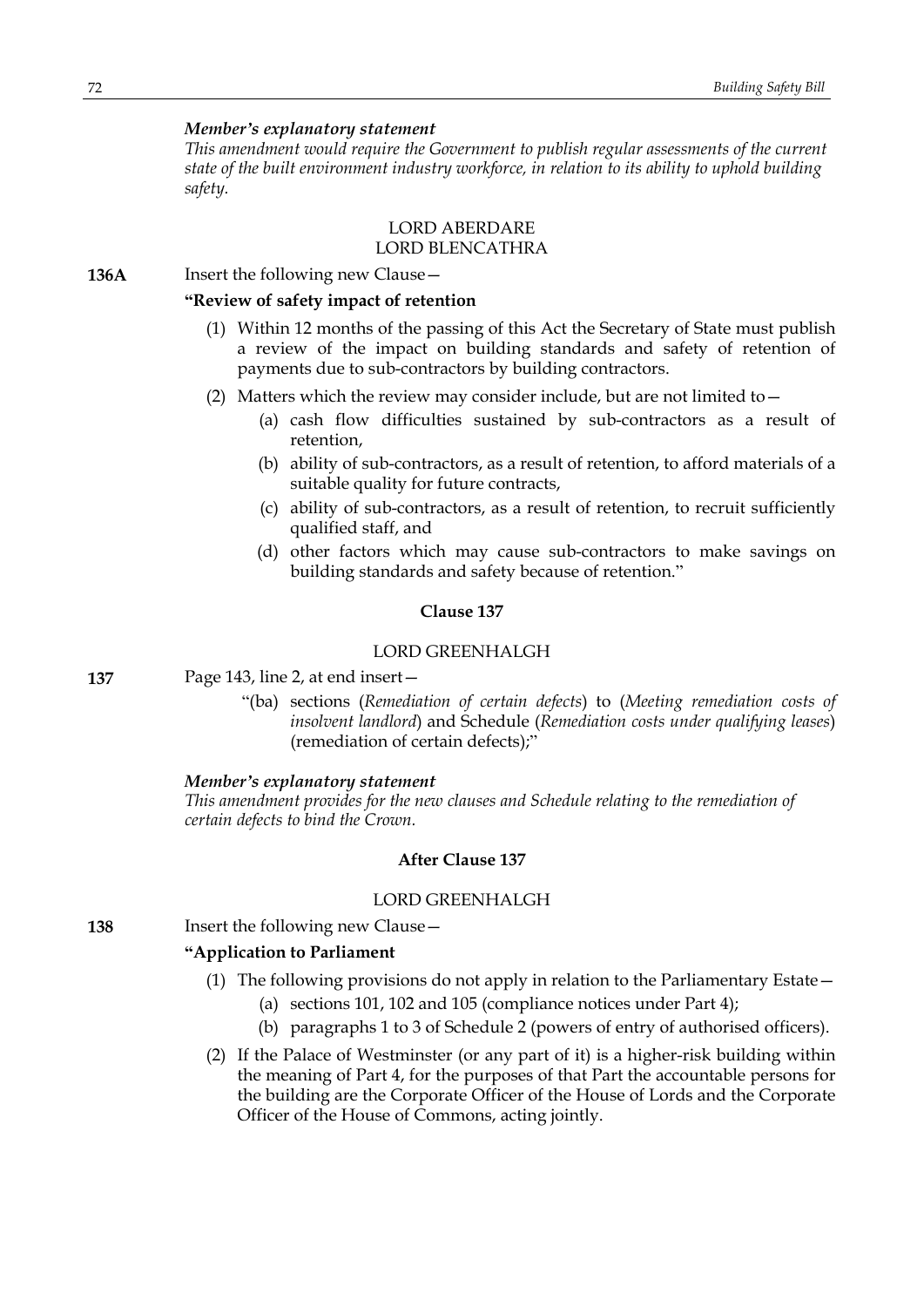### **After Clause 137** *- continued*

- (3) No contravention by a Corporate Officer of a provision made by or under Part 2 or 4 makes the Corporate Officer criminally liable.
- (4) Subsection (3) does not affect the criminal liability of relevant members of the House of Lords staff or of the House of Commons staff (as defined by sections 194 and 195 of the Employment Rights Act 1996).
- (5) In subsection (3) "Corporate Officer" means—
	- (a) the Corporate Officer of the House of Lords,
	- (b) the Corporate Officer of the House of Commons, or
	- (c) the Corporate Officers acting jointly.
- (6) In this section "Parliamentary Estate" means any building or other premises occupied for the purposes of either House of Parliament."

#### *Member's explanatory statement*

*This new Clause makes provision about the application of Parts 2 and 4 to Parliament.*

### **Clause 140**

## LORD GREENHALGH

**139** Page 144, line 19, after "71" insert ", (*Meaning of "relevant building"*)(2)(c), (*Remediation orders*)"

### *Member's explanatory statement*

*This amendment provides for the draft affirmative procedure to apply to certain regulations.*

**140** Page 144, line 21, at end insert "or paragraph 4, 12 or 13 of Schedule (*Remediation costs under qualifying leases*),"

> *Member's explanatory statement This amendment provides for the draft affirmative procedure to apply to certain regulations.*

**141** Page 144, line 30, at end insert—

"(g) regulations under section (*Costs contribution notices*),".

#### *Member's explanatory statement*

*This amendment makes provision for regulations under the new Clause relating to costs contribution notices to be subject to the draft affirmative procedure.*

### **Clause 141**

## LORD GREENHALGH

**142** Page 144, line 41, at end insert—

"(ba) sections 120 to 127 and Schedule 9 (new homes ombudsman scheme);"

#### *Member's explanatory statement*

*This amendment provides for certain provisions about the new homes ombudsman scheme to form part of the law of England and Wales, Scotland and Northern Ireland.*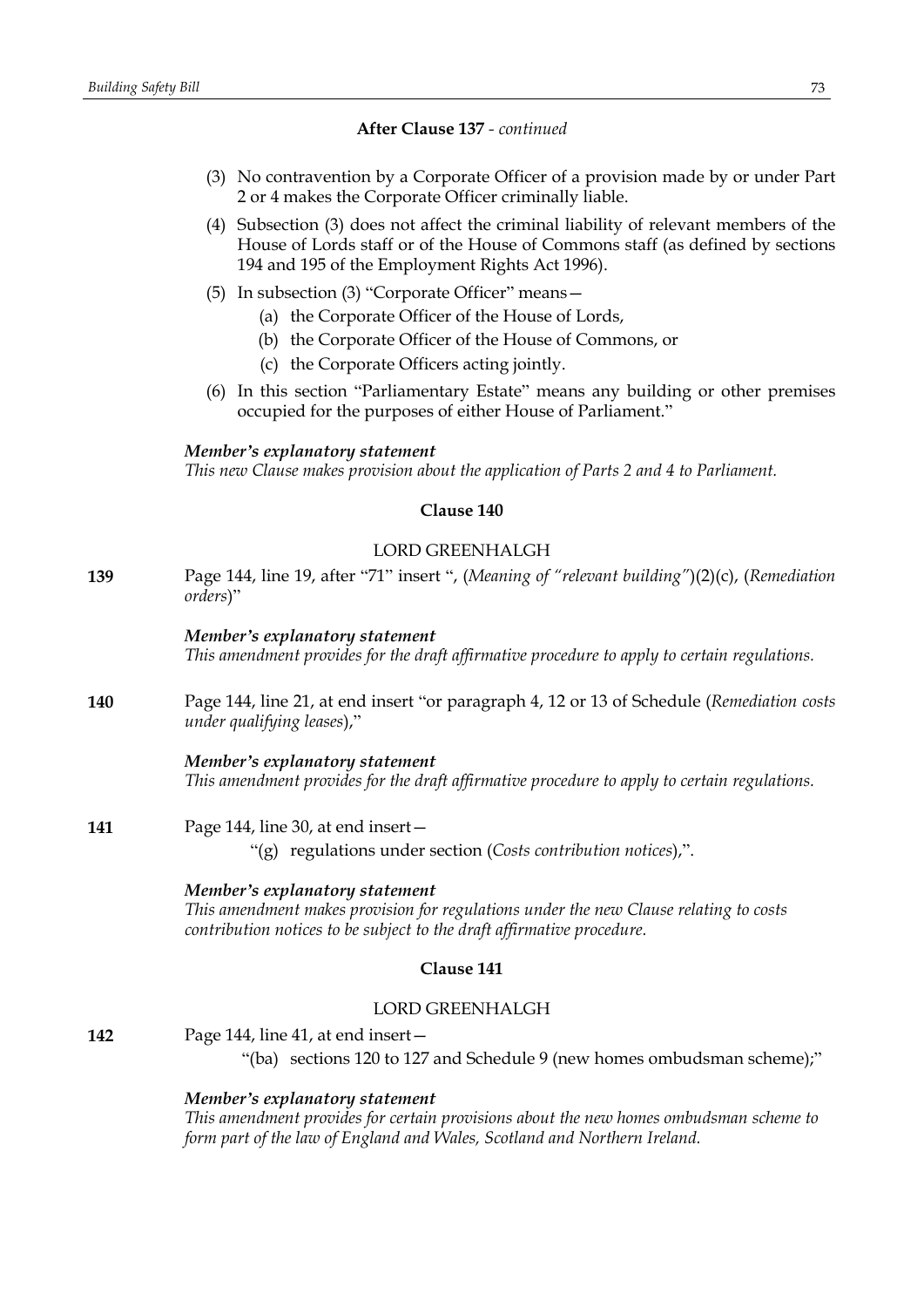**143** Page 145, line 4, leave out subsection (3) and insert—

"(3) Section 2(2) and Schedule 1 (amendments of the Health and Safety at Work etc Act 1974) extend to England and Wales and Scotland."

### *Member's explanatory statement*

*This amendment is consequential on the amendment to page 144, line 41 that appears in the Minister's name, providing for the new homes provisions to form part of the law of England and Wales, Scotland and Northern Ireland.*

## **Clause 142**

#### LORD GREENHALGH

**144** Page 145, line 32, at end insert—

"(ca) section (*Liability relating to cladding products)* and section (*Liability for failures relating to construction products: limitation)*;"

### *Member's explanatory statement*

*This amendment provides for the Clauses mentioned to come into force two months after Royal Assent.*

## **145** Page 145, line 32, at end insert—

"(cb) section (*Costs contribution notices*) and Schedule (*Costs contribution notices)* (costs contribution notices);"

#### *Member's explanatory statement*

*This amendment provides for the new Clause and Schedule relating to costs contribution notices to come into force two months after Royal Assent.*

**146** Page 146, line 18, leave out ", 39 and 86 to 88" and insert "and 87 to 89"

#### *Member's explanatory statement*

*This amendment is consequential on the first amendment of Schedule 5 in the name of the Minister (and also corrects the numbering of the paragraphs referred to).*

## BARONESS NEVILLE-ROLFE

**147** Page 146, line 32, at end insert—

> "(5A) Regulations may not be made to appoint a day on which sections (*Remediation of certain defects*) to (*Building liability orders: associates*) come into force until the Secretary of State has published a detailed impact assessment on all the business likely to be affected by those provisions."

#### **Clause 1**

## BARONESS GREY-THOMPSON BARONESS BRINTON

**147A** Page 1, line 5, after "people" insert "including disabled people"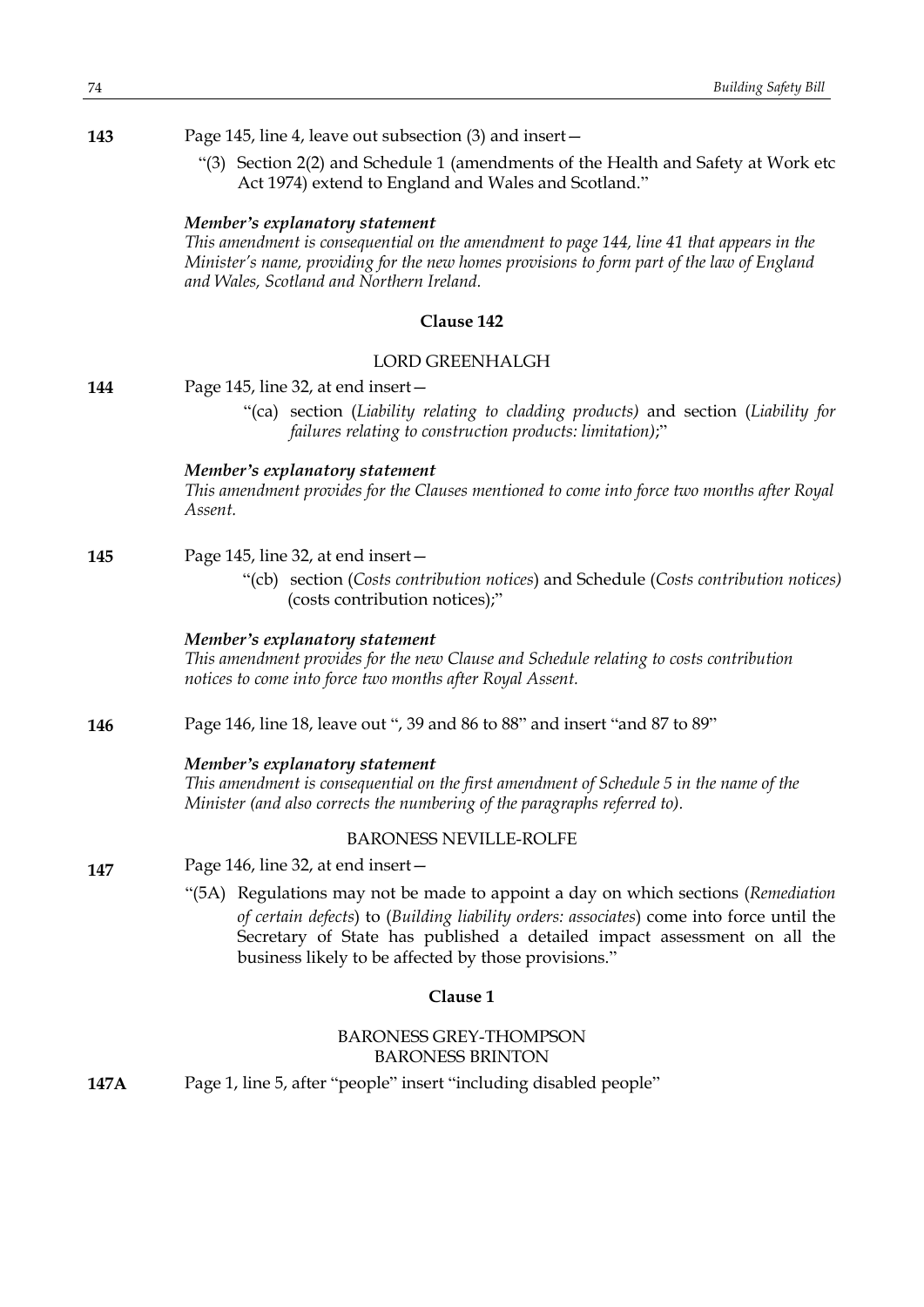#### *Member's explanatory statement*

*This amendment is intended to ensure the Secretary of State has particular regard to the needs of disabled people.*

#### **After Clause 1**

#### LORD BLENCATHRA

**148** Insert the following new Clause -

### **"Implementation of Act: the building safety objectives**

- (1) The Secretary of State must, in implementing the provisions of this Act, have regard to the building safety objectives.
- (2) Any person on whom functions have been conferred under or by virtue of this Act must, in exercising those functions, have regard to the building safety objectives.
- (3) The building safety objectives are as follows.
- (4) The time objective is that high-rise buildings in England and Wales which are fitted with dangerous and unsafe cladding should be made safe with regard to that cladding as soon as is practicable.
- (5) The accountability objective is that mechanisms should be in operation which enable persons in England and Wales who have manufactured products which have endangered the safety of high-rise buildings, and persons in the United Kingdom who have developed dangerous high-rise buildings, to be held accountable for those actions.
- (6) The building assessment objective is that assessments of building safety should be proportionate.
- (7) The leaseholder protection objective is that leaseholders should—
	- (a) not pay a disproportionate amount of the costs of remedying building safety defects with regard to their leasehold property,
	- (b) not suffer disadvantage from those failures with respect to being able to sub-let their properties, and
	- (c) be protected from forfeiture and eviction due to those costs.
- (8) The building safety mitigation objective is that where a high-rise building can be made safe through the use of mitigations such as water sprinklers and fire alarms, these mitigations should be used in preference to remediation work where that remediation work would be more costly than the mitigations, and in preference to waking watches where those watches would be more costly than the mitigations.
- (9) The developer responsibility objective is that where persons in England and Wales have developed dangerous high-rise buildings, they should be responsible, in financial and practical terms, for the mitigations or remediations required to make those buildings safe.
- (10) The leaseholder information objective is that leaseholders who own leasehold property in dangerous high-rise buildings should have access to comprehensive information about their rights with regard to those buildings being made safe.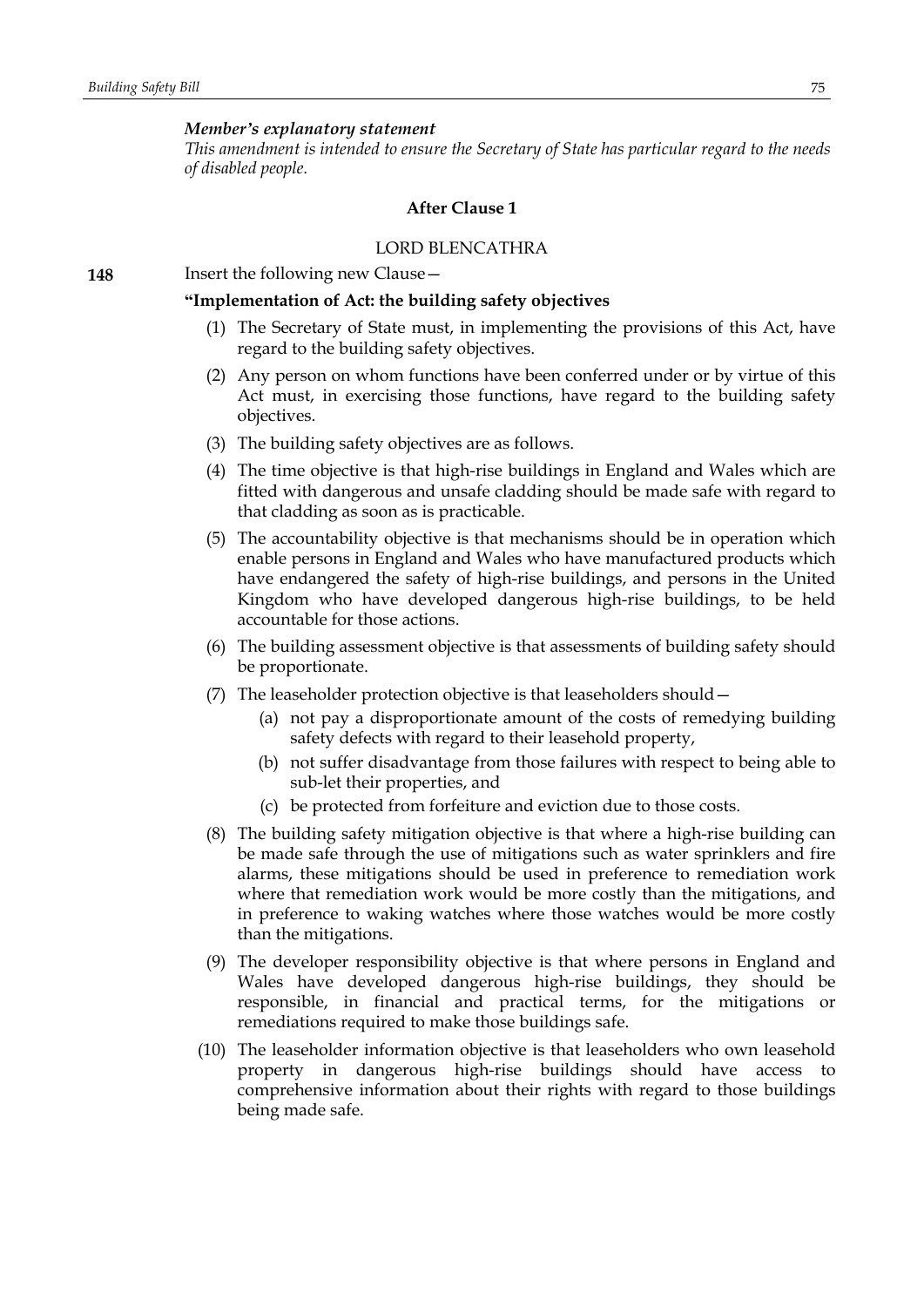### **After Clause 1** *- continued*

- (11) The building assessor indemnification objective is that building assessors who conduct external wall assessments should be audited and indemnified in such a way that they can exercise balanced professional judgement about external walls.
- (12) The building industry responsibility objective is that persons in England and Wales who have manufactured products which have endangered the safety of high-rise buildings, and persons in England and Wales who have developed dangerous high-rise buildings, should as far as possible meet the costs arising from that endangerment and from making those high-rise buildings safe."

# LORD STUNELL

### BARONESS PINNOCK

# **149** Insert the following new Clause -

# **"Report on safety of people in or about buildings**

- (1) The Secretary of State must—
	- (a) for the period of two years beginning with the commencement of this section, and
	- (b) for each succeeding period of two years,

prepare a report on progress in England during the period in connection with the purposes set out in section 1(1).

- (2) A report under this section must in particular deal with—
	- (a) building regulations made during the period for any of those purposes;
	- (b) proposals current at the end of the period to make building regulations for any of those purposes;
	- (c) effects or likely effects of regulations or proposals dealt with in the report under paragraphs (a) and (b);
	- (d) proposals submitted by the building safety regulator to the Secretary of State but not proceeded with during the period;
	- (e) overall changes during the period in—
		- (i) the building types and number of buildings deemed higher-risk by virtue of section 62;
		- (ii) the proportion of higher-risk buildings without a building assessment certificate displayed in accordance with section 79;
		- (iii) the efficacy of the building regulatory system for buildings other than higher-risk buildings in achieving the purposes set out in section 1(1);
		- (iv) the number of persons who are currently certified Fire Risk Assessors and Building Safety Managers.
- (3) The Secretary of State must lay before Parliament a copy of each report prepared under this section."

### *Member's explanatory statement*

*This new Clause seeks to ensure transparency and accountability to Parliament of the enhanced building regulation regimes.*